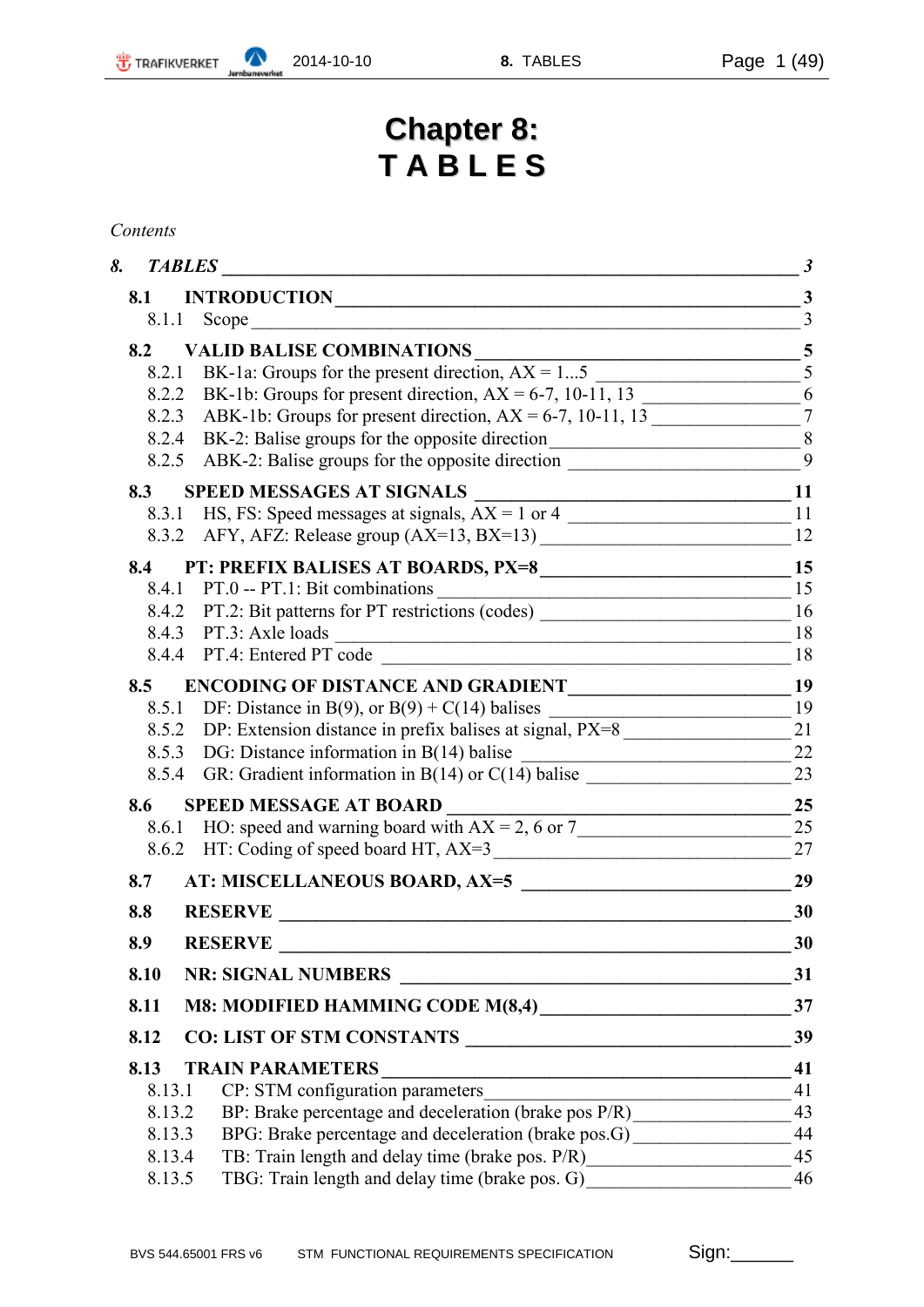∞

| 8.14   | <b>STM ERROR CODES</b>                      |    |
|--------|---------------------------------------------|----|
| 8 14 1 | Reserve                                     | 47 |
|        | 8.14.2 TE1/ATE1, TE2: Trackside error codes |    |
|        | 8.15 CC-FRS INDEX LIST                      | 49 |
|        | 8.15.1 Changes, figures and tables          | 49 |

*Contents lists of figures and tables: refer to the final chapter.*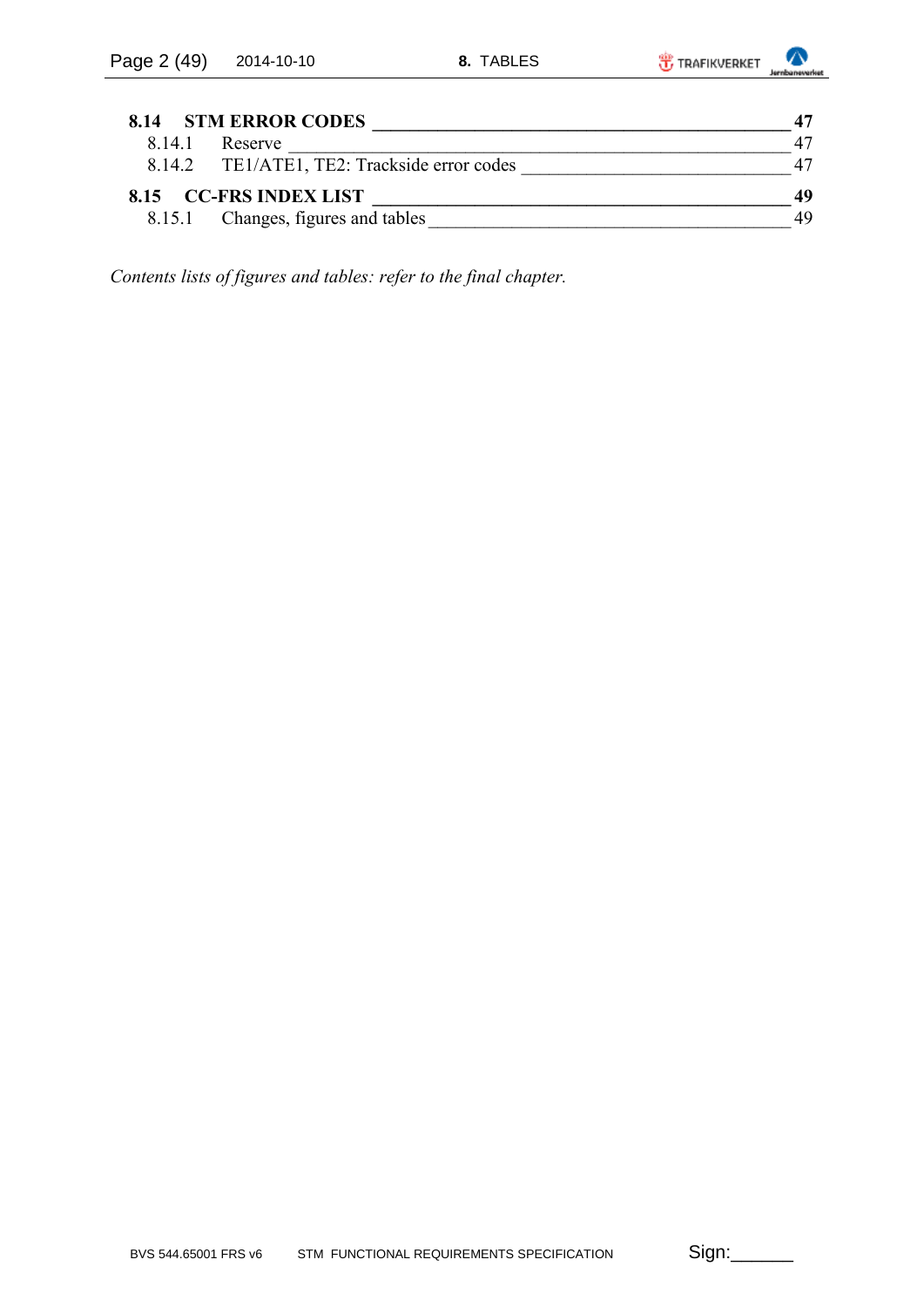# <span id="page-2-0"></span>**8. TABLES**

# <span id="page-2-1"></span>**8.1 INTRODUCTION**

### <span id="page-2-2"></span>**8.1.1 Scope**

For an overview of the whole document, see the introduction [Chapter 1]. This chapter contains the ATC-2 balise coding and other tables for the STM.

F8001.52a The functionality of the STM shall be based on the following tables:

| a) BK-la       | Balise combinations        |
|----------------|----------------------------|
| $b)$ BK-1 $b$  | <b>Balise combinations</b> |
| c) BK-2        | <b>Balise combinations</b> |
| d) HS          | Signal speeds              |
| e) FS          | Signal speeds              |
| f)-g) Reserve. |                            |
| $h)$ PT.1      | PT codes                   |
| $i)$ PT.2      | PT codes                   |
| $j)$ PT.3      | PT codes                   |
| k) $PT.4$      | PT codes                   |
| $1)$ DF        | <b>Distances</b>           |
| m)DP           | Distances                  |
| n) DG          | Distances                  |
| $o)$ GR        | Gradients                  |
| p) HO          | Board speeds               |
| q) HT          | Board speeds               |
| r) AT          | Miscellaneous board        |
| s) NR          | Signal numbers             |
| $t)$ M8        | Hamming codes              |
| u) Reserve.    |                            |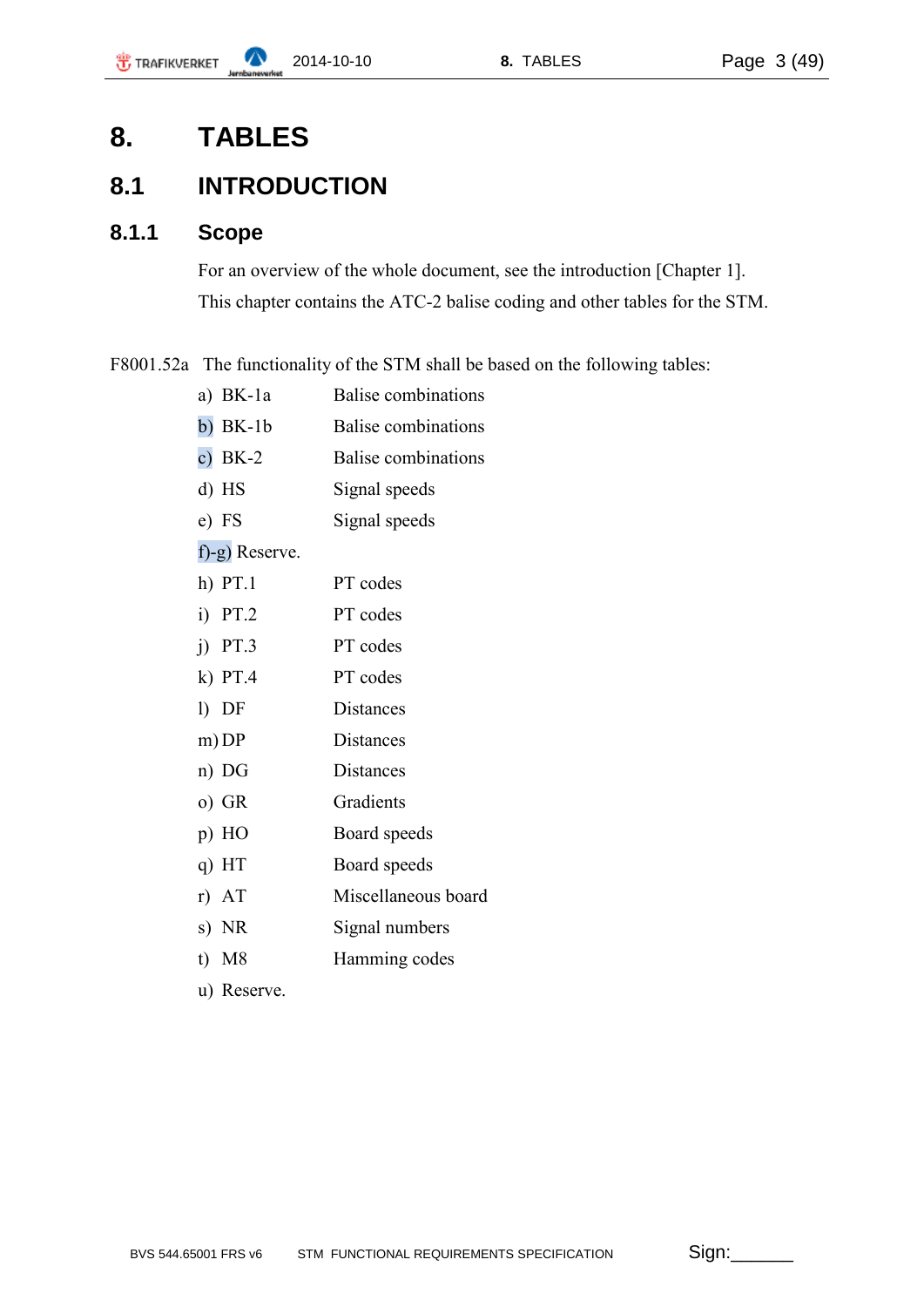v١



|                | The Improvement $\theta$ of the $\theta$ fits bright of $\theta$ |
|----------------|------------------------------------------------------------------|
| a) $BK$ -1a    | Balise combinations                                              |
| $b)$ ABK-1 $b$ | Balise combinations                                              |
| c) $ABK-2$     | Balise combinations                                              |
| $d)$ HS        | Signal speeds                                                    |
| $e)$ FS        | Signal speeds                                                    |
| f) AFY.        | Release group                                                    |

- g) AFZ. Release group
- h) PT.1 PT codes
- i) PT.2 PT codes
- j) PT.3 PT codes
- k) PT.4 PT codes
- l) DF Distances
- m) DP Distances
- n) DG Distances
- o) GR Gradients
- p) HO Board speeds
- q) HT Board speeds
- r) AAT Miscellaneous board
- s) NR Signal numbers
- t) M8 Hamming codes
- u) Reserve.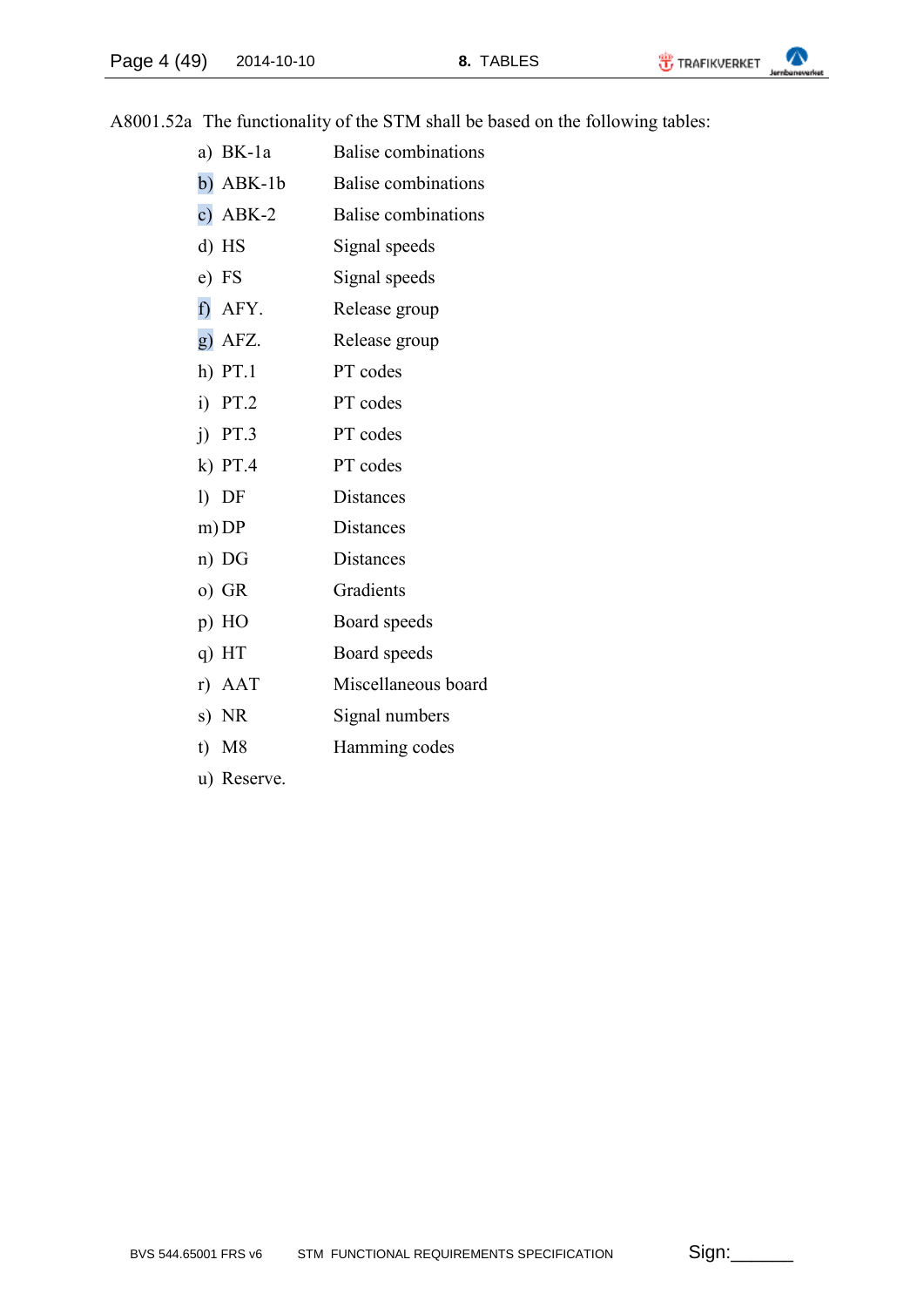# <span id="page-4-0"></span>**8.2 VALID BALISE COMBINATIONS**

### <span id="page-4-1"></span>**8.2.1 BK-1a: Groups for the present direction, AX = 1...5**

| $BK$ -1a. | Table BK-1a. Groups for the present direction |  |  |
|-----------|-----------------------------------------------|--|--|
|           |                                               |  |  |

|                         | N                  | P                         |                | A            |                |                                | B             |             | C / Popp./N |                |      | N          |                                 |
|-------------------------|--------------------|---------------------------|----------------|--------------|----------------|--------------------------------|---------------|-------------|-------------|----------------|------|------------|---------------------------------|
|                         | $\pmb{\mathsf{X}}$ | $\boldsymbol{\mathsf{X}}$ | $\mathsf{X}$   | Υ            | Z              | $\boldsymbol{\mathsf{X}}$      | Υ             | Z           | X           | Y              | Z    | X          | <b>MEANING</b>                  |
| a)                      |                    |                           |                | $\mathbf 0$  |                |                                |               | $1 - 14$    | (12)        | (NYZ)          |      |            |                                 |
| b)                      | (12)               | (8)                       | 1              | (stop)       | AZ             | 9                              | BY            | $\mathbf 0$ | (14)        | (CY)           | (CZ) | 6)<br>(12) | Signal with 10<br>km/h release  |
| c)                      | 6)                 |                           |                | $1 - 14$     | 2)             |                                |               | $1 - 14$    | (12)        | (NYZ)          |      |            | speed                           |
| d)                      |                    |                           |                |              |                |                                |               | $\mathbf 0$ | 14          | $1 - 14$       | CZ   | $(12)^{6}$ |                                 |
| e)                      |                    |                           |                | $0 - 8$      | $0 - 13$       |                                |               |             |             |                |      |            |                                 |
| f)                      |                    | 8                         |                | $9 - 11$     | $0-13^{3}$     | <b>MARKER</b><br>(12)<br>(NYZ) |               |             |             |                |      |            |                                 |
| g)                      |                    |                           |                | $12 - 14$    | $0-13^{1}$     |                                |               |             |             |                |      |            | Warning board                   |
| $\overline{h}$          |                    |                           | $\overline{2}$ | $0 - 8$      | $0 - 13$       |                                |               |             |             |                |      |            | (OT)                            |
| i)                      |                    | 8                         |                | $9 - 11$     | $0-13^{3}$     | 9                              | $0 - 13$      | $\mathbf 0$ | 14          | $1 - 14$       | CZ   | (12)       |                                 |
| j)                      |                    |                           |                | $12 - 14$    | $1 - 13$       |                                |               |             |             |                |      |            |                                 |
| $\overline{k}$          |                    | (8)                       |                | AY           | 14             |                                | <b>MARKER</b> |             | (12)        | (NYZ)          |      |            | Annulled<br>warning board       |
| $\overline{\mathsf{I}}$ |                    |                           |                |              |                | 9                              | BY            | <b>BZ</b>   | 14          | <b>CY</b>      | CZ   | (12)       |                                 |
| m)                      |                    |                           |                |              |                | 3                              |               |             |             |                |      |            |                                 |
| n)                      |                    |                           |                | $0 - 8$      | $0 - 13$       | 5                              | BY            | <b>BZ</b>   |             |                |      |            | Speed board                     |
| o)                      |                    |                           |                |              |                | $\overline{7}$                 |               |             | (8)         | (PYZ)          |      |            | (HT)                            |
| p)                      |                    |                           | 3              | $9 - 14$     | $0 - 13$       |                                | <b>MARKER</b> |             |             |                |      |            |                                 |
| q)<br>r)                |                    |                           |                |              |                | $\sqrt{3}$<br>5<br>BY          |               | <b>BZ</b>   |             |                |      |            |                                 |
| s)                      |                    |                           |                | AY           | 14             | $\overline{7}$                 |               |             | (8)         | (PYZ)          |      |            | Annulled speed<br>board         |
| t)                      |                    |                           |                |              |                |                                | <b>MARKER</b> |             |             |                |      |            |                                 |
| u)                      |                    |                           |                | $\mathbf 0$  |                |                                |               | $1 - 14$    | (12)        | (NYZ)          |      |            |                                 |
| v)                      | (12)               |                           |                | (stop)       | AZ             |                                | <b>BY</b>     | $\mathbf 0$ | (14)        | (CY)           | (CZ) | 6)<br>(12) | Signal with 40                  |
| w)                      | 6)                 | (8)                       | 4              |              | 2)             | 9                              |               | $1 - 14$    | (12)        | (NYZ)          |      |            | km/h release                    |
| x)                      |                    |                           |                | $1 - 14$     |                |                                |               | $\mathbf 0$ | 14          | $1 - 14$       | CZ   | 6)<br>(12) | speed                           |
| x1)                     |                    |                           |                | $\mathbf{1}$ | $0 - 13$       | 3/5/7                          | BY            | <b>BZ</b>   |             |                |      | -          | Second.control                  |
| y)                      |                    |                           |                |              |                |                                |               |             |             |                |      |            | Miscellaneous                   |
|                         |                    |                           |                |              | 0 <sup>4</sup> | $\mathbf{3}$                   |               |             |             |                |      |            | board (DT) or                   |
| z)                      |                    |                           |                | $2, 4-6$     | $1 - 13$       | 5                              | <b>BY</b>     | <b>BZ</b>   |             |                |      |            | speed board                     |
| A)                      |                    |                           |                |              |                | $\overline{7}$                 |               |             |             |                |      |            | (HT)                            |
| B)                      |                    |                           |                |              |                |                                |               | $1 - 14$    | (8)<br>(12) | (PYZ)<br>(NYZ) |      |            |                                 |
| C)                      |                    |                           | 5              |              |                |                                |               | $\pmb{0}$   | 14          | $> 0$          | CZ   | (12)       | SH group (sig-<br>nal increase) |
| D)                      |                    |                           |                |              |                | 9                              | $0 - 13$      | $1 - 14$    |             | 5)             |      |            |                                 |
| $\overline{E}$          |                    |                           |                | $8 - 14$     | $0 - 13$       |                                |               | $\mathbf 0$ | 14          | > 0            | CZ   | $-5)$      | Warning board                   |
| F)                      |                    |                           |                |              |                | 3                              |               |             |             |                |      |            |                                 |
| G)                      |                    |                           |                |              |                | 5                              |               |             |             |                |      |            | Annulled<br>miscellaneous,      |
| $\overline{H}$          |                    |                           |                | AY           | 14             | $\overline{7}$                 | BY            | <b>BZ</b>   | (8)         | (PYZ)          |      |            | speed or war-                   |
| $\vert$                 |                    |                           |                |              |                | $\boldsymbol{9}$               |               |             | (14)        | (CY)           | (CZ) | (12)       | ning board                      |

1)  $Z = 0$  for AVn,  $Z > 0$  for OTVn. 2) Balise error if BY = 14 in certain cases.

3) Balise error: AY=11, AZ=12 ("OT-SPTS") 4) Reserve.

5) Balise error: an N(12) balise in this position. 6) Balise error if more than one N-balise 7)  $AZ = 0$  or 13 are reserves

Ø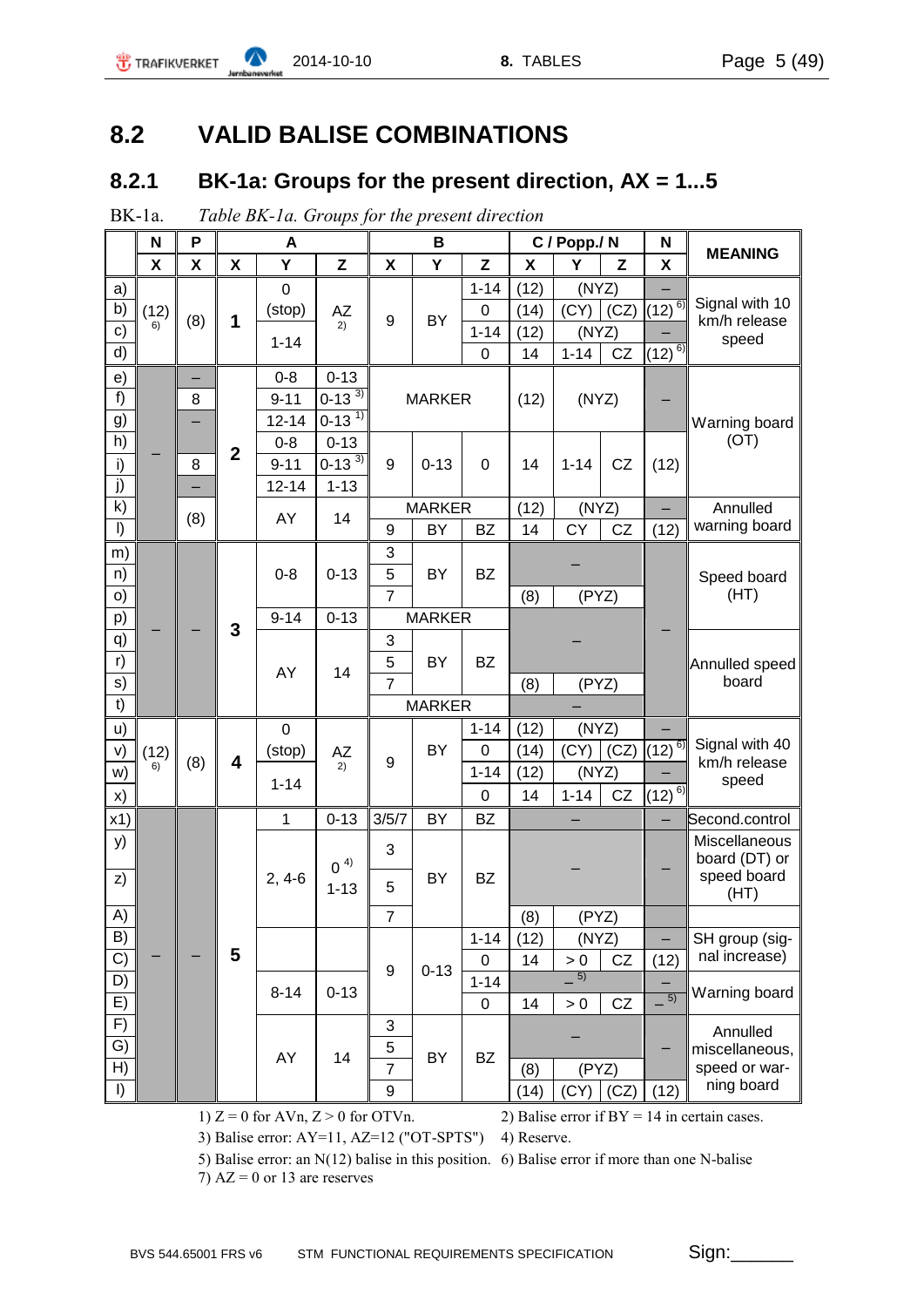</del>

### <span id="page-5-0"></span>**8.2.2 BK-1b: Groups for present direction, AX = 6-7, 10-11, 13**

|         | N                        | P                         |                           | A                        |           |                           | B                                                  |           | C / Popp./N |       |       | N                         |                                        |  |             |  |               |  |  |
|---------|--------------------------|---------------------------|---------------------------|--------------------------|-----------|---------------------------|----------------------------------------------------|-----------|-------------|-------|-------|---------------------------|----------------------------------------|--|-------------|--|---------------|--|--|
|         | X                        | $\boldsymbol{\mathsf{X}}$ | $\boldsymbol{\mathsf{x}}$ | Υ                        | Z         | $\boldsymbol{\mathsf{X}}$ | Υ                                                  | Z         | X           | Υ     | Z     | $\boldsymbol{\mathsf{X}}$ | <b>MEANING</b>                         |  |             |  |               |  |  |
| a)      |                          |                           |                           |                          |           | 9                         | $0 - 13$                                           | $1 - 14$  |             |       |       |                           |                                        |  |             |  |               |  |  |
| b)      |                          |                           |                           | $0 - 8$                  | $0 - 13$  | 14                        | $1 - 14$                                           | <b>BZ</b> |             |       |       |                           |                                        |  |             |  |               |  |  |
| c)      |                          | 8                         |                           | $9 - 11$                 | $0 - 13$  | $\boldsymbol{9}$          | $0 - 13$                                           | $1 - 14$  |             | (NYZ) |       |                           |                                        |  |             |  | Warning board |  |  |
| d)      |                          |                           | $6\phantom{1}6$           |                          | 2)        | 14                        | $1 - 14$                                           | <b>BZ</b> | (12)        |       |       |                           |                                        |  |             |  |               |  |  |
| e)      |                          |                           |                           | $12 - 14$                | $1 - 13$  | $\boldsymbol{9}$          | $0 - 13$                                           | $1 - 14$  |             |       |       |                           |                                        |  |             |  |               |  |  |
| f)      |                          |                           |                           |                          |           | 14                        | $1 - 14$                                           | <b>BZ</b> |             |       |       |                           |                                        |  |             |  |               |  |  |
| g)      |                          | (8)                       |                           | AY                       | 14        | 9                         | BY                                                 | <b>BZ</b> |             |       |       |                           | Annulled                               |  |             |  |               |  |  |
| h)      |                          |                           |                           |                          |           | 14                        |                                                    |           |             |       |       |                           | warning board                          |  |             |  |               |  |  |
| i)      |                          |                           |                           | $0^{3}$                  |           | 3                         |                                                    |           |             |       |       |                           |                                        |  |             |  |               |  |  |
| j)      |                          |                           |                           | $1 - 8,$                 | $0 - 13$  | 5                         | BY                                                 | <b>BZ</b> |             |       |       |                           |                                        |  |             |  |               |  |  |
| k)      |                          |                           |                           | $12 - 14$                |           | $\overline{7}$            |                                                    |           | (8)         | (PYZ) |       |                           |                                        |  | Speed board |  |               |  |  |
| $\vert$ |                          |                           |                           |                          |           | 3                         |                                                    |           |             |       |       |                           |                                        |  |             |  |               |  |  |
| m)      |                          | 8                         | $\overline{7}$            | $9 - 11$                 | $0 - 13$  | 5                         | BY                                                 | <b>BZ</b> |             |       |       |                           |                                        |  |             |  |               |  |  |
| n)      |                          |                           |                           |                          |           | $\overline{7}$            |                                                    |           | (8)         |       | (PYZ) |                           |                                        |  |             |  |               |  |  |
| O)      |                          |                           |                           |                          |           | 3                         |                                                    |           |             |       |       |                           |                                        |  |             |  |               |  |  |
| p)      |                          | (8)                       |                           | AY                       | 14        | 5                         | BY                                                 | <b>BZ</b> |             |       |       |                           | Annulled speed<br>board                |  |             |  |               |  |  |
| q)      |                          |                           |                           |                          |           | $\overline{7}$            |                                                    |           | (8)         |       | (PYZ) |                           |                                        |  |             |  |               |  |  |
| r)      | (12)                     | (8)                       | 10                        | AY                       | <b>AZ</b> | $\boldsymbol{9}$          | BY                                                 | <b>BZ</b> | (14)        | (CY)  | (CZ)  | (12)                      | Annulled signal<br>or warning<br>board |  |             |  |               |  |  |
| s)      | -                        | -                         | 10                        | AY                       | <b>AZ</b> | 10                        | BY                                                 | <b>BZ</b> |             |       |       | -                         | Reserve                                |  |             |  |               |  |  |
| t)      | $\overline{\phantom{0}}$ | —                         | 13                        | AYZ                      |           | 11                        | <b>BYZ</b>                                         |           |             |       |       | $\overline{\phantom{0}}$  | Km board                               |  |             |  |               |  |  |
| u)      | -                        | -                         |                           | $\overline{\phantom{0}}$ | $\equiv$  | $\overline{\phantom{0}}$  |                                                    |           |             |       |       |                           | $-$ (spare)                            |  |             |  |               |  |  |
| V)      | (12)                     | (8)                       | 13                        | AY                       | <b>AZ</b> |                           | + a combination (not valid in itself) of 8, 9, 12, |           | 13 or 14    | 1)    |       |                           | Reserve                                |  |             |  |               |  |  |

BK-1b. *Table BK-1b. Groups for the present direction*

1) Balise error if a category 13 balise is found together with balises = 0..7 or 10. More than one category 12 balise is allowed.

2) Balise error if  $AY = 11$  and  $AZ = 12$ , "OT-SPTS" [Table HO]

3) *Note*.  $AX = 7 + AY = 0$  causes overlap error in certain instances [3.3.5.6].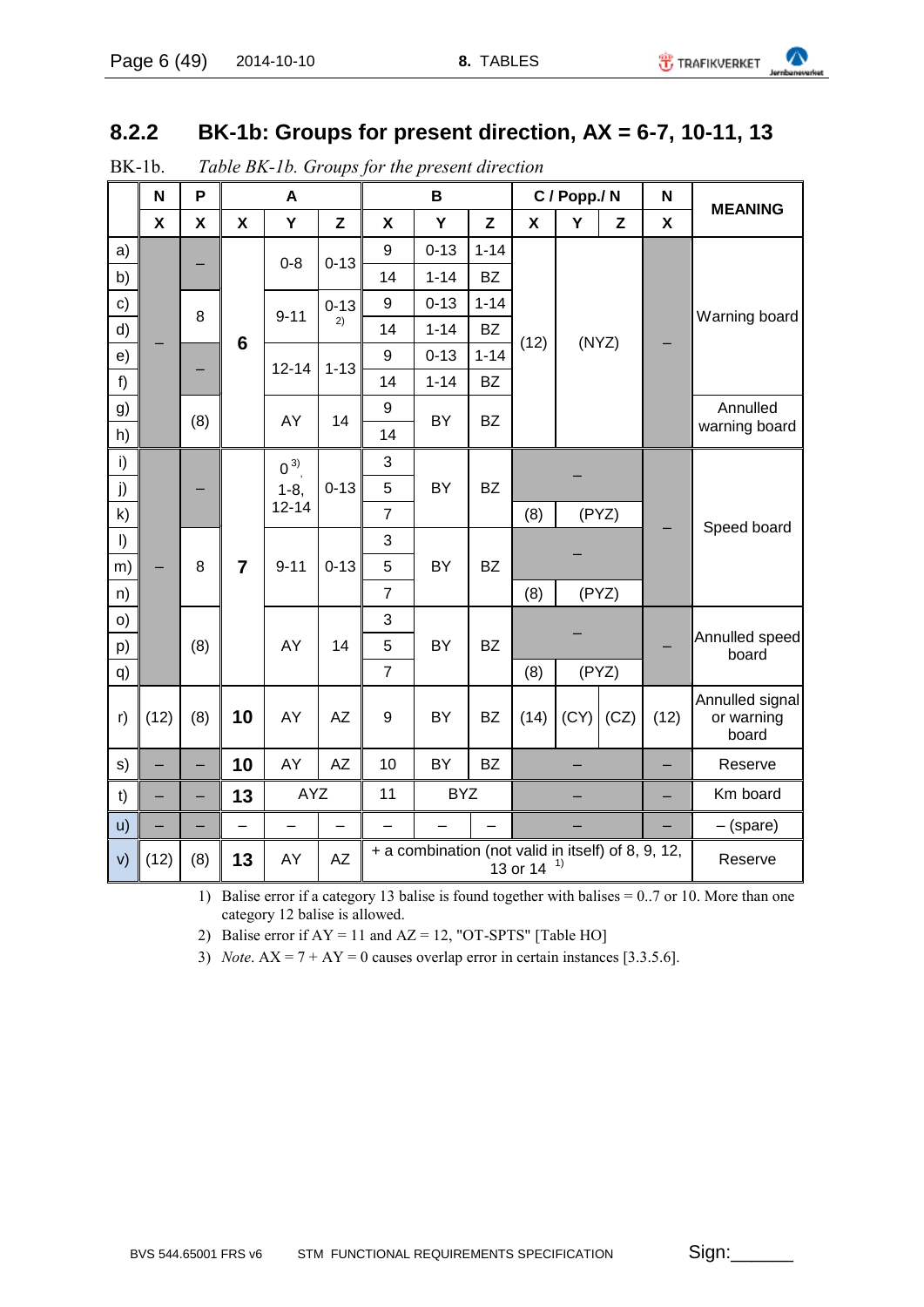ハ

### <span id="page-6-0"></span>**8.2.3 ABK-1b: Groups for present direction, AX = 6-7, 10-11, 13**

|         | N    | P   |                           | A          |           |                | B                                                    |              |          | C / Popp./N |       |      |                                        |  |             |  |  |  |
|---------|------|-----|---------------------------|------------|-----------|----------------|------------------------------------------------------|--------------|----------|-------------|-------|------|----------------------------------------|--|-------------|--|--|--|
|         | X    | X   | $\boldsymbol{\mathsf{X}}$ | Υ          | Z         | X              | Υ                                                    | $\mathbf{Z}$ | X        | Y           | Z     | X    | <b>MEANING</b>                         |  |             |  |  |  |
| a)      |      |     |                           | $0 - 8$    | $0 - 13$  | $9$            | $0 - 13$                                             | $1 - 14$     |          |             |       |      |                                        |  |             |  |  |  |
| b)      |      |     |                           |            |           | 14             | $1 - 14$                                             | <b>BZ</b>    |          |             |       |      |                                        |  |             |  |  |  |
| c)      |      | 8   |                           | $9 - 11$   | $0 - 13$  | 9              | $0 - 13$                                             | $1 - 14$     |          |             |       |      | Warning board                          |  |             |  |  |  |
| d)      |      |     | 6                         |            | 2)        | 14             | $1 - 14$                                             | <b>BZ</b>    |          | (NYZ)       |       | (12) |                                        |  |             |  |  |  |
| e)      |      |     |                           | $12 - 14$  | $1 - 13$  | 9              | $0 - 13$                                             | $1 - 14$     |          |             |       |      |                                        |  |             |  |  |  |
| f)      |      |     |                           |            |           | 14             | $1 - 14$                                             | <b>BZ</b>    |          |             |       |      |                                        |  |             |  |  |  |
| g)      |      | (8) |                           | AY         | 14        | 9              | BY                                                   | <b>BZ</b>    |          |             |       |      | Annulled                               |  |             |  |  |  |
| h)      |      |     |                           |            |           | 14             |                                                      |              |          |             |       |      | warning board                          |  |             |  |  |  |
| i)      |      |     |                           | $0^{3}$    |           | 3              |                                                      |              |          |             |       |      |                                        |  |             |  |  |  |
| j)      |      |     |                           | $1 - 8,$   | $0 - 13$  | 5              | BY                                                   | <b>BZ</b>    |          |             |       |      |                                        |  |             |  |  |  |
| k)      |      |     |                           | $12 - 14$  |           | $\overline{7}$ |                                                      |              | (8)      | (PYZ)       |       |      |                                        |  |             |  |  |  |
| $\vert$ |      |     |                           |            |           | 3              |                                                      |              |          |             |       |      |                                        |  | Speed board |  |  |  |
| m)      |      | 8   | $\overline{7}$            | $9 - 11$   | $0 - 13$  | 5              | BY                                                   | <b>BZ</b>    |          |             |       |      |                                        |  |             |  |  |  |
| n)      |      |     |                           |            |           | $\overline{7}$ |                                                      |              | (8)      | (PYZ)       |       |      |                                        |  |             |  |  |  |
| O)      |      |     |                           |            |           | 3              |                                                      |              |          |             |       |      |                                        |  |             |  |  |  |
| p)      |      | (8) |                           | AY         | 14        | 5              | <b>BY</b>                                            | <b>BZ</b>    |          |             |       |      | Annulled speed<br>board                |  |             |  |  |  |
| q)      |      |     |                           |            |           | $\overline{7}$ |                                                      |              | (8)      |             | (PYZ) |      |                                        |  |             |  |  |  |
| r)      | (12) | (8) | 10                        | AY         | AZ        | $9$            | <b>BY</b>                                            | <b>BZ</b>    | (14)     | (CY)        | (CZ)  | (12) | Annulled signal<br>or warning<br>board |  |             |  |  |  |
| s)      | ÷,   | -   | 10                        | AY         | AZ        | 10             | BY                                                   | <b>BZ</b>    |          |             |       |      | Reserve                                |  |             |  |  |  |
| t)      | —    | —   | 13                        | <b>AYZ</b> |           | 11             | <b>BYZ</b>                                           |              |          |             |       |      | Km board                               |  |             |  |  |  |
| u)      | -    | -   | 13                        | AY         | AZ        | 13             | BY                                                   | <b>BZ</b>    |          |             |       | -    | Release speed                          |  |             |  |  |  |
| V)      | (12) | (8) | 13                        | AY         | <b>AZ</b> |                | + a combination (not valid in itself) of 8, 9, 12 or |              | $14^{1}$ |             |       |      | Reserve                                |  |             |  |  |  |

ABK-1b. *A-Table ABK-1b. Groups for the present direction* 

1) Balise error if a category 13 balise is found together with balises = 0..7 or 10. More than one category 12 balise is allowed.

2) Balise error if  $AY = 11$  and  $AZ = 12$ , "OT-SPTS" [Table HO]

3) *Note*.  $AX = 7 + AY = 0$  causes overlap error in certain instances [3.3.5.6].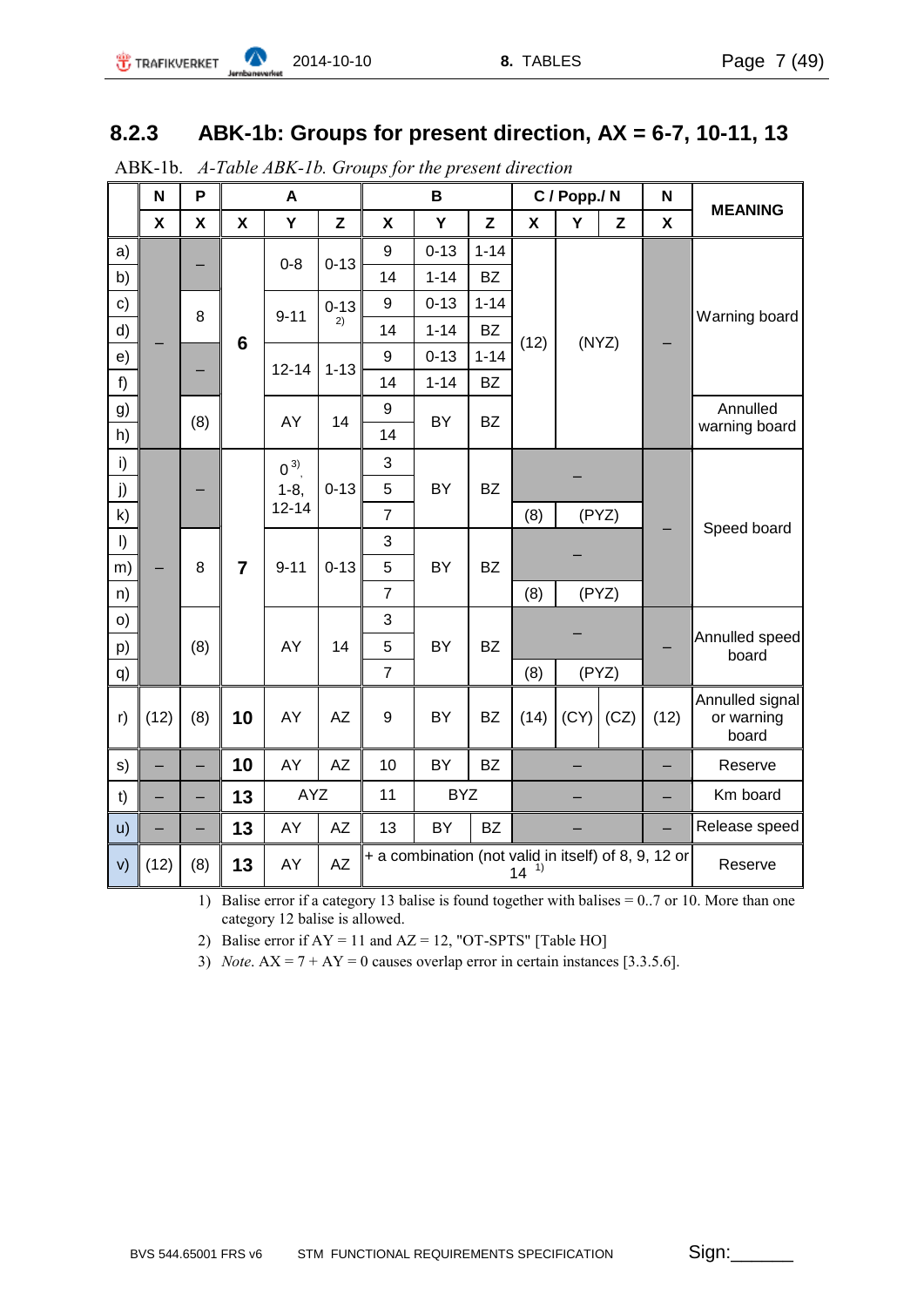# <span id="page-7-0"></span>**8.2.4 BK-2: Balise groups for the opposite direction**

|         | D/N                                                            |      | C/P/N           |       |    | В             |           |                         | A        |           | P   | N    | <b>MEA-</b>                   |
|---------|----------------------------------------------------------------|------|-----------------|-------|----|---------------|-----------|-------------------------|----------|-----------|-----|------|-------------------------------|
|         | X                                                              | X    | Y               | Z     | X  | Υ             | Z         | X                       | Υ        | Z         | X   | X    | <b>NING</b>                   |
| a)      |                                                                | (12) |                 | (NYZ) | 9  | BY            | <b>BZ</b> | 1                       | AY       | AZ        |     |      |                               |
| b)      | (12)                                                           | 14   | <b>CY</b>       | CZ    |    |               |           |                         |          |           | (8) | (12) | Signal                        |
| c)      |                                                                | (12) |                 | (NYZ) |    | <b>MARKER</b> |           | $\mathbf{2}$            | AY       | AZ        | (8) |      | Warning                       |
| d)      | (12)                                                           | 14   | <b>CY</b>       | CZ    | 9  | BY            | <b>BZ</b> |                         |          |           |     |      | board                         |
| e)      |                                                                |      |                 |       |    | <b>MARKER</b> |           | 3                       | $9 - 14$ | AZ        |     |      | Speed<br>board                |
| f)      | —                                                              | (12) |                 | (NYZ) | 9  | <b>BY</b>     | <b>BZ</b> | $\overline{\mathbf{4}}$ | AY       | AZ        | (8) | (12) | Signal                        |
| g)      | (12)                                                           | 14   | <b>CY</b>       | CZ    |    |               |           |                         |          |           |     |      |                               |
| h)      | -                                                              | (12) |                 | (NYZ) | 9  | <b>BY</b>     | <b>BZ</b> | 5                       | AY       | ΑZ        |     |      | Warning                       |
| i)      | (12)                                                           | 14   | <b>CY</b>       | CZ    |    |               |           |                         |          |           |     |      | board                         |
| j)      |                                                                | (12) |                 | (NYZ) | 9  | BY            | <b>BZ</b> | 5                       | AY       | <b>AZ</b> |     |      | SH group                      |
| k)      | (12)                                                           | 14   | <b>CY</b>       | CZ    |    |               |           |                         |          |           |     |      |                               |
| $\vert$ |                                                                | (12) |                 | (NYZ) | 9  | BY            | <b>BZ</b> | $6\phantom{1}6$         | AY       | AZ        | (8) |      | Warning                       |
| m)      |                                                                |      |                 |       | 14 | BY            | <b>BZ</b> |                         |          |           |     |      | board                         |
| n)      |                                                                | (12) |                 | (NYZ) |    |               |           |                         |          |           |     |      | Annulled                      |
| O)      | (12)                                                           | 14   | <b>CY</b><br>CZ |       | 9  | BY            | <b>BZ</b> | 10                      | AY       | AZ        | (8) | (12) | signal or<br>warning<br>board |
| p)      |                                                                |      |                 |       | 11 | BY            | <b>BZ</b> | 13                      | AY       | <b>AZ</b> |     | —    | Km board                      |
| q)      | + a combination (not valid in itself) of 8, 9, 12, 13<br>or 14 |      |                 |       |    |               |           | 13                      | AY       | AZ        | (8) | (12) | Reserve                       |

BK-2. *Table BK-2. Groups for the opposite direction*

Explanations:

- Marker + A(3) shall be permitted only if  $AY = 9.14!$ 

 Balise group with AX=7 shall never be considered as intended for the opposite direction (always valid for both directions).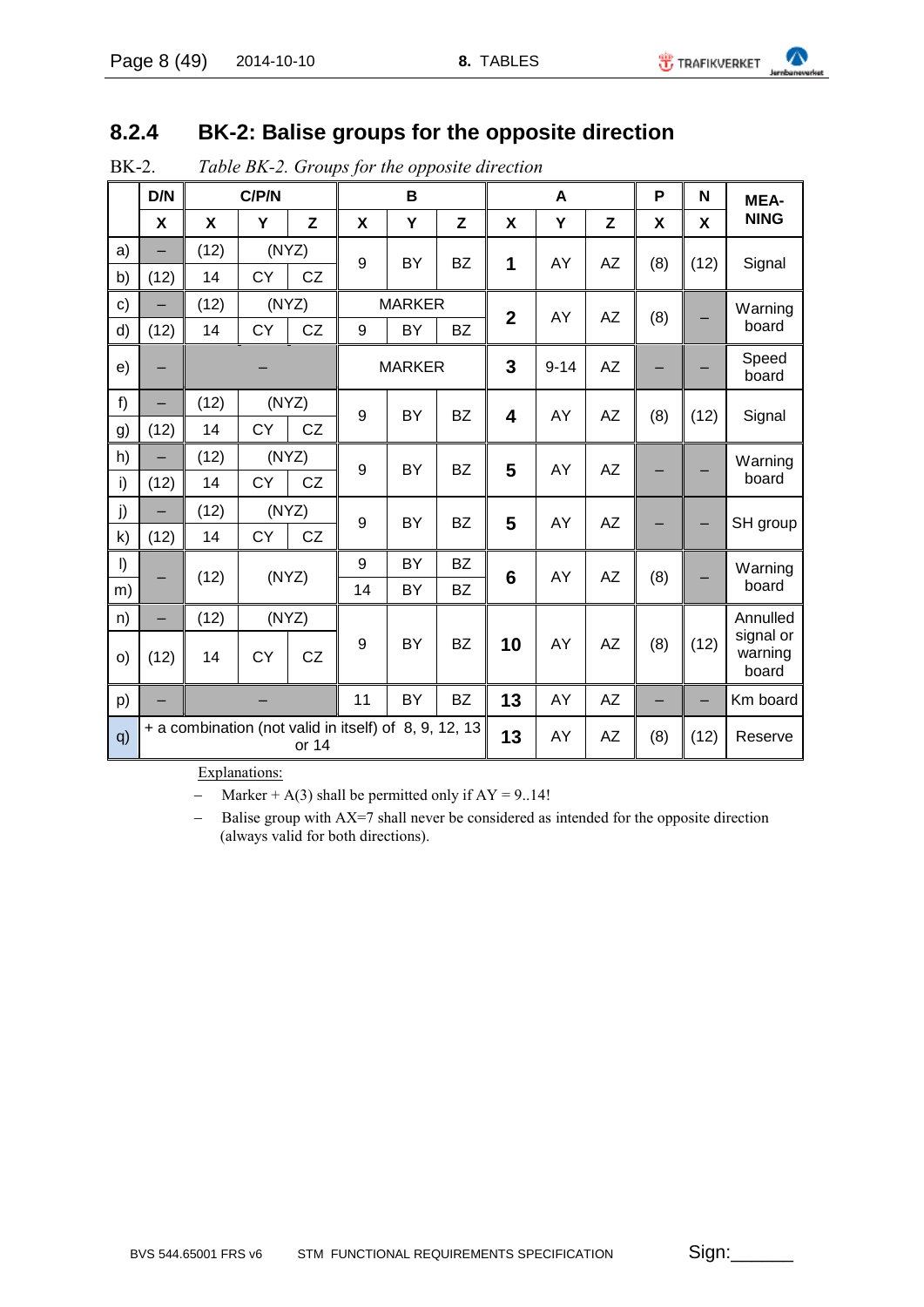Ø

## <span id="page-8-0"></span>**8.2.5 ABK-2: Balise groups for the opposite direction**

|         | D/N                       |                                                      | C/P/N     |       |                           | В             |           |                 | A        |           | P   | N                         | <b>MEA-</b>                   |
|---------|---------------------------|------------------------------------------------------|-----------|-------|---------------------------|---------------|-----------|-----------------|----------|-----------|-----|---------------------------|-------------------------------|
|         | $\boldsymbol{\mathsf{X}}$ | X                                                    | Y         | Z     | $\boldsymbol{\mathsf{X}}$ | Υ             | Z         | X               | Υ        | Z         | X   | $\boldsymbol{\mathsf{X}}$ | <b>NING</b>                   |
| a)      | $\qquad \qquad -$         | (12)                                                 |           | (NYZ) | 9                         | BY            | <b>BZ</b> | 1               | AY       | AZ        | (8) |                           |                               |
| b)      | (12)                      | 14                                                   | CY        | CZ    |                           |               |           |                 |          |           |     | (12)                      | Signal                        |
| c)      |                           | (12)                                                 |           | (NYZ) |                           | <b>MARKER</b> |           | $\mathbf{2}$    | AY       | <b>AZ</b> | (8) |                           | Warning                       |
| d)      | (12)                      | 14                                                   | <b>CY</b> | CZ    | 9                         | BY            | <b>BZ</b> |                 |          |           |     |                           | board                         |
| e)      |                           |                                                      |           |       |                           | <b>MARKER</b> |           | 3               | $9 - 14$ | AZ        |     |                           | Speed<br>board                |
| f)      |                           | (12)                                                 |           | (NYZ) | 9                         | BY            | <b>BZ</b> | 4               | AY       | AZ        | (8) | (12)                      | Signal                        |
| g)      | (12)                      | 14                                                   | <b>CY</b> | CZ    |                           |               |           |                 |          |           |     |                           |                               |
| h)      |                           | (12)                                                 |           | (NYZ) | 9                         | <b>BY</b>     | <b>BZ</b> | 5               | AY       | AZ        |     |                           | Warning                       |
| i)      | (12)                      | 14                                                   | <b>CY</b> | CZ    |                           |               |           |                 |          |           |     |                           | board                         |
| j)      |                           | (12)                                                 |           | (NYZ) | 9                         | BY            | <b>BZ</b> | 5               | AY       | AZ        |     |                           | SH group                      |
| k)      | (12)                      | 14                                                   | <b>CY</b> | CZ    |                           |               |           |                 |          |           |     |                           |                               |
| $\vert$ |                           | (12)                                                 |           | (NYZ) | 9                         | BY            | <b>BZ</b> | $6\phantom{1}6$ | AY       | AZ        | (8) |                           | Warning                       |
| m)      |                           |                                                      |           |       | 14                        | BY            | <b>BZ</b> |                 |          |           |     |                           | board                         |
| n)      | ۳                         | (12)                                                 |           | (NYZ) |                           |               |           |                 |          |           |     |                           | Annulled                      |
| O)      | (12)                      | 14                                                   | <b>CY</b> | CZ    | $\boldsymbol{9}$          | BY            | <b>BZ</b> | 10              | AY       | AZ        | (8) | (12)                      | signal or<br>warning<br>board |
| p)      |                           |                                                      |           |       | 11                        | BY            | <b>BZ</b> | 13              | AY       | AZ        |     | $\qquad \qquad -$         | Km board                      |
| q)      |                           | + a combination (not valid in itself) of 8, 9, 12 or |           | 14    |                           |               |           | 13              | AY       | AZ        | (8) | (12)                      | Reserve                       |

ABK-2. *A-Table ABK-2. Groups for the opposite direction*

Explanations:

- Marker + A(3) shall be permitted only if  $AY = 9.14!$ 

 Balise group with AX=7 shall never be considered as intended for the opposite direction (always valid for both directions).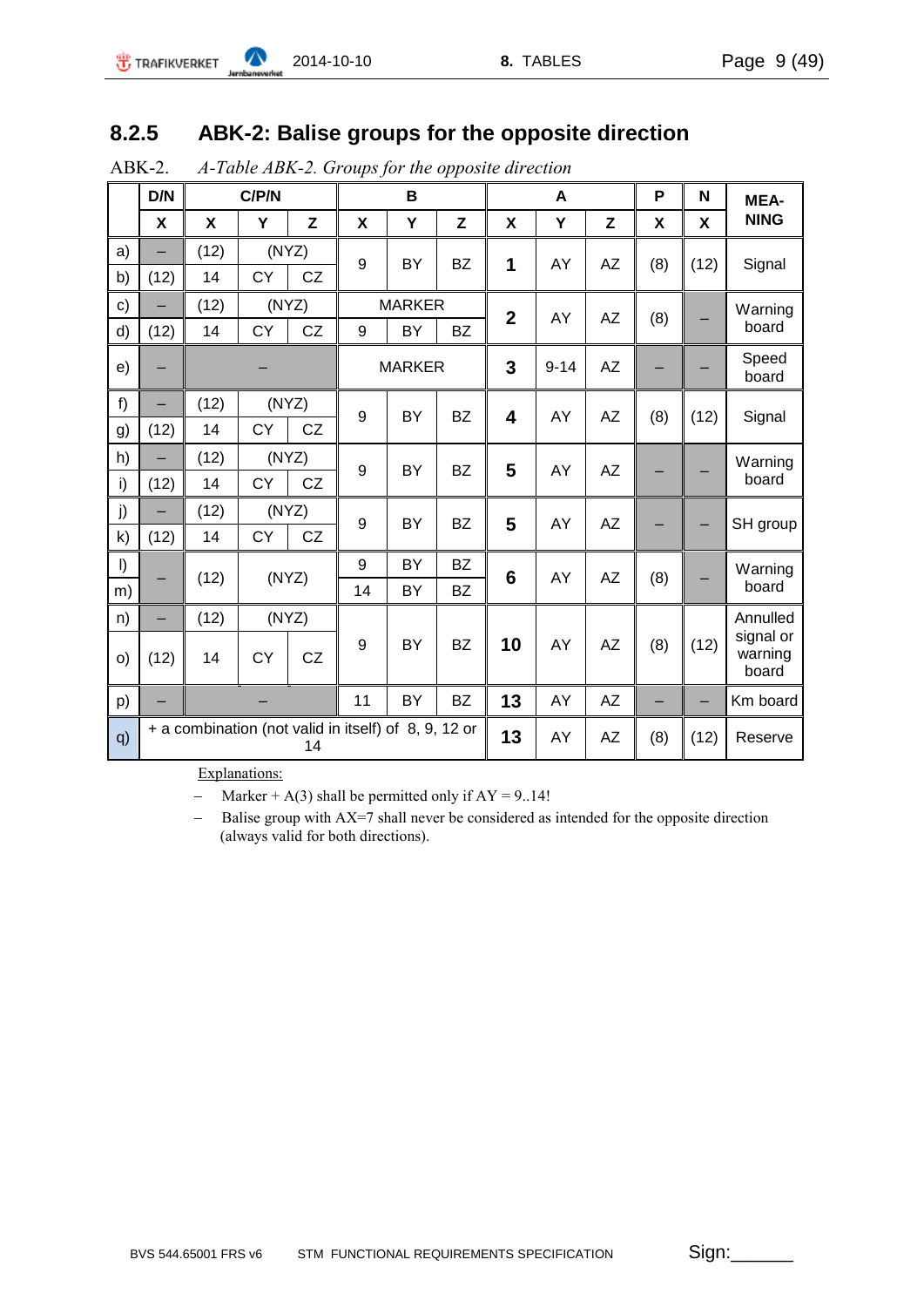(blank)

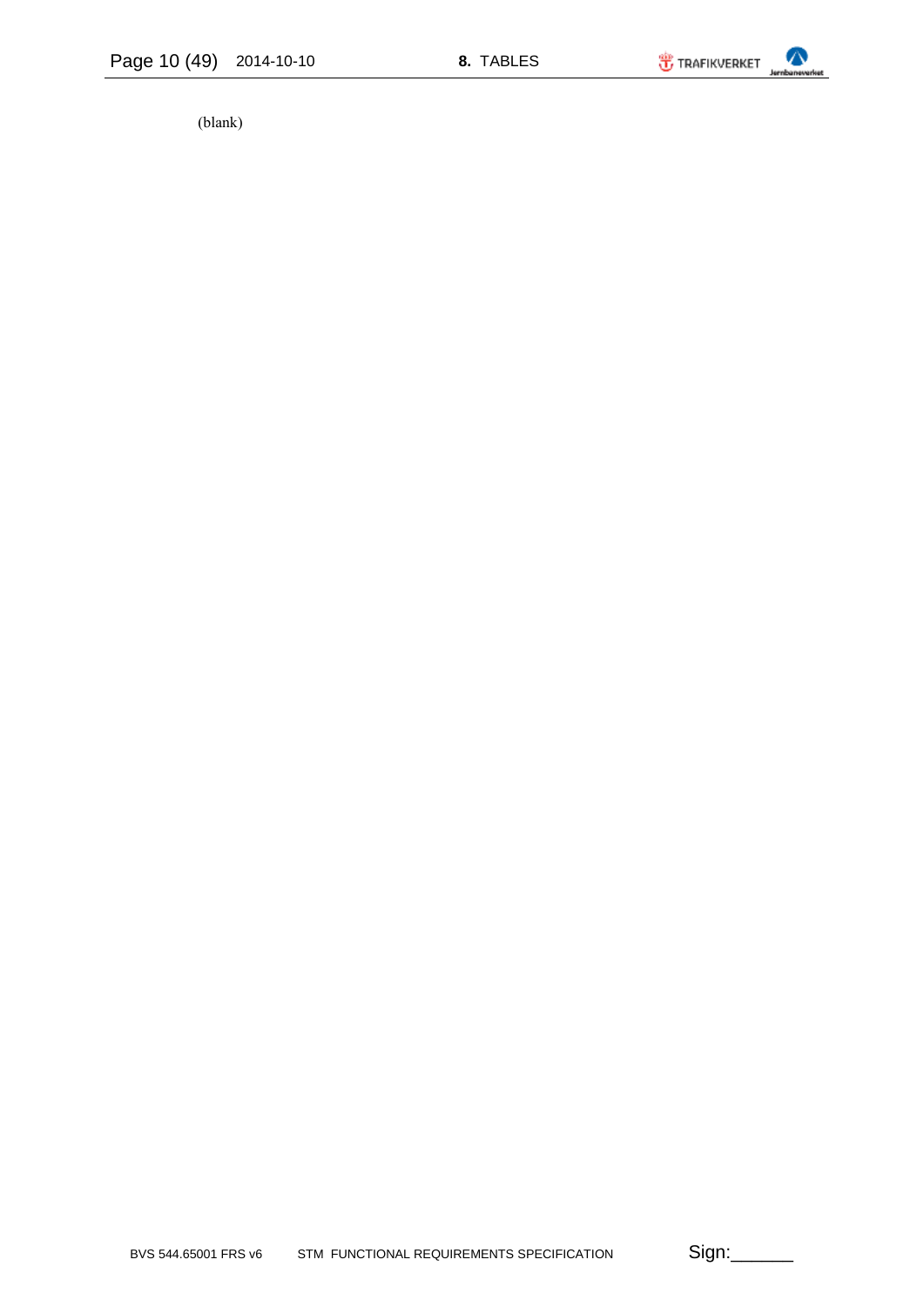# <span id="page-10-0"></span>**8.3 SPEED MESSAGES AT SIGNALS**

### <span id="page-10-1"></span>**8.3.1 HS, FS: Speed messages at signals, AX = 1 or 4**

HS, FS. *Table HS. Main signal. Table FS.Distant signal.*

Ø

|    |                         | Tubic Tis. Mum signal.        |                         | 1 uv           |
|----|-------------------------|-------------------------------|-------------------------|----------------|
|    | AY                      | <b>Main signal</b>            | <b>AZ</b>               |                |
|    |                         | aspect                        |                         | W              |
|    |                         | V <sub>HSI</sub> (km/h)       |                         | ex             |
|    |                         |                               |                         | 1              |
|    |                         | 1)<br>$\Omega$                |                         |                |
| a) | 0                       | (Stop signal)                 | 0                       |                |
| b) | 1                       | 40                            | 1                       |                |
| c) | $\overline{\mathbf{2}}$ | 50                            | $\overline{\mathbf{2}}$ |                |
| d) | 3                       | 60                            | 3                       |                |
| e) | 4                       | 70                            | 4                       |                |
| f) | 5                       | 80                            | 5                       |                |
| g) | 6                       | 90                            | 6                       |                |
| h) | $\overline{7}$          | 100                           | $\overline{\mathbf{r}}$ |                |
| i) | 8                       | 130                           | 8                       |                |
| j) | 9                       | 160                           | 9                       |                |
| k) | 10                      | 190                           | 10                      |                |
| I) | 11                      | 220                           | 11                      |                |
| m) | 12                      | 270 (L)                       | 12                      | $\overline{a}$ |
| n) | 13                      | 1)<br>0                       | 13                      |                |
| o) | 14                      | No main signal<br>information | 14                      |                |

|    |              | rubie 115. main signai.       |                         |                                        | Tuble P.S.Distant signal.                      |                                          |                                                                         |  |  |  |
|----|--------------|-------------------------------|-------------------------|----------------------------------------|------------------------------------------------|------------------------------------------|-------------------------------------------------------------------------|--|--|--|
|    | <b>AY</b>    | <b>Main signal</b>            | <b>AZ</b>               |                                        | Distant signal aspect, V <sub>FSI</sub> (km/h) |                                          |                                                                         |  |  |  |
|    |              | aspect<br>$V_{HSI}$ (km/h)    |                         | Without<br>extended<br>target<br>point | A-extended<br>target point<br>$(PY = 26)$      | P-extended<br>target point<br>$(PY=714)$ | Preset spe-<br>ed increase<br>if $V_{FSI} > V_{HSI} >$<br>0 and $BY=14$ |  |  |  |
| a) | 0            | $0^{1}$<br>(Stop signal)      | $\bf{0}$                | 0                                      | $0^{2)}$                                       | $0^{2}$                                  | 3)                                                                      |  |  |  |
| b) | 1            | 40                            | 1                       | 40                                     | 40                                             | $\pmb{0}$                                | $=$ 3)                                                                  |  |  |  |
| c) | $\mathbf{2}$ | 50                            | $\mathbf{2}$            | 50                                     | 50                                             | 50                                       | 50                                                                      |  |  |  |
| d) | 3            | 60                            | 3                       | 60                                     | 60                                             | 60                                       | 60                                                                      |  |  |  |
| e) | 4            | 70                            | 4                       | 70                                     | 70                                             | 70                                       | 70                                                                      |  |  |  |
| f) | 5            | 80                            | 5                       | 80                                     | 80                                             | 80                                       | 80                                                                      |  |  |  |
| g) | 6            | 90                            | 6                       | 90                                     | 90                                             | 90                                       | 90                                                                      |  |  |  |
| h) | 7            | 100                           | $\overline{\mathbf{r}}$ | 100                                    | 100                                            | 100                                      | 100                                                                     |  |  |  |
| i) | 8            | 130                           | 8                       | 130                                    | 130                                            | 130                                      | 130                                                                     |  |  |  |
| j) | 9            | 160                           | 9                       | 160                                    | 160                                            | 160                                      | 160                                                                     |  |  |  |
| k) | 10           | 190                           | 10                      | 190                                    | 190                                            | 190                                      | 190                                                                     |  |  |  |
| I) | 11           | 220                           | 11                      | 220                                    | 220                                            | 220                                      | 220                                                                     |  |  |  |
| m) | 12           | 270 (L)                       | 12                      | 270 (L)                                | 270 (L) $^{2)}$                                | 270 (L) $^{2)}$                          | 270 (L)                                                                 |  |  |  |
| n) | 13           | $0^{1}$                       | 13                      | 0                                      | $0^{2}$                                        | $0^{2}$                                  | 3)                                                                      |  |  |  |
| O) | 14           | No main signal<br>information | 14                      | No distant signal information          |                                                |                                          |                                                                         |  |  |  |

Explanations:

- 1) After passing a stop signal (and during a permitted stop passage),  $V_{HSI} = 40$  km/h
- 2) Distant signal aspects 0 and L  $(AZ = 0 \text{ or } 12)$  cause extension to be ignored (no target distance extension)

3) Preset speed increase is not possible at these aspects (balise error).

Refer also to [Chapter 3].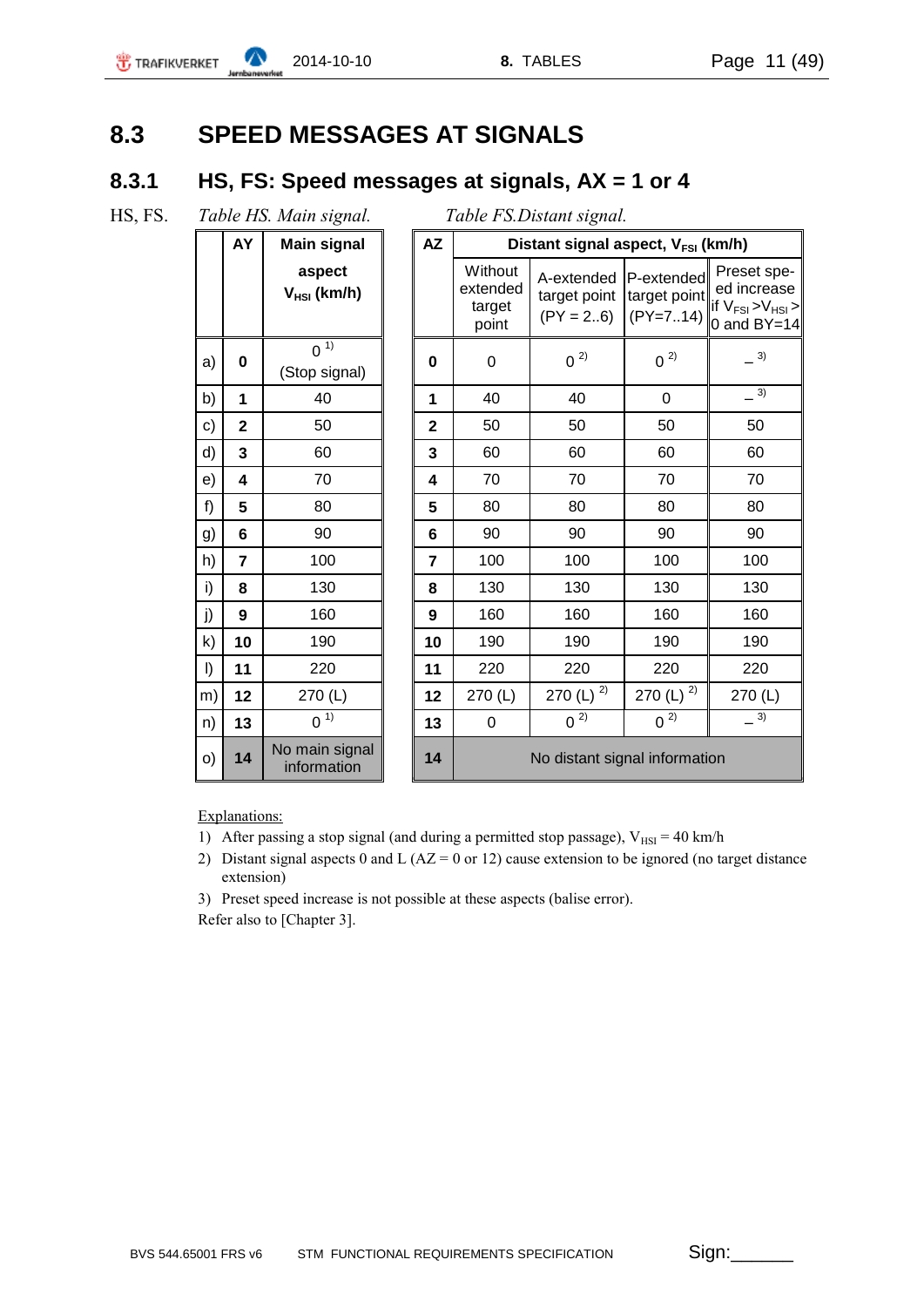### <span id="page-11-0"></span>**8.3.2 AFY, AFZ: Release group (AX=13, BX=13)**

This balise group can increase the currently supervised release speed for a distant signal at Expect Stop.

#### FY, FZ. Reserve.

| AFY, AFZ. A-Table AFY. V <sub>REL</sub> / Overlap |  |  |
|---------------------------------------------------|--|--|
|---------------------------------------------------|--|--|

AFY, AFZ*.A-Table AFY. VREL / Overlap A-Table AFZ. VREL / Overlap*

|           |                | Before the train has<br>AY stopped.<br>$V_{REL}$ or Overlap $^{3) 5)}$ | <b>AZ</b>      | After the train has stopped. <sup>1</sup><br>Release speed $V_{REL}$ or Distance to DP $^{3(5)}$ |
|-----------|----------------|------------------------------------------------------------------------|----------------|--------------------------------------------------------------------------------------------------|
| a)        | $\mathbf 0$    | Annulled. <sup>7)</sup>                                                | $\bf{0}$       | Annulled. <sup>7)</sup>                                                                          |
| b)        | 1              | 20 km/h.                                                               | 1              | 40 km/h.                                                                                         |
| c)        | $\mathbf{2}$   | 30 km/h.                                                               | $\overline{2}$ | 50 m.                                                                                            |
| d)        | $\overline{3}$ | 40 km/h.                                                               | 3              | 75 m.                                                                                            |
| e)        | 4              | 50 km/h.                                                               | 4              | $100 \; \text{m}$ .                                                                              |
| f)        | 5              | 50 m.                                                                  | 5              | 125 m.                                                                                           |
| g)        | 6              | 75 m.                                                                  | 6              | 150 m.                                                                                           |
| h)        | $\overline{7}$ | 100 m.                                                                 | $\overline{7}$ | 40 km/h if the train stops according to<br>condition 1) below. <sup>4)</sup> Otherwise 10 km/h.  |
| i)        | 8              | 125 m.                                                                 | 8              | 40 km/h if the train stops according to<br>condition 1) below. $4$ <sup>3</sup> Otherwise 25 m.  |
| j)        | 9              | 150 m.                                                                 | 9              | 40 km/h if the train stops according to<br>condition 1) below. $4$ <sup>)</sup> Otherwise 50 m.  |
| k)        | 10             | 175 m.                                                                 | 10             | 40 km/h if the train stops according to<br>condition 1) below. $4$ <sup>)</sup> Otherwise 75 m.  |
| $\vert$ ) | 11             | 200 m.                                                                 | 11             | 40 km/h if the train stops according to<br>condition 2) below. <sup>4)</sup> Otherwise 10 km/h.  |
| m)        |                | 12 225 m.                                                              | 12             | 40 km/h if the train stops according to<br>condition 2) below. <sup>4)</sup> Otherwise 25 m.     |
| n)        | 13             | 250 m.                                                                 | 13             | 40 km/h if the train stops according to<br>condition 2) below. $4$ <sup>)</sup> Otherwise 50 m.  |
| O)        | 14             | 275 m.                                                                 | 14             | 40 km/h if the train stops according to<br>condition 2) below. <sup>4)</sup> Otherwise 75 m.     |

Conditions

- 1) 40 km/h shall apply if...
	- a. The basic target distance to the signal is  $\leq$  700 m and the train stopped earliest at 38 m before the target point, or
	- b. The basic target distance is  $\leq 1400$  m and the train stopped earliest at 25 m before the target point.

<sup>1</sup> Reserve.

 $\overline{a}$ 

| к. |  |
|----|--|
|    |  |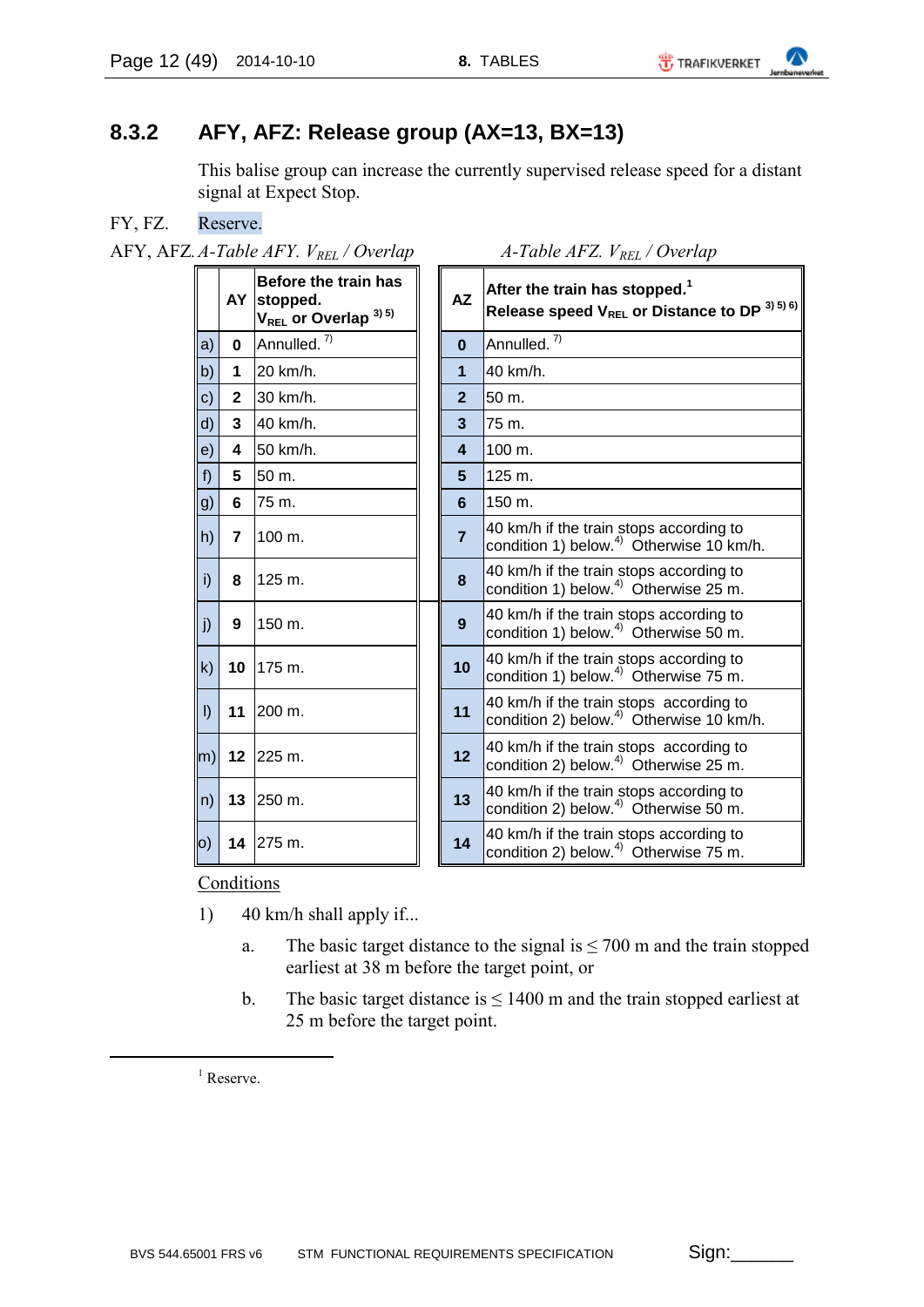2)  $40 \text{ km/h}$  shall apply if ...

W

- a. The basic target distance to the signal is  $\leq 700$  m and the train stopped earliest at 8 m before the target point, or
- b. The basic target distance is  $\leq 1400$  m and the train stopped  $\geq 5$  m after the target point.
- 3) The computed release speed shall be limited to max 40 km/h.

*A-note.*

- 4) Explanations to conditions 1) and 2):
	- a. The basic target distance is the same as the linking distance without margin.
	- b. These conditions are related to the distance table steps.
	- c. For 1a) and 2a), adding 12 m to the train stop distances gives the corresponding maximum distances left to the physical main or combined signal at the target point.
	- d. For 1b) and 2b), adding or 25 to the train stop distances gives the corresponding maximum distances left to the physical main or combined signal at the target point.
- 5) Explanation to condition 3): The lowest main signal speed is except from stop – 40 km/h, and can be received from the signal group at the target point.
- 6) Distance to DP is the available distance after the end point (*skyddsavstånd* or *skyddsträcka*).
- 7) The release group is able to increase an existing release speed from a distant signal, combined signal or linking group(normally 10 km/h). To keep this existing release speed before or after the train has stopped, set  $AY=0$  or AZ=0 respectively.
	- a. If  $AY = 1.14$  and  $AZ = 0$ , the release speed is only changed before the train has stopped.
	- b. If  $AY = 0$  and  $AZ = 1..14$ , the release speed is only changed after the train has stopped.
	- c. If  $AY = 0$  and  $AZ = 0$ , the release speed is not changed at all. Information from any release group (now or earlier) is cancelled.
	- d. For a single-directed release group, just set AY=0 and AZ=0 in the opposite-directed balise. For a double-directed release group, set such BY and BZ values that apply for the other direction.
	- e. It is possible to have several release groups after each other.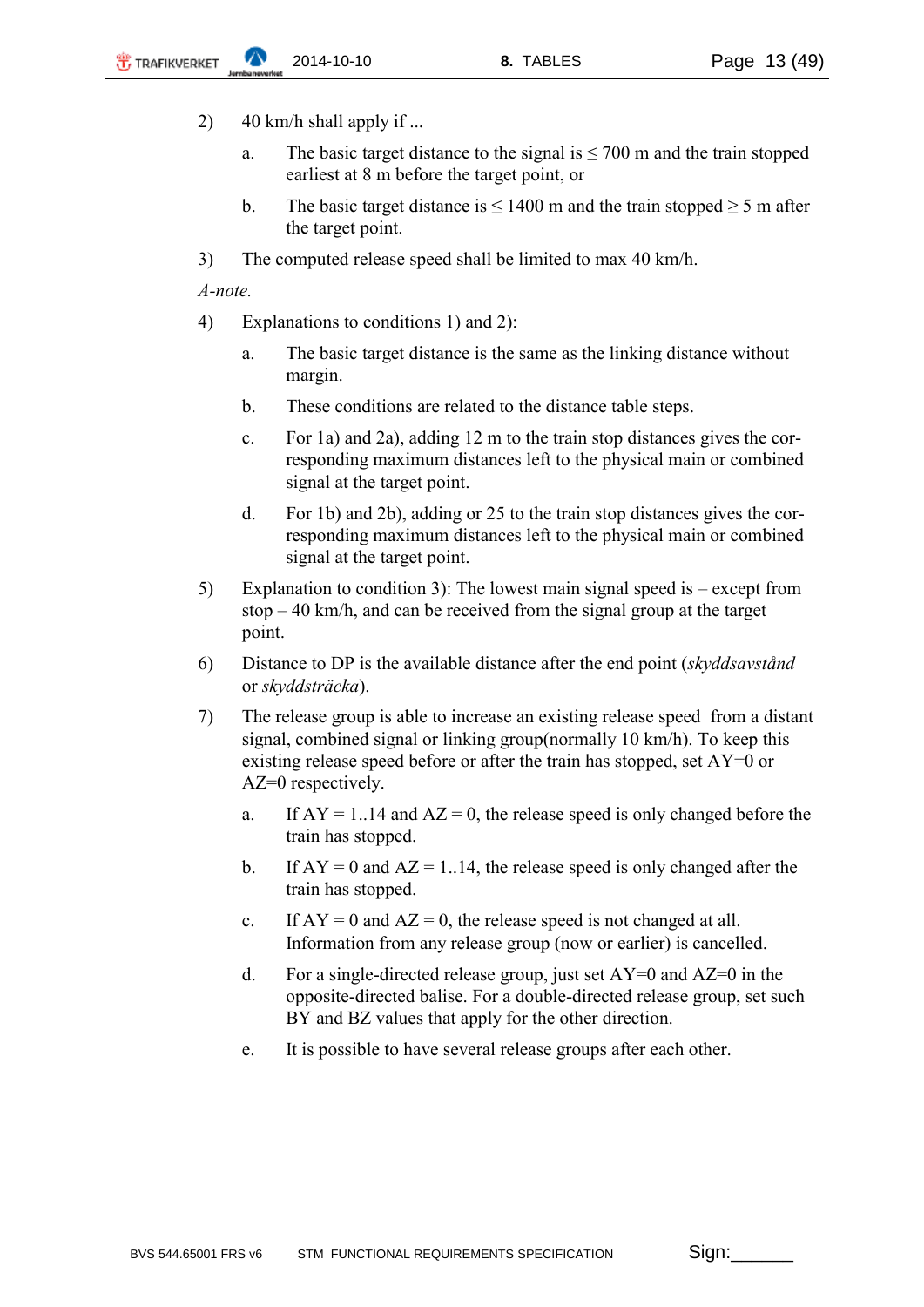

(blank)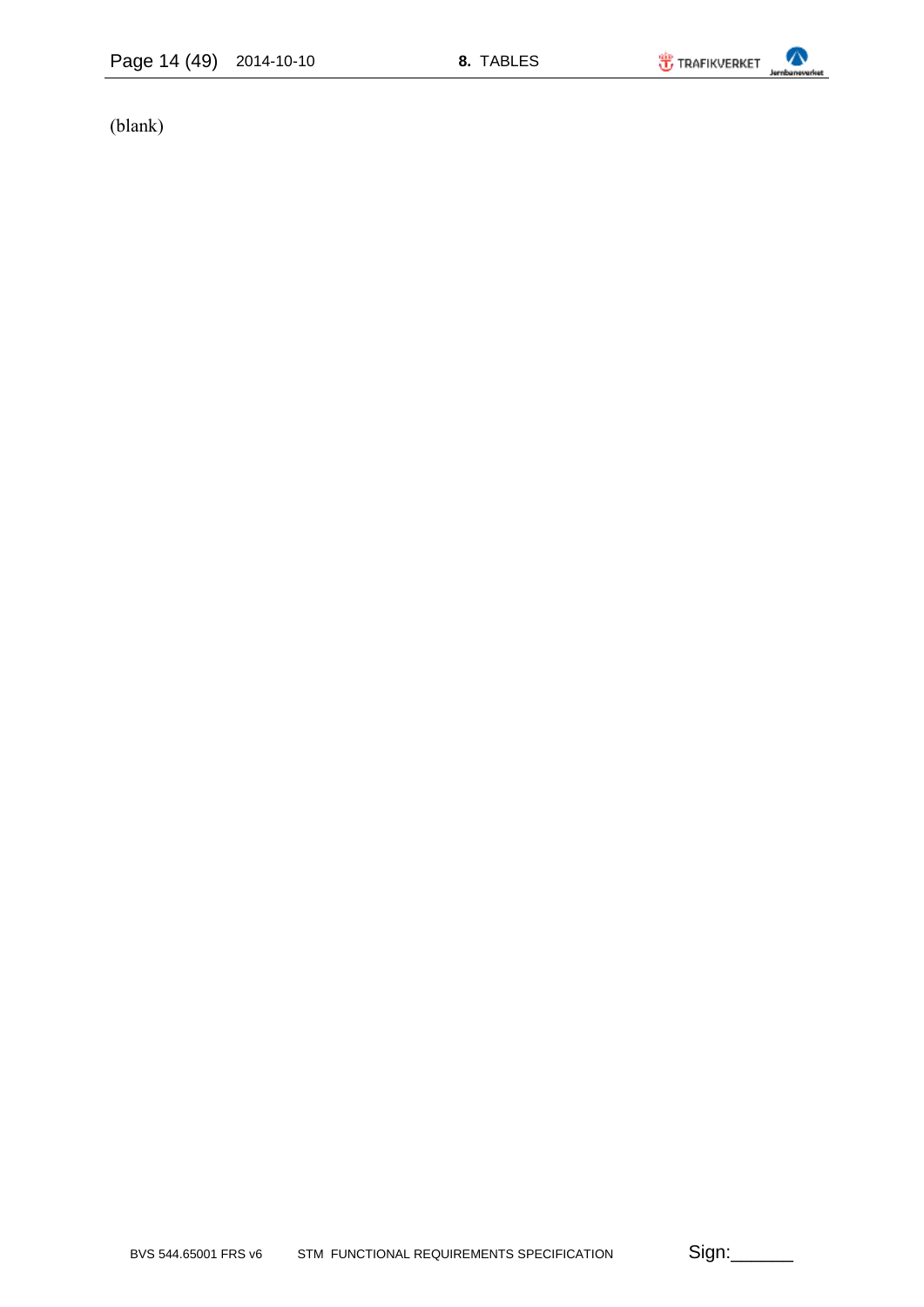# <span id="page-14-0"></span>**8.4 PT: PREFIX BALISES AT BOARDS, PX=8**

## <span id="page-14-1"></span>**8.4.1 PT.0 -- PT.1: Bit combinations**

*Note.* Available PT bits to be handled:

*Table PT.0. PYZ with M(16,11) code*

|  |  | 0   i9   i8   i6   i7   i5   i4   c4 |  |  |  |  | i3   i2   i1   0   c3   c2   c1   c0 |  |
|--|--|--------------------------------------|--|--|--|--|--------------------------------------|--|

 $i =$  information bit,  $c =$  check bit.

Bits  $i9...i1$  = the PT code parameter, 000...777 (octal).

### PT.1 *Table PT.1.*

 $i_n = 0$  means that the STM shall assume that the board's speed aspect applies to a train of category Pn.

|              | <b>Bit in</b><br><b>IPT codel value</b> | <b>Active</b> | Octal<br>value | <b>Function/Description</b>                                   |
|--------------|-----------------------------------------|---------------|----------------|---------------------------------------------------------------|
| a)           | None                                    | None          | 777            | No valid PT bit                                               |
| b)           | i9                                      | 0             | 377            | Reserve                                                       |
| $\mathbf{C}$ | i8                                      | 0             | 577            | Reserve                                                       |
| d)           | i7                                      | $\Omega$      | 677            | Reserve                                                       |
| e)           | i6                                      | 0             | 737            | Trains with $20 <$ axle load $\leq 22.5$ tons (Stax D)        |
| f)           | i5                                      | 0             | 757            | Trains with $22.5 \leq a$ xle load $\leq 25.0$ tons (Stax 25) |
| g)           | i4                                      | $\Omega$      | 767            | Trains with $axle load > 25$ tons (Stax > 25)                 |
| h)           | i3                                      | 0             | 773            | Reserve                                                       |
| i)           | i2                                      | $\Omega$      | 775            | Reserve                                                       |
| i)           | i1                                      | 0             | 776            | Reserve                                                       |

*Table PT.1. The nine PT code bits (i9...i1).*

*Note*. The most restrictive PT code is 000, i.e. all PT restrictions enabled. The PT code for a less restricted train will contain one or several bits set to one, e.g. "i6" for a train with normal axle loading. The restriction will be ignored by the train in question, even if the equivalent bit in the PT code from the transponder also is set to zero. If a zero is present in the balise *and* the PT code of the train, the restriction will be activated for that train.

*Note*. The code value is set in the following way:

- Start with a value of 777 (octal).
- Subtract the octal value for the code of current restriction according to the table above (i.e "Trains with Stax D" will give  $777 - 40 = 737$ ).
- Take the given value and match it with table PT.2 to get the hexadecimal value for the code of the prefix balise.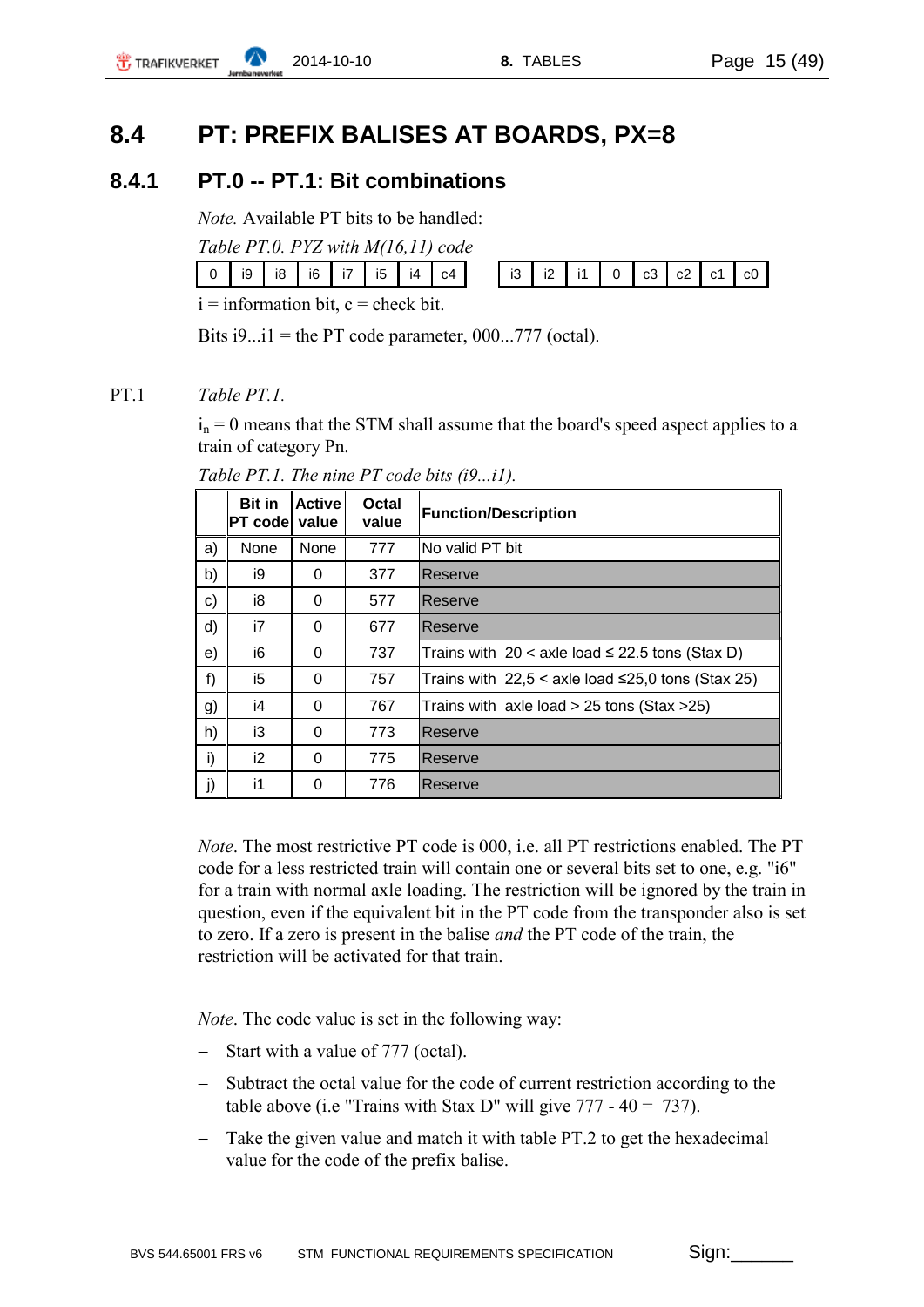## <span id="page-15-0"></span>**8.4.2 PT.2: Bit patterns for PT restrictions (codes)**

PT.2 *Table PT.2. Bit patterns for PT restrictions (bits i9...i1)*

| ٠   | $\bf{0}$ | 1     | $\mathbf 2$ | 3     | 4     | 5     | 6     | 7     |
|-----|----------|-------|-------------|-------|-------|-------|-------|-------|
| 000 | 00/00    | 00/2B | 00/4D       | 00/66 | 00/8E | 00/A5 | 00/C3 | 00/E8 |
| 010 | 03/03    | 03/28 | 03/4E       | 03/65 | 03/8D | 03/A6 | 03/C0 | 03/EB |
| 020 | 05/05    | 05/2E | 05/48       | 05/63 | 05/8B | 05/A0 | 05/C6 | 05/ED |
| 030 | 06/06    | 06/2D | 06/4B       | 06/60 | 06/88 | 06/A3 | 06/C5 | 06/EE |
| 040 | 11/06    | 11/2D | 11/4B       | 11/60 | 11/88 | 11/A3 | 11/C5 | 11/EE |
| 050 | 12/05    | 12/2E | 12/48       | 12/63 | 12/8B | 12/A0 | 12/C6 | 12/ED |
| 060 | 14/03    | 14/28 | 14/4E       | 14/65 | 14/8D | 14/A6 | 14/C0 | 14/EB |
| 070 | 17/00    | 17/2B | 17/4D       | 17/66 | 17/8E | 17/A5 | 17/C3 | 17/E8 |
| 100 | 09/09    | 09/22 | 09/44       | 09/6F | 09/87 | 09/AC | 09/CA | 09/E1 |
| 110 | 0A/0A    | 0A/21 | 0A/47       | 0A/6C | 0A/84 | 0A/AF | 0A/C9 | 0A/E2 |
| 120 | 0C/0C    | 0C/27 | 0C/41       | 0C/6A | 0C/82 | 0C/A9 | 0C/CF | 0C/E4 |
| 130 | 0F/0F    | 0F/24 | 0F/42       | 0F/69 | 0F/81 | 0F/AA | 0F/CC | 0F/E7 |
| 140 | 18/0F    | 18/24 | 18/42       | 18/69 | 18/81 | 18/AA | 18/CC | 18/E7 |
| 150 | 1B/0C    | 1B/27 | 1B/41       | 1B/6A | 1B/82 | 1B/A9 | 1B/CF | 1B/E4 |
| 160 | 1D/0A    | 1D/21 | 1D/47       | 1D/6C | 1D/84 | 1D/AF | 1D/C9 | 1D/E2 |
| 170 | 1E/09    | 1E/22 | 1E/44       | 1E/6F | 1E/87 | 1E/AC | 1E/CA | 1E/E1 |
| 200 | 21/0A    | 21/21 | 21/47       | 21/6C | 21/84 | 21/AF | 21/C9 | 21/E2 |
| 210 | 22/09    | 22/22 | 22/44       | 22/6F | 22/87 | 22/AC | 22/CA | 22/E1 |
| 220 | 24/0F    | 24/24 | 24/42       | 24/69 | 24/81 | 24/AA | 24/CC | 24/E7 |
| 230 | 27/0C    | 27/27 | 27/41       | 27/6A | 27/82 | 27/A9 | 27/CF | 27/E4 |
| 240 | 30/0C    | 30/27 | 30/41       | 30/6A | 30/82 | 30/A9 | 30/CF | 30/E4 |
| 250 | 33/0F    | 33/24 | 33/42       | 33/69 | 33/81 | 33/AA | 33/CC | 33/E7 |
| 260 | 35/09    | 35/22 | 35/44       | 35/6F | 35/87 | 35/AC | 35/CA | 35/E1 |
| 270 | 36/0A    | 36/21 | 36/47       | 36/6C | 36/84 | 36/AF | 36/C9 | 36/E2 |
| 300 | 28/03    | 28/28 | 28/4E       | 28/65 | 28/8D | 28/A6 | 28/C0 | 28/EB |
| 310 | 2B/00    | 2B/2B | 2B/4D       | 2B/66 | 2B/8E | 2B/A5 | 2B/C3 | 2B/E8 |
| 320 | 2D/06    | 2D/2D | 2D/4B       | 2D/60 | 2D/88 | 2D/AB | 2D/C5 | 2D/EE |
| 330 | 2E/05    | 2E/2E | 2E/48       | 2E/63 | 2E/8B | 2E/A0 | 2E/C6 | 2E/ED |
| 340 | 39/05    | 39/2E | 39/48       | 39/63 | 39/8B | 39/A0 | 39/C6 | 39/ED |
| 350 | 3A/06    | 3A/2D | 3A/4B       | 3A/60 | 3A/88 | 3A/A3 | 3A/C5 | 3A/EE |
| 360 | 3C/00    | 3C/2B | 3C/4D       | 3C/66 | 3C/8E | 3C/A5 | 3C/C3 | 3C/E8 |
| 370 | 3F/03    | 3F/28 | 3F/4E       | 3F/65 | 3F/8D | 3F/AG | 3F/C0 | 3F/EB |
| 400 | 41/0C    | 41/27 | 41/41       | 41/6A | 41/82 | 41/A9 | 41/CF | 41/E4 |
| 410 | 42/0F    | 42/24 | 42/42       | 42/69 | 42/81 | 42/AA | 42/CC | 42/E7 |
| 420 | 44/09    | 44/22 | 44/44       | 44/6F | 44/87 | 44/AC | 44/CA | 44/E1 |
| 430 | 47/0A    | 47/21 | 47/47       | 47/6C | 47/84 | 47/AF | 47/C9 | 47/E2 |
| 440 | 50/0A    | 50/21 | 50/47       | 50/6C | 50/84 | 50/AF | 50/C9 | 50/E2 |
| 450 | 53/09    | 53/22 | 53/44       | 53/6F | 53/87 | 53/AC | 53/CA | 53/E1 |
| 460 | 55/0F    | 55/24 | 55/42       | 55/69 | 55/81 | 55/AA | 55/CC | 55/E7 |
| 470 | 56/0C    | 56/27 | 56/41       | 56/6A | 56/82 | 56/A9 | 56/CF | 56/E4 |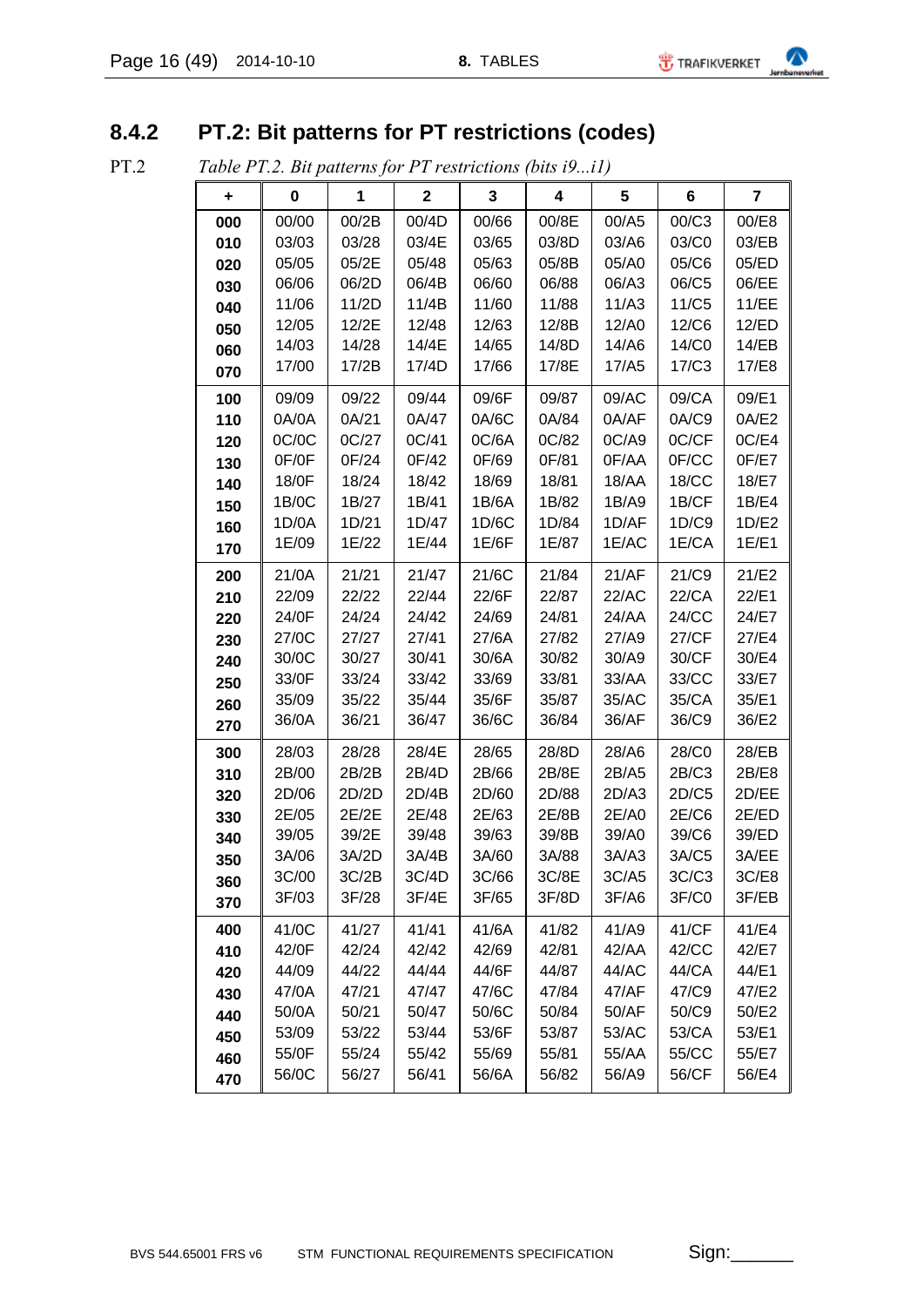**TRAFIKVERKET** 

| ٠   | $\bf{0}$ | 1     | $\mathbf{2}$ | 3     | 4     | 5     | 6     | $\overline{7}$ |
|-----|----------|-------|--------------|-------|-------|-------|-------|----------------|
| 500 | 48/05    | 48/2E | 48/48        | 48/63 | 48/8B | 48/A0 | 48/C6 | 48/ED          |
| 510 | 4B/06    | 4B/2D | 4B/4B        | 4B/60 | 4B/88 | 4B/A3 | 4B/C5 | 4B/EE          |
| 520 | 4D/00    | 4D/2B | 4D/4D        | 4D/66 | 4D/8E | 4D/AS | 4D/C3 | 4D/E8          |
| 530 | 4E/03    | 4E/28 | 4E/4E        | 4E/65 | 4E/8D | 4E/A6 | 4E/C0 | 4E/EB          |
| 540 | 59/03    | 59/28 | 59/4E        | 59/65 | 59/8D | 59/A6 | 59/C0 | 59/EB          |
| 550 | 5A/00    | 5A/2B | 5A/4D        | 5A/66 | 5A/8E | 5A/A5 | 5A/C3 | 5A/E8          |
| 560 | 5C/06    | 5C/2D | 5C/4B        | 5C/60 | 5C/88 | 5C/A3 | 5C/C5 | 5C/EE          |
| 570 | 5F/05    | 5F/2E | 5F/48        | 5F/63 | 5F/8B | 5F/A0 | 5F/C6 | 5F/ED          |
| 600 | 60/06    | 60/2D | 60/4B        | 60/60 | 60/88 | 60/A3 | 60/C5 | 60/EE          |
| 610 | 63/05    | 63/2E | 63/48        | 63/63 | 63/8B | 63/A0 | 63/C6 | 63/ED          |
| 620 | 65/03    | 65/28 | 65/4E        | 65/65 | 65/8D | 65/A6 | 65/C0 | 65/EB          |
| 630 | 66/00    | 66/2B | 66/4D        | 66/66 | 66/8E | 66/A5 | 66/C3 | 66/E8          |
| 640 | 71/00    | 71/2B | 71/4D        | 71/66 | 71/8E | 71/A5 | 71/C3 | 71/E8          |
| 650 | 72/03    | 72/28 | 72/4E        | 72/65 | 72/8D | 72/A6 | 72/C0 | 72/EB          |
| 660 | 74/05    | 74/2E | 74/48        | 74/63 | 74/8B | 74/A0 | 74/C6 | 74/ED          |
| 670 | 77/06    | 77/2D | 77/4B        | 77/60 | 77/88 | 77/A3 | 77/C5 | 77/EE          |
| 700 | 69/0F    | 69/24 | 69/42        | 69/69 | 69/81 | 69/AA | 69/CC | 69/E7          |
| 710 | 6A/0C    | 6A/27 | 6A/41        | 6A/6A | 6A/82 | 6A/A9 | 6A/CF | 6A/E4          |
| 720 | 6C/0A    | 6C/21 | 6C/47        | 6C/6C | 6C/84 | 6C/AF | 6C/C9 | 6C/E2          |
| 730 | 6F/09    | 6F/22 | 6F/44        | 6F/6F | 6F/87 | 6F/AC | 6F/CA | 6F/E1          |
| 740 | 78/09    | 78/22 | 78/44        | 78/6F | 78/87 | 78/AC | 78/CA | 78/E1          |
| 750 | 7B/0A    | 7B/21 | 7B/47        | 7B/6C | 7B/84 | 7B/AF | 7B/C9 | 7B/E2          |
| 760 | 7D/0C    | 7D/27 | 7D/41        | 7D/6A | 7D/82 | 7D/A9 | 7D/CF | 7D/E4          |
| 770 | 7E/0F    | 7E/24 | 7E/42        | 7E/69 | 7E/81 | 7E/AA | 7E/CC | 7E/E7          |

*Note*. This table converts codes (Y/Z) between the octal and hexadecimal forms for the various PT bit combinations.

*Note*. The PT bits are given in octal form, where the three digits in the number are equivalent to the 9 variable bits i9..i1 in the prefix balise. The bits are read as the left column + the value in the top row, e.g.  $513 (= 510 + 3)$  indicates codes 4B/60.

*Note*. The PT bits are set according to the combination input by the driver, but with the value 2 subtracted from each digit, e.g. 513 is input but the driver as 735.

*Note*. In an SPTS group, the bits are set to zero for those restrictions that are still to apply after the SPTS.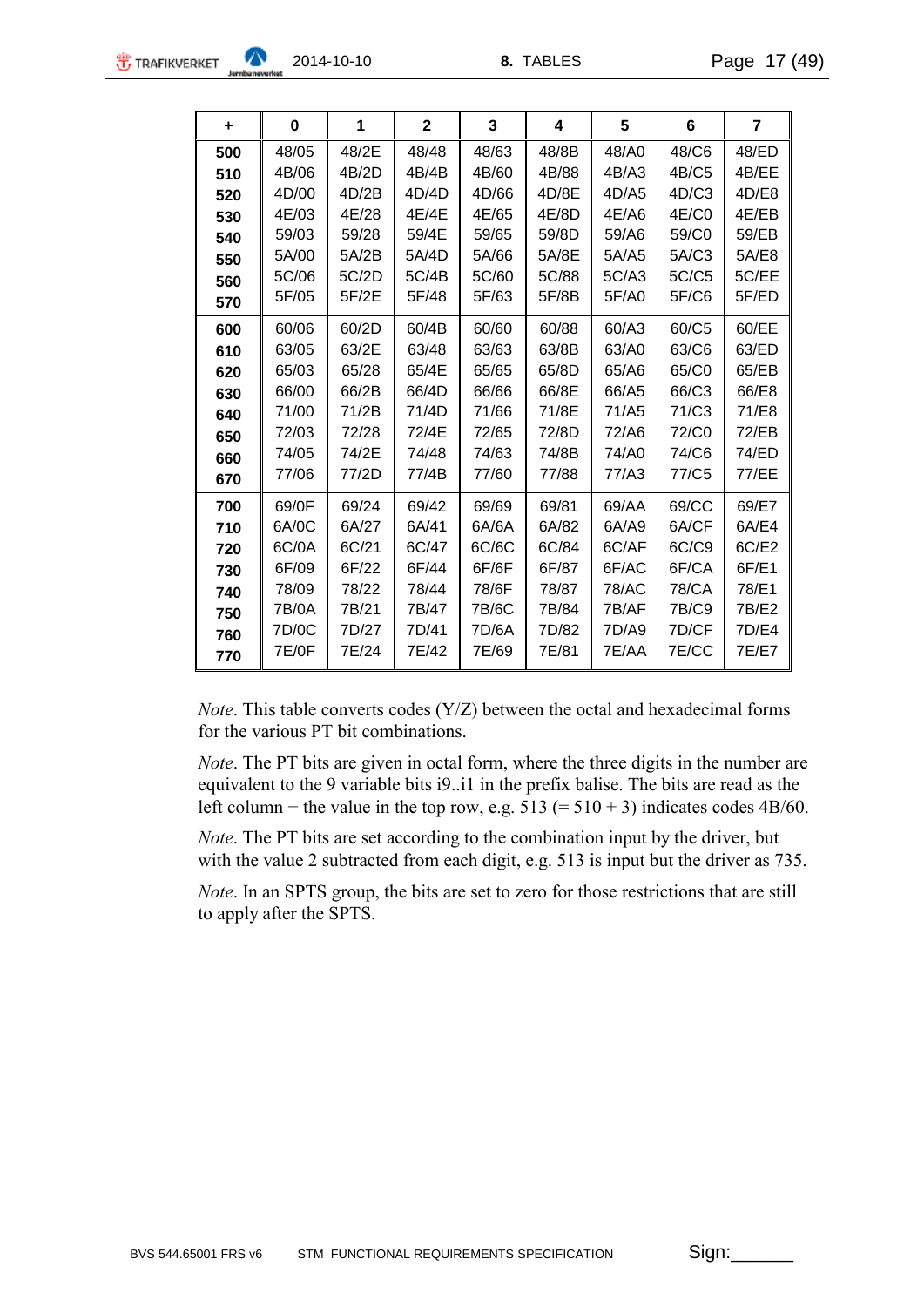### <span id="page-17-0"></span>**8.4.3 PT.3: Axle loads**

This table shall be used by the STM as an input to the calculation of the PT code parameter [4.2].

|    | <b>Values</b>  | Axle load<br>categories | tons | <b>Computed PT code.</b><br><b>Related PT bits under-</b><br>lined (binary, octal) |
|----|----------------|-------------------------|------|------------------------------------------------------------------------------------|
| a) | $\Omega$       | A                       | 16   | 111 111 111                                                                        |
| b) | 1              | <b>HS17</b>             | 17   | 111 111 111                                                                        |
| c) | $\overline{2}$ | <b>B1</b>               | 18   | 111 111 111                                                                        |
| d) | 3              | <b>B2</b>               | 18   | 111 111 111                                                                        |
| e) | 4              | C <sub>2</sub>          | 20   | 111 111 111                                                                        |
| f) | 5              | C <sub>3</sub>          | 20   | 111 111 111                                                                        |
| g) | 6              | C4                      | 20   | 111 111 111                                                                        |
| h) | 7              | D <sub>2</sub>          | 22,5 | 111 011 111                                                                        |
| i) | 8              | D <sub>3</sub>          | 22,5 | 111 011 111                                                                        |
| j) | 9              | D4                      | 22,5 | 111 011 111                                                                        |
| k) | 10             | D4XL                    | 22,5 | 111 011 111                                                                        |
| I) | 11             | E4                      | 25   | 111 001 111                                                                        |
| m) | 12             | E <sub>5</sub>          | 25   | 111 001 111                                                                        |
| n) | 13-127         | Spares                  |      |                                                                                    |

PT.3 *Table PT.3. Axle load categories from the ETCS*

 $[ESRS - 7.5.1.62]$ 

### <span id="page-17-1"></span>**8.4.4 PT.4: Entered PT code**

These are the PT codes that the STM shall receive when entered by the driver (or preset in the computer memory) as an STM train parameter [4.2].

1 2 3 4 5 **Axle Load (tons) Related PT bits underlined (binary, octal) Results after AND-ing with the default PT code 076 (octal) Set PT Code Comment** a)  $|0,0|$  < AL.≤ 20,0  $|11111111$   $|076$   $|298$ b) 20,0 < AL ≤ 22,5 111 011 111 036 258 Stax D c)  $\begin{vmatrix} 22.5 < AL \leq 25.0 \\ 111 & 001 & 111 \end{vmatrix}$  016  $\begin{vmatrix} 238 & | \text{Stax } 25 \end{vmatrix}$ d)  $| > 25,0$  or unknown | 111 000 111 | 006 | 228 | Stax  $> 25$ 

PT.4 *Table PT.4. Coding of the PT bits (bits i9...i1)*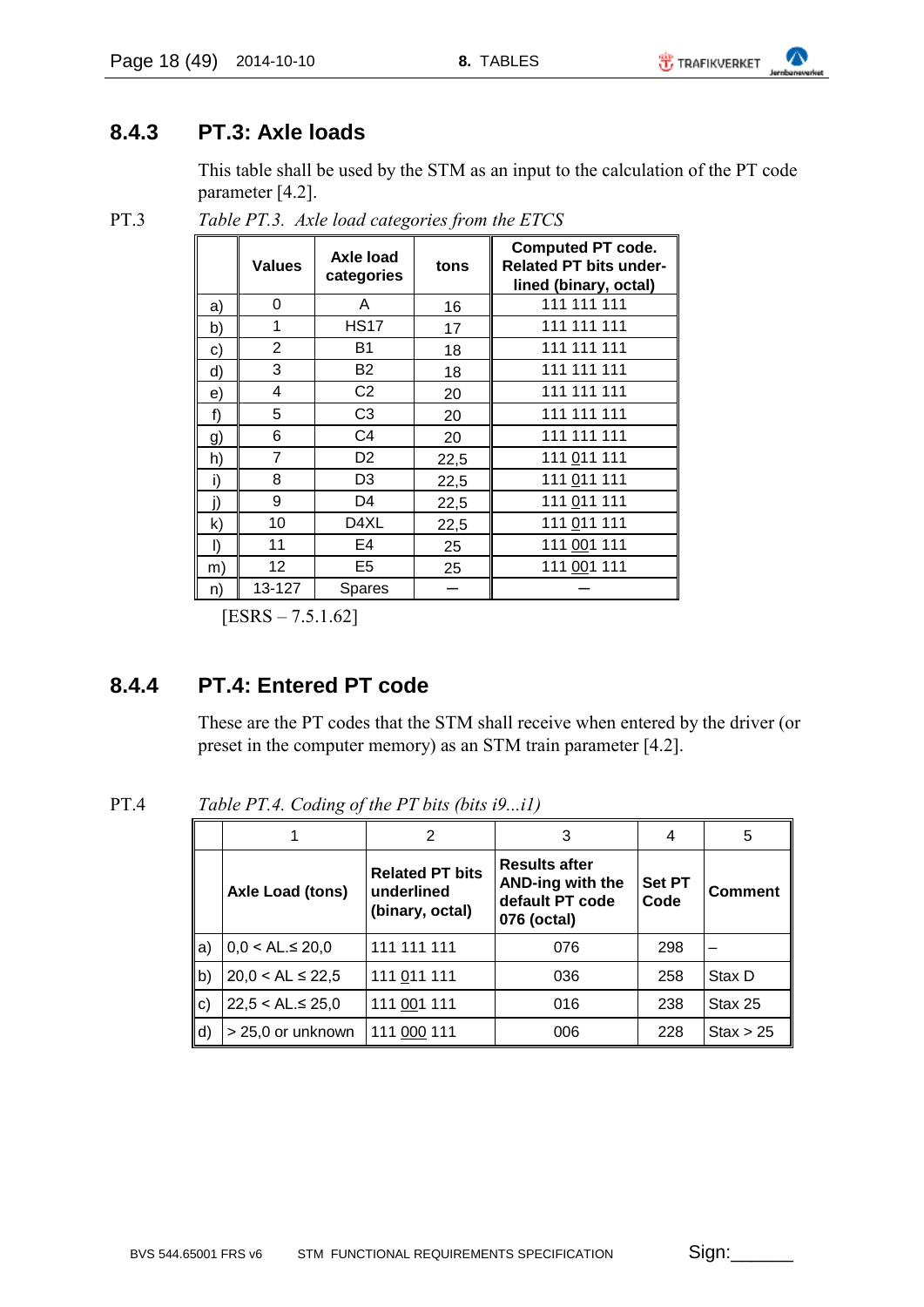# <span id="page-18-0"></span>**8.5 ENCODING OF DISTANCE AND GRADIENT**

### <span id="page-18-1"></span>**8.5.1 DF: Distance in B(9), or B(9) + C(14) balises**

About the distance table below:

- This table applies to signals, linking groups and warning boards where  $BX = 9$ and possibly  $CX = 14$ .
- Y=14: Distance to the preset point of speed increase at a combined signal.
- $-$  Y=0..13: Distance to a restrictive target point, but also distance for linking between signals or certain types of boards.

|         | BZ or<br>CY    | BY:0      | 1         | $\mathbf{2}$                 | 3         | 4          | 5         | 6             | 7           | 8         | 9         | 10        | 11        | 12               | 13         | 14               |
|---------|----------------|-----------|-----------|------------------------------|-----------|------------|-----------|---------------|-------------|-----------|-----------|-----------|-----------|------------------|------------|------------------|
| a)      | 0              | <b>NA</b> | <b>NA</b> | <b>NA</b>                    | <b>NA</b> | <b>NA</b>  | <b>NA</b> | <b>NA</b>     | <b>NA</b>   | <b>NA</b> | <b>NA</b> | <b>NA</b> | <b>NA</b> | <b>NA</b>        | <b>NA</b>  | <b>NA</b>        |
| b)      | 1              | 12,5      | 187.5     | 362,5                        | 537,5     | 725        | 1075      | 1450          | 2200        | 3600      | 5000      | 6400      | 7800      |                  | 9200 10600 | 700              |
| c)      | $\mathbf 2$    | 25,0      | 200.0     | 375,0                        | 550,0     | 750        | 1100      | 1500          | 2300        | 3700      | 5100      | 6500      | 7900      |                  | 9300 10700 | 650              |
| d)      | 3              | 37,5      | 212,5     | 387.5                        | 562,5     | 775        | 1125      | 1550          | 2400        | 3800      | 5200      | 6600      | 8000      |                  | 9400 10800 | 600              |
| e)      | 4              | 50,0      | 225,0     | 400.0                        | 575,0     | 800        | 1150      | 1600          | 2500        | 3900      | 5300      | 6700      | 8100      |                  | 9500 10900 | 550              |
| f)      | 5              | 62,5      | 237.5     | 412,5                        | 587,5     | 825        | 1175      | 1650          | 2600        | 4000      | 5400      | 6800      | 8200      |                  | 9600 11000 | 500              |
| g)      | 6              | 75,0      | 250.0     | 425,0                        | 600,0     | 850        |           | 1200 1700     | 2700        | 4100      | 5500      | 6900      | 8300      |                  | 9700 11100 | 450              |
| h)      | $\overline{7}$ | 87.5      | 262.5     | 437.5                        | 612,5     | 875        |           | 1225 1750     | 2800        | 4200      | 5600      | 7000      | 8400      |                  | 9800 11200 | 400              |
| i)      | 8              | 100.0     |           | 275,0 450,0                  | 625,0     | 900        |           | 1250 1800     | 2900        | 4300      | 5700      | 7100      | 8500      |                  | 9900 11300 | 350              |
| j)      | 9              | 112,5     | 287.5     | 462,5                        | 637,5     | 925        | 1275      | 1850          | 3000        | 4400      | 5800      | 7200      |           | 8600 10000 11400 |            | 300              |
| k)      | 10             | 125,0     |           | 300,0 475,0                  | 650,0     | 950        |           | 1300 1900     | 3100        | 4500      | 5900      | 7300      |           | 8700 10100 11500 |            | 250              |
| $\vert$ | 11             | 137.5     | 312.5     | 487,5                        | 662,5     | 975        |           | 1325 1950     | 3200        | 4600      | 6000      | 7400      |           | 8800 10200 11600 |            | 200              |
| m)      | 12             | 150.0     | 325.0     | 500,0                        |           | 675,0 1000 |           | 1350 2000     | 3300        | 4700      | 6100      | 7500      |           | 8900 10300 11700 |            | 150              |
| n)      | 13             | 162,5     |           | 337,5 512,5                  |           | 687,5 1025 | 1375      | 2050          | 3400        | 4800      | 6200      | 7600      |           | 9000 10400 11800 |            | 100              |
| O)      | 14             |           |           | 175,0 350,0 525,0 700,0 1050 |           |            | 1400      | 2100          | 3500        | 4900      | 6300      | 7700      |           | 9100 10500 11900 |            | 50               |
| p)      |                |           |           | 12,5 m steps                 |           | 25 m steps |           | 50 m<br>steps | 100 m steps |           |           |           |           |                  |            | $-50$ m<br>steps |

DF. *Table DF. Basic distance in meters from a B(9) balise*

Explanations.

 $NA = Not Applicable, i.e. no legal distance. The value  $BZ = 0$  is however legal if a$ C(14) balise follows or if an associated signal gives a stop aspect.

*Note*. For track projecting purposes: the actual distance is rounded down to the nearest table value if the signal aspect is restrictive. With a preset speed increase the distance is rounded up.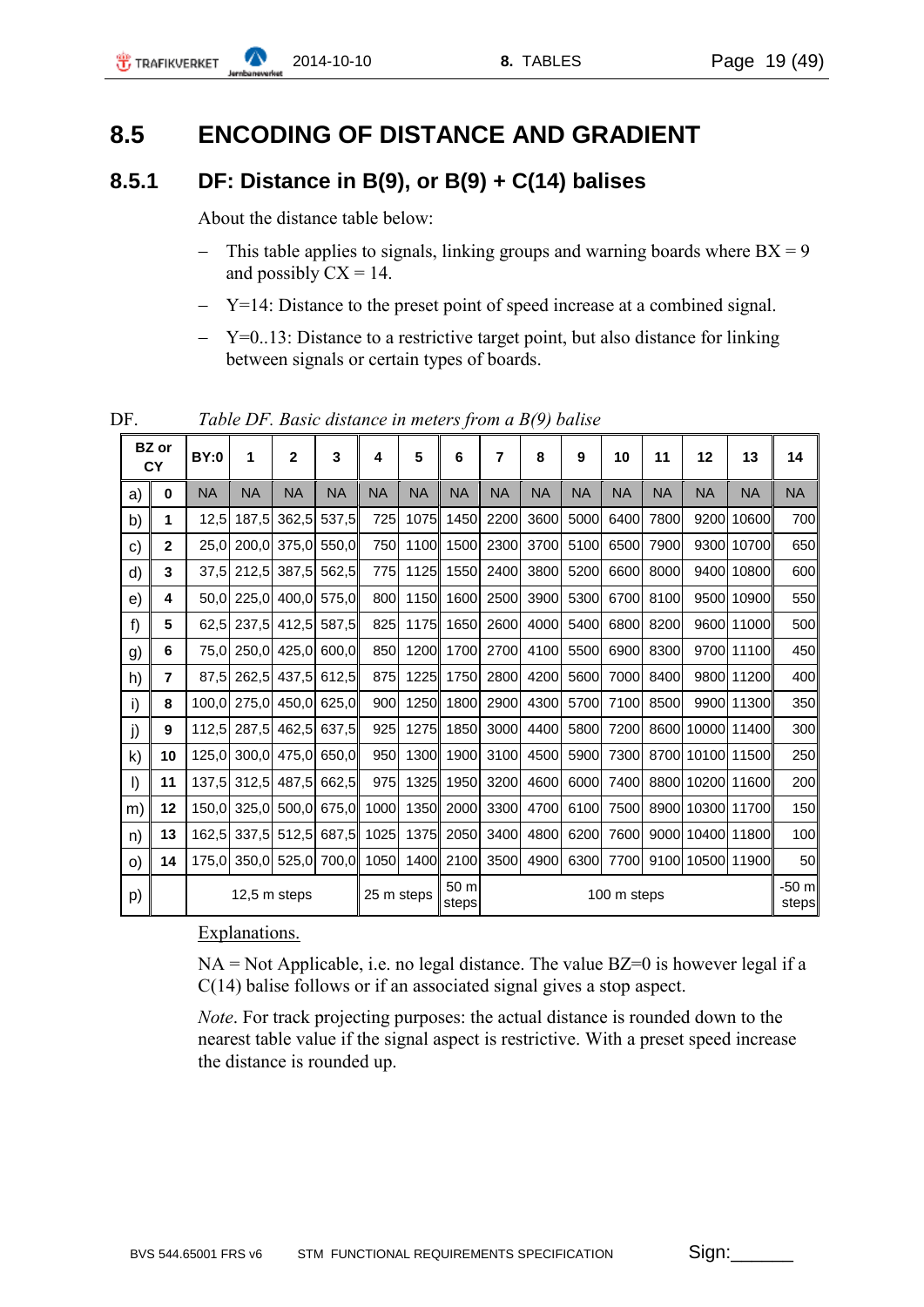*Note*. Balise error causes [3.3]:

- Distance message =  $0$  m gives a balise error alarm, except at a stop signal (if  $AY=0$ ).
- $-$  BY = 14 may only be used at a combined signal where  $V_{fsi} > V_{hsi}$ . Else BY=14 will give a balise error alarm.
- Combinations in shaded fields may not be used (balise error) except at stop signals, or in a B-balise that links to a C(14) balise [3.6.1.5]. Combinations with  $CY = 0$  will always cause balise error except for stop signals.

*Note*. If a C(14)-balise exists,  $BZ = 0$  whereas the BZ code of the table is shifted to the C balise as Y word. Gradient to the target point is given in CZ:

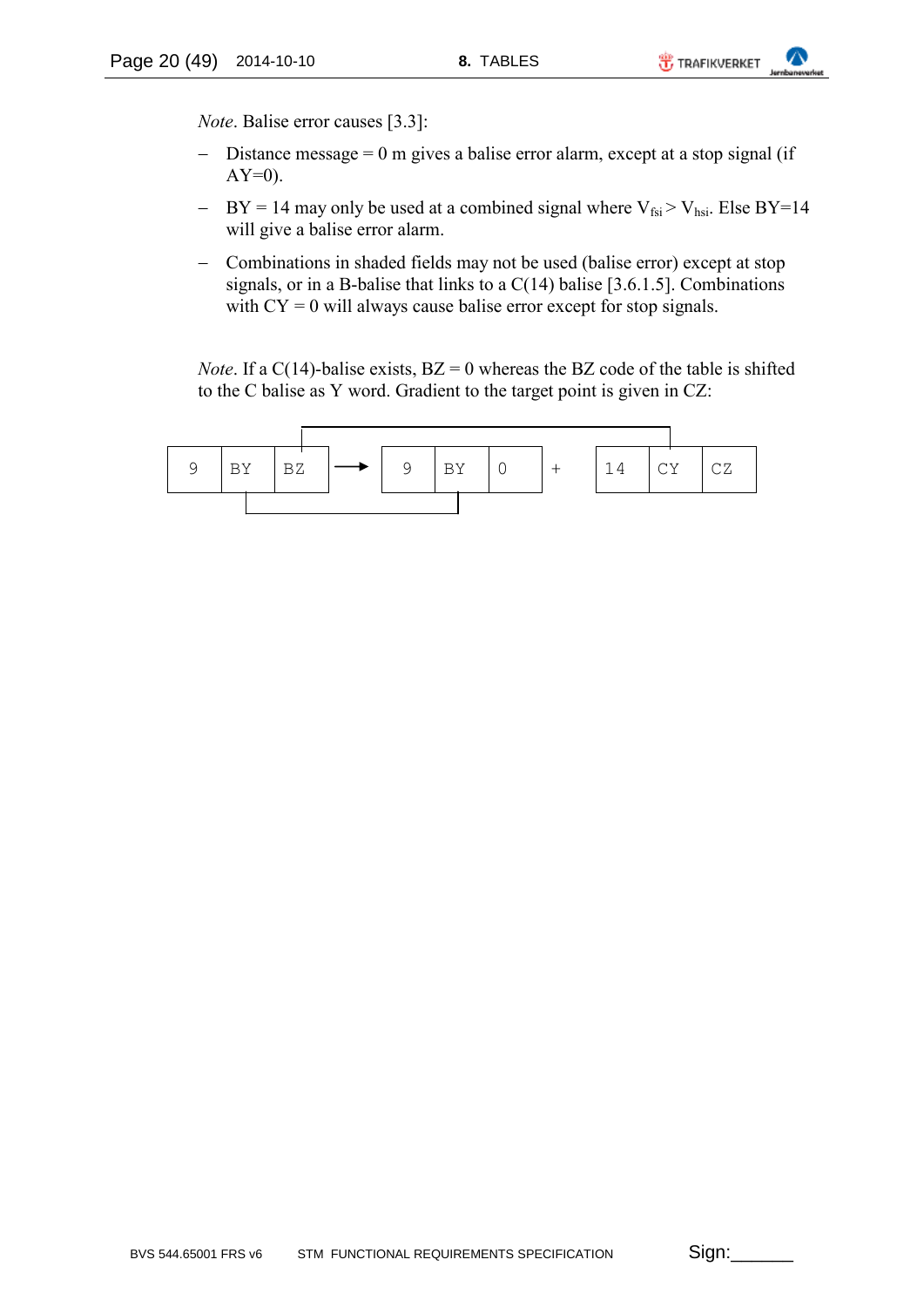Ø

## <span id="page-20-0"></span>**8.5.2 DP: Extension distance in prefix balises at signal, PX=8**

This table is used for distant signals or combined signals with an extended target distance.

| ۰, | ł<br>٧ |
|----|--------|

DP. *Table DP. Extension distance in meters*

|              | <b>PZ</b>      | <b>PY:0</b>         | 1              | $\overline{2}$                                  | 3                                                    | 4        | 5        | 6        | $\overline{7}$                                                                                      | 8        | 9        | 10       | 11       | 12       | 13       | 14             |
|--------------|----------------|---------------------|----------------|-------------------------------------------------|------------------------------------------------------|----------|----------|----------|-----------------------------------------------------------------------------------------------------|----------|----------|----------|----------|----------|----------|----------------|
| a)           | 0              | $\Omega$            | $\Omega$       | $\Omega$                                        | $\Omega$                                             | $\Omega$ | $\Omega$ | $\Omega$ | $\Omega$                                                                                            | $\Omega$ | $\Omega$ | $\Omega$ | $\Omega$ | $\Omega$ | $\Omega$ | $\overline{0}$ |
| b)           | 1              | $\overline{0}$      | $\Omega$       | 25                                              | 375                                                  | 725      | 1075     | 1450     | 50                                                                                                  | 800      | 2200     | 3600     | 5000     | 6400     | 7800     | 9200           |
| c)           | $\overline{2}$ | $\overline{0}$      | $\Omega$       | 50                                              | 400                                                  | 750      | 1100     | 1500     | 100                                                                                                 | 900      | 2300     | 3700     | 5100     | 6500     | 7900     | 9300           |
| d)           | 3              | $\overline{0}$      | $\overline{0}$ | 75                                              | 425                                                  | 775      | 1125     | 1550     | 150                                                                                                 | 1000     | 2400     | 3800     | 5200     | 6600     | 8000     | 9400           |
| e)           | 4              | $\overline{0}$      | $\overline{0}$ | 100                                             | 450                                                  | 800      | 1150     | 1600     | 200                                                                                                 | 1100     | 2500     | 3900     | 5300     | 6700     | 8100     | 9500           |
| f)           | 5              | $\overline{0}$      | $\overline{0}$ | 125                                             | 475                                                  | 825      | 1175     | 1650     | 250                                                                                                 | 1200     | 2600     | 4000     | 5400     | 6800     | 8200     | 9600           |
| g)           | 6              | $\overline{0}$      | 0              | 150                                             | 500                                                  | 850      | 1200     | 1700     | 300                                                                                                 | 1300     | 2700     | 4100     | 5500     | 6900     | 8300     | 9700           |
| h)           | 7              | $\mathbf 0$         | $\mathbf 0$    | 175                                             | 525                                                  | 875      | 1225     | 1750     | 350                                                                                                 | 1400     | 2800     | 4200     | 5600     | 7000     | 8400     | 9800           |
| i)           | 8              | $\overline{0}$      | $\overline{0}$ | 200                                             | 550                                                  | 900      | 1250     | 1800     | 400                                                                                                 | 1500     | 2900     | 4300     | 5700     | 7100     | 8500     | 9900           |
| j)           | 9              | $\Omega$            | $\Omega$       | 225                                             | 575                                                  | 925      | 1275     | 1850     | 450                                                                                                 | 1600     | 3000     | 4400     | 5800     | 7200     |          | 8600 10000     |
| $\mathsf{k}$ | 10             | $\overline{0}$      | $\overline{0}$ | 250                                             | 600                                                  | 950      | 1300     | 1900     | 500                                                                                                 | 1700     | 3100     | 4500     | 5900     | 7300     |          | 8700 10100     |
| I)           | 11             | $\Omega$            | $\overline{0}$ | 275                                             | 625                                                  | 975      | 1325     | 1950     | 550                                                                                                 | 1800     | 3200     | 4600     | 6000     | 7400     |          | 8800 10200     |
| m)           | 12             | $\overline{0}$      | $\Omega$       | 300                                             | 650                                                  | 1000     | 1350     | 2000     | 600                                                                                                 | 1900     | 3300     | 4700     | 6100     | 7500     |          | 8900 10300     |
| n)           | 13             | 0                   | $\overline{0}$ | 325                                             | 675                                                  | 1025     | 1375     | 2050     | 650                                                                                                 | 2000     | 3400     | 4800     | 6200     | 7600     | 9000     | 10400          |
| O)           | 14             | $\Omega$            | $\overline{0}$ | 350                                             | 700                                                  | 1050     | 1400     | 2100     | 700                                                                                                 | 2100     | 3500     | 4900     | 6300     | 7700     |          | 9100 10500     |
| p)           |                | <b>No</b>           | Re-            |                                                 | 50 m<br>50 <sub>m</sub><br>25 m steps<br>100 m steps |          |          |          |                                                                                                     |          |          |          |          |          |          |                |
| q)           |                | ex-<br>ten-<br>sion | ser-<br>ve     | A-extension (usuallly<br>towards a switchpoint) |                                                      |          |          |          | P-extension (usually at multi-aspect<br>signalling). Extended Expect Stop is given<br>with $AZ = 1$ |          |          |          |          |          |          |                |

*Note*. If  $PZ = 0$  or  $PY = 0$  or 1, no extension is given.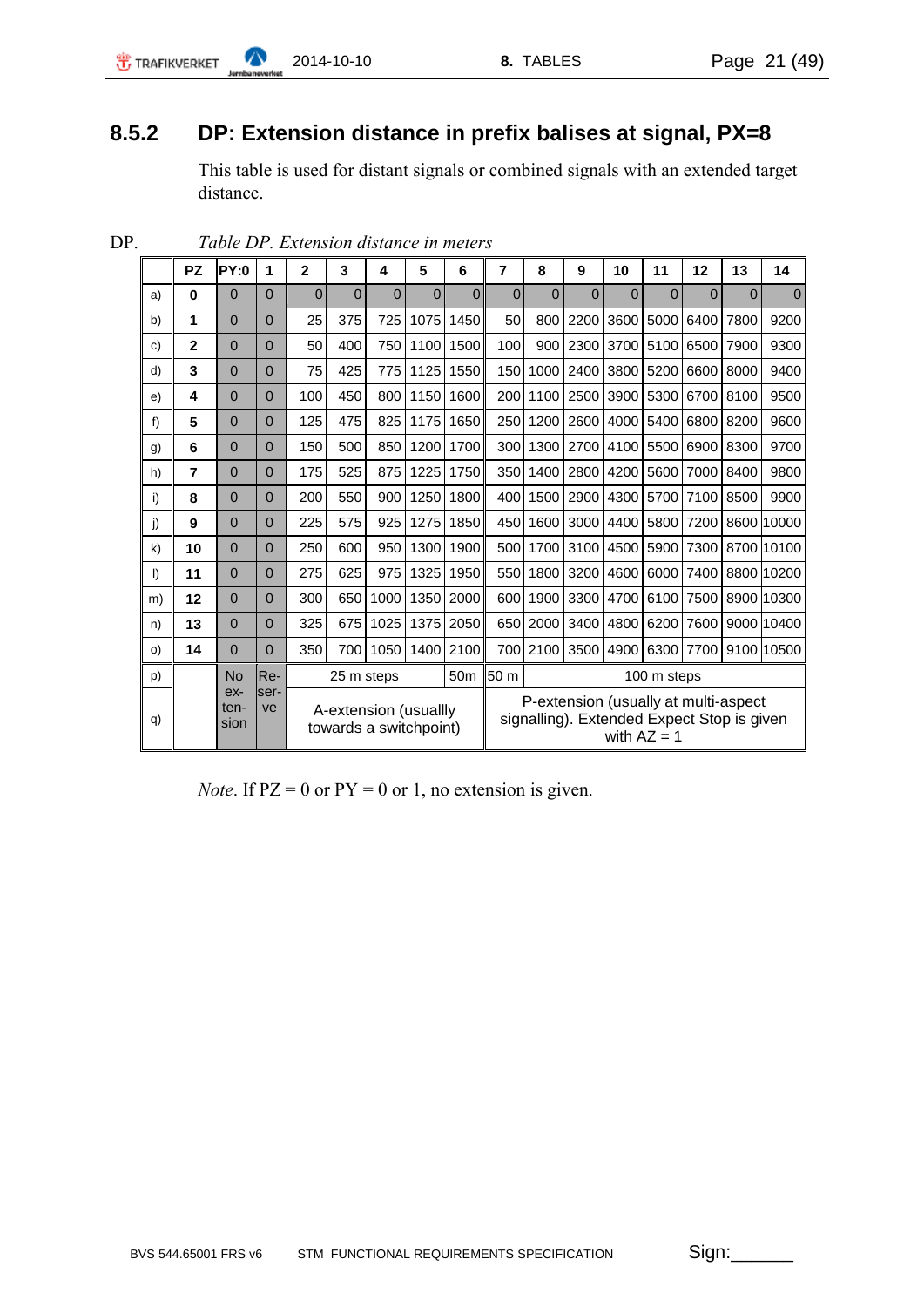## <span id="page-21-0"></span>**8.5.3 DG: Distance information in B(14) balise**

Target distance given in a B(14) balise of a warning board of category 6.

DG. *Table DG. Distance from warning board A(6)+B(14)*

|    | BY                      | <b>Target distance in meters</b> |
|----|-------------------------|----------------------------------|
| a) | 0                       | Not used. Balise error           |
| b) | 1                       | 200                              |
| c) | $\overline{2}$          | 400                              |
| d) | 3                       | 600                              |
| e) | $\overline{\mathbf{4}}$ | 800                              |
| f) | 5                       | 1000                             |
| g) | 6                       | 1200                             |
| h) | $\overline{7}$          | 1400                             |
| i) | 8                       | 1600                             |
| j) | 9                       | 1800                             |
| k) | 10                      | 2000                             |
| I) | 11                      | 2200                             |
| m) | 12                      | 2400                             |
| n) | 13                      | 2600                             |
| o) | 14                      | 2800                             |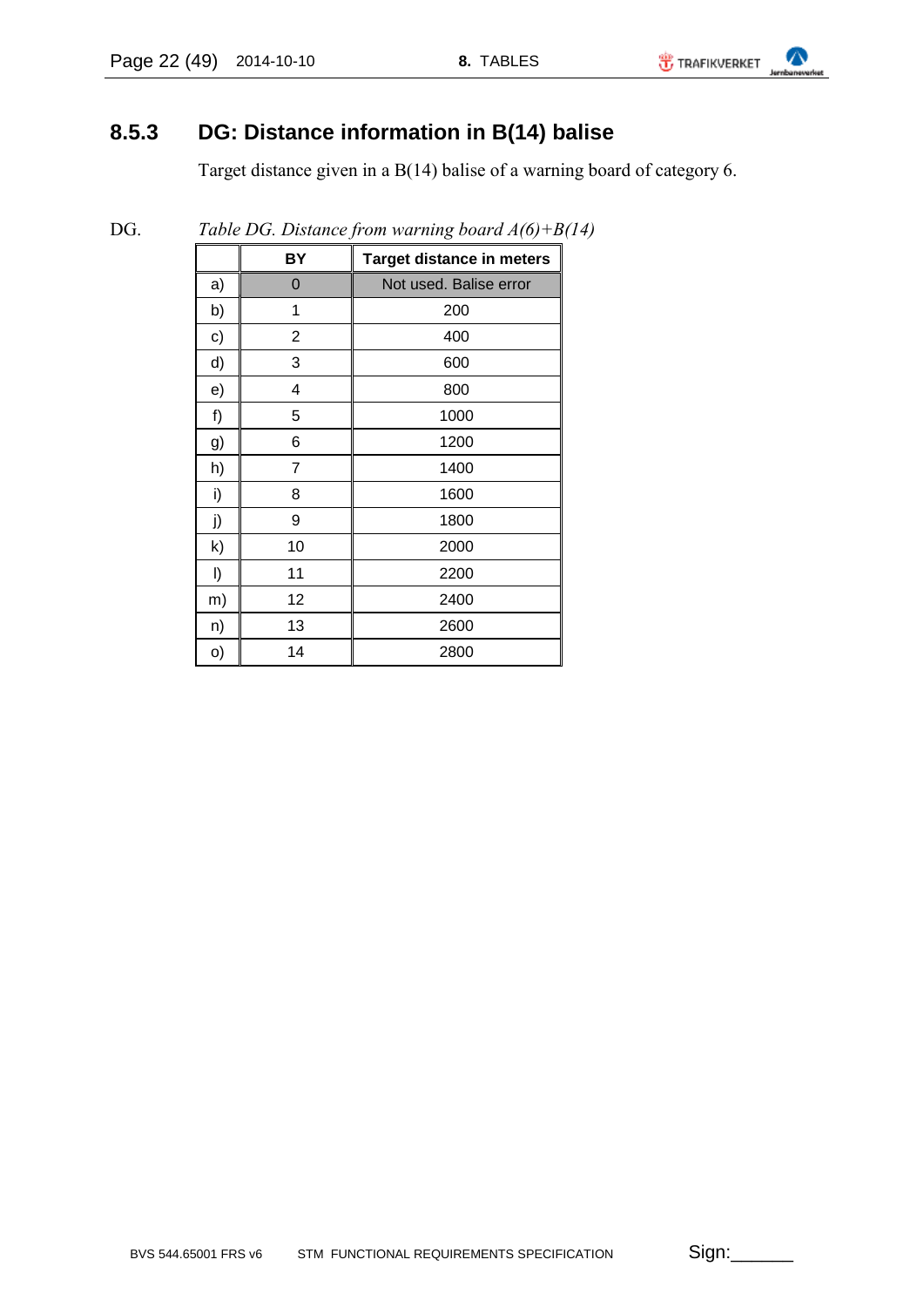W

## <span id="page-22-0"></span>**8.5.4 GR: Gradient information in B(14) or C(14) balise**

GR is the gradient information in  $B(14)$  balise at a warning board or in  $C(14)$ balise at a signal or in  $B(14)$  or  $C(14)$  at a warning board.

**BZ / CZ Gradient GR (‰)** 1) a) 0 -40 b) | 1 | -35 c) | 2 | -30 d) 3 -25 e) 4 -20 f) 5 -15 g) 6 -10 h) 7 -5 i) 8 0 j) 9 +5 k) 10 +10 l) 11 +15 m) 12 +20 n) 13 +25 o) 14 +30

GR. *Table GR. Information about gradient in B/C(14)*

Explanation:

1) The value that shall be used by the ATC2-STM in the deceleration supervision.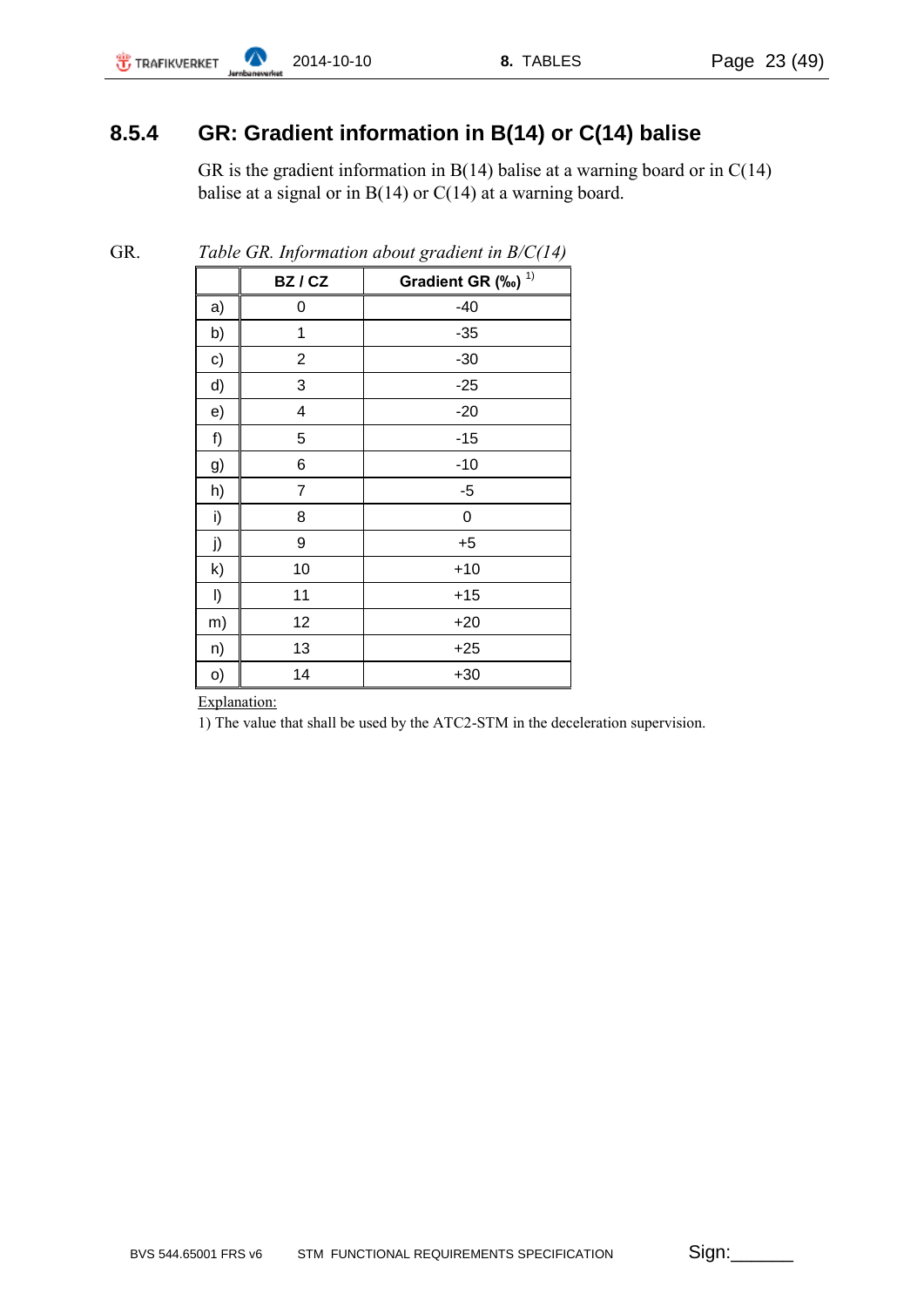(blank)

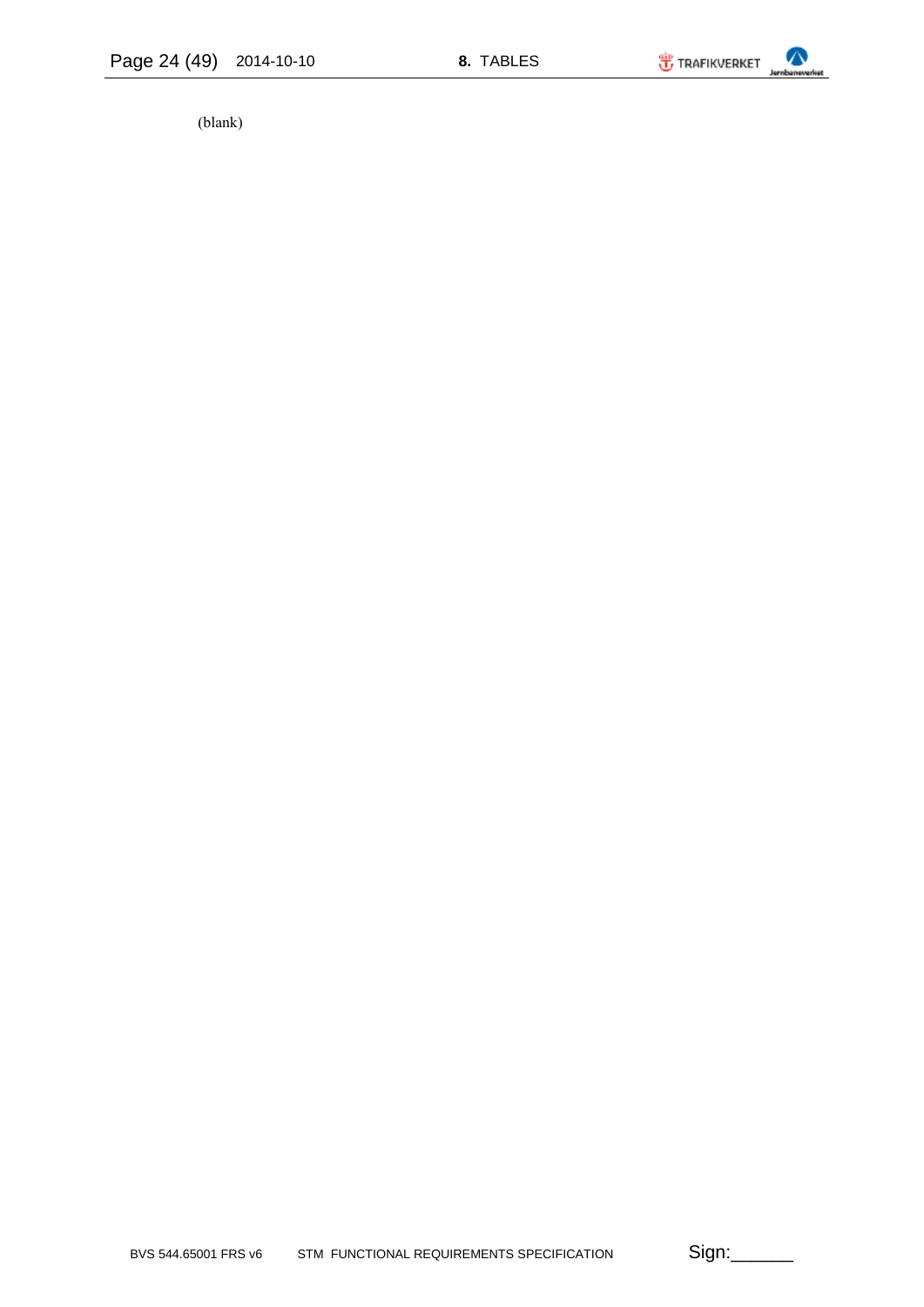#### BVS 544.65001 FRS v6 STM FUNCTIONAL REQUIREMENTS SPECIFICATION SIGN:

# <span id="page-24-0"></span>**8.6 SPEED MESSAGE AT BOARD**

# <span id="page-24-1"></span>**8.6.1 HO: speed and warning board with AX = 2, 6 or 7**

The HO table gives the target speed in km/h for warning boards, or the maximum speed in km/h for speed boards.

A speed board message of 0 km/h is not interpreted as correct [3.3].

|         | OT: $AX = 2$ or 6. |                 |    |                |                          |           |              |     |           | ပ<br>$HT: AX = 7$ |    |           |              |                  | $OT:AX = 2$ or 6 |     |                | $HT: AX = 7$      |                |
|---------|--------------------|-----------------|----|----------------|--------------------------|-----------|--------------|-----|-----------|-------------------|----|-----------|--------------|------------------|------------------|-----|----------------|-------------------|----------------|
|         | <b>AZ</b>          | AY:<br>$\bf{0}$ | 1  | $\overline{2}$ | $\overline{3}$           | 4         | 5            | 6   | 7         | 8                 | 9  | 10        | 11           | 12               | 13               | 14  | 12             | 13                | 14             |
| a)      | 0                  |                 | 70 | 140            | $\overline{\phantom{0}}$ | 70        | 140          | $-$ | 70        | 140               |    | 70        | 140          | AV <sub>1</sub>  | AV <sub>2</sub>  | AV3 |                | HT*V1 HT*V2 HT*V3 |                |
| b)      | 1                  | 5               | 75 | 150            | 5                        | 75        | 150          | 5   | 75        | 150               | 5  | 75        | 150          | 30               | 30               | 30  | 30             | 30                | 30             |
| c)      | $\mathbf{2}$       | 10              | 80 | 160            | 10                       | 80        | 160          | 10  | 80        | 160               | 10 | 80        | 160          | 40               | 40               | 40  | 40             | 40                | 40             |
| d)      | 3                  | 15              | 85 | 170            | 15                       | 85        | 170          | 15  | 85        | 170               | 15 | 85        | 170          | 50               | 50               | 50  | 50             | 50                | 50             |
| e)      | 4                  | 20              | 90 | 180            | 20                       |           | 90   180     | 20  | 90        | 180 <b>I</b>      | 20 | 90        | 180          | 60               | 60               | 60  | 60             | 60                | 60             |
| f)      | 5                  | 25              | 95 | 190            | 25                       |           | 95   190     | 25  | 95 l      | 190               | 25 | 95        | 190          | 70               | 70               | 70  | 70             | 70                | 70             |
| g)      | 6                  | 30              |    | 100 200        | 30                       |           | 100 200      | 30  |           | 100 200           | 30 | 100       | 200          | 80               | 80               | 80  | 80             | 80                | 80             |
| h)      | 7                  | 35              |    | 105 210        | 35                       |           | 105 210      | 35  |           | 105 210           | 35 | 105       | 210          | 90               | 90               | 90  | 90             | 90                | 90             |
| i)      | 8                  | 40              |    | 110 220        | 40                       |           | 110 220      | 40  |           | 110 220           | 40 | 110       | 220          | 100              | 100              | 100 | 100            | 100               | 100            |
| j)      | 9                  | 45              |    | 115 230        | 45                       |           | 115 230      | 45  |           | 115 230           | 45 | 115       | 230          | 110              | 110              | 110 | 110            | 110               | 110            |
| k)      | 10                 | 50              |    | 120 240        | 50                       |           | 120 240      | 50  |           | 120 240           | 50 | 120       | 240          | 120              | 120              | 120 | 120            | 120               | 120            |
| $\vert$ | 11                 | 55              |    | 125 250        | 55                       |           | 125 250      | 55  |           | 125 250           | 55 | 125       | 250          | 130              | 130              | 130 | 130            | 130               | 130            |
| m)      | 12                 | 60              |    | 130 260        | 60                       |           | 130 260      | 60  |           | 130 260           | 60 |           | 130 SPTS     | 140              | 140              | 140 | 140            | 140               | 140            |
| n)      | 13                 | 65              |    | 135 270        | 65                       |           | 135 270      | 65  |           | 135 270           | 65 |           | 135 PTNA     | V <sub>1</sub> A | V2A              | V3A | V1A            | V <sub>2</sub> A  | V3A            |
| O)      | 14                 | A               | A  | A              | A                        | A         | $\mathsf{A}$ | A   | A         | A                 | A  | A         | $\mathsf{A}$ | A                | A                | A   | A              | A                 | A              |
| p)      |                    |                 | т  |                |                          | <b>K1</b> |              |     | <b>K2</b> |                   |    | <b>PT</b> |              | V <sub>1</sub>   | V <sub>2</sub>   | V3  | V <sub>1</sub> | V <sub>2</sub>    | V <sub>3</sub> |

HO. *Table HO. Speed and warning board*

**Explanations** 

" $-$ " = Balise error (incorrect combination) and "A" = Annulled group

 $AV1/2/3$  Only with  $A(2) B(M)$ , otherwise balise error.

SPTS Only with HT, otherwise balise error.

T No PT or K restrictions overlap. Ends K1, K2 and PT.

AY=0 Causes balise error if there are any K or PT restrictions to terminate.

*Note*. More explanations follows on the next page.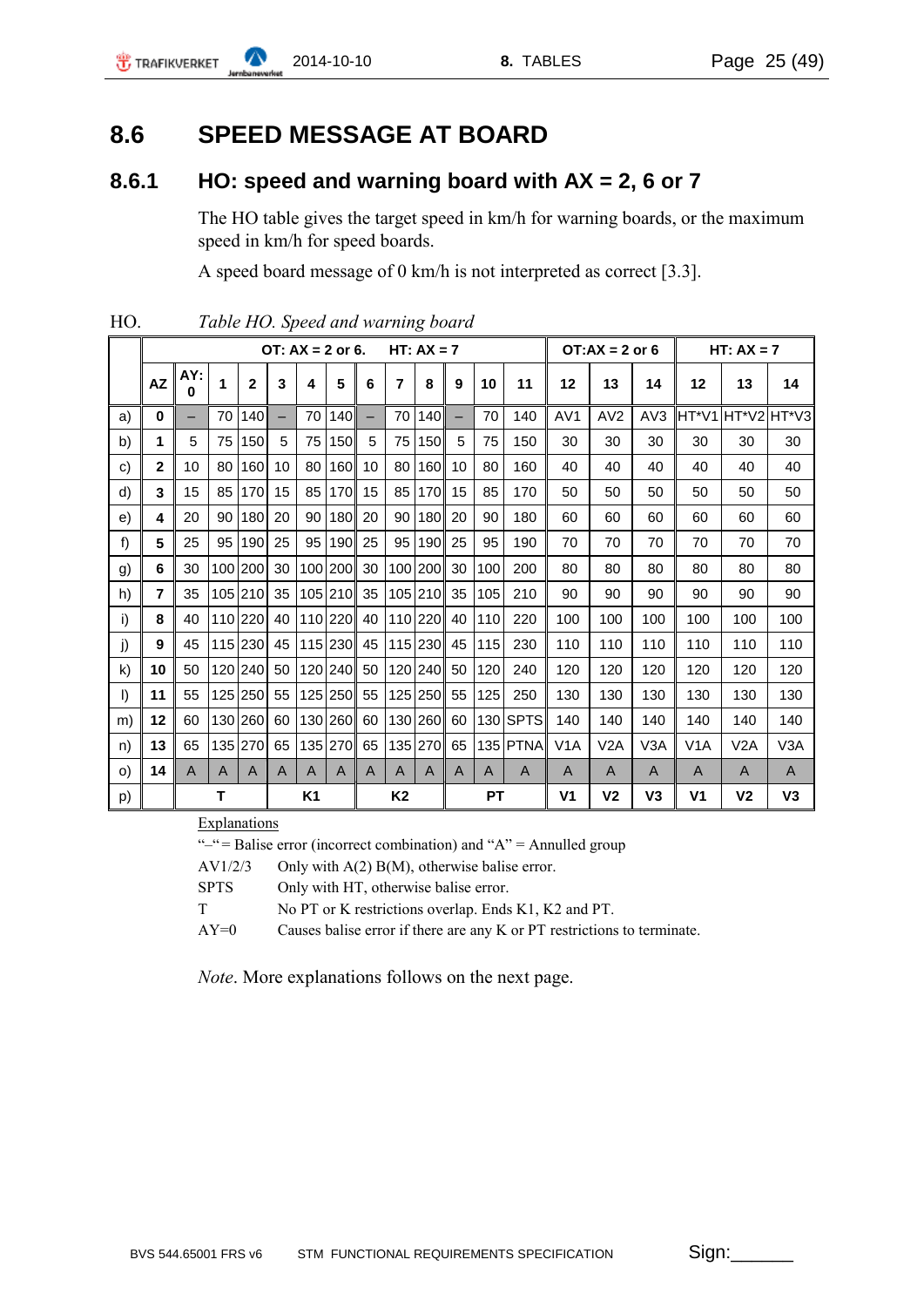

| <b>Explanation</b>                                                                                                                                                                                                                                        |
|-----------------------------------------------------------------------------------------------------------------------------------------------------------------------------------------------------------------------------------------------------------|
| Balise group annulled for the present direction.<br>$=$                                                                                                                                                                                                   |
| $=$ Notification balise for OT-Vn, warning board for level<br>crossing. Always $A(2) + B(Marker)$                                                                                                                                                         |
| = Speed message for normal curve, may be exceeded by the<br>percentage set with train data.                                                                                                                                                               |
| = Speed message at curve with abnormal transition curve or<br>ramp, may be exceeded by 50% of the K1 value.                                                                                                                                               |
| Train dependent speed restriction with a prefix balise P(8).<br>$=$                                                                                                                                                                                       |
| = Annulled restriction with a prefix balise (OT or HT). Can<br>terminate a braking curve but not a current restriction.                                                                                                                                   |
| $=$ Selective end of restriction with prefix balise (HT only)                                                                                                                                                                                             |
| = Line speed restriction (the maximum speed limit for a track<br>section). No PT or curve restrictions overlap (any such<br>restriction is terminated).                                                                                                   |
| A category T warning board with $AY=0$ may not be located<br>where a PT or K restriction exists (causes balise error). This is<br>because a low PT or K restriction might be erroneously<br>terminated by $AY=0$ which is a possible failure mode. [3.3]. |
| $=$ Release speed at level crossings. The target speed is always 0<br>km/h. Can be increased without train length delay.                                                                                                                                  |
| = Level crossing secured, no braking curve established, or an<br>already established braking curve annulled.                                                                                                                                              |
| Beginning of balise protected level crossing. Assumes the<br>$=$<br>braking curve's release speed as maximum speed.                                                                                                                                       |
| Erroneous combination.<br>$=$                                                                                                                                                                                                                             |
|                                                                                                                                                                                                                                                           |

*Note*. Warning boards of categories T, K1, K2 and PT cannot be notified.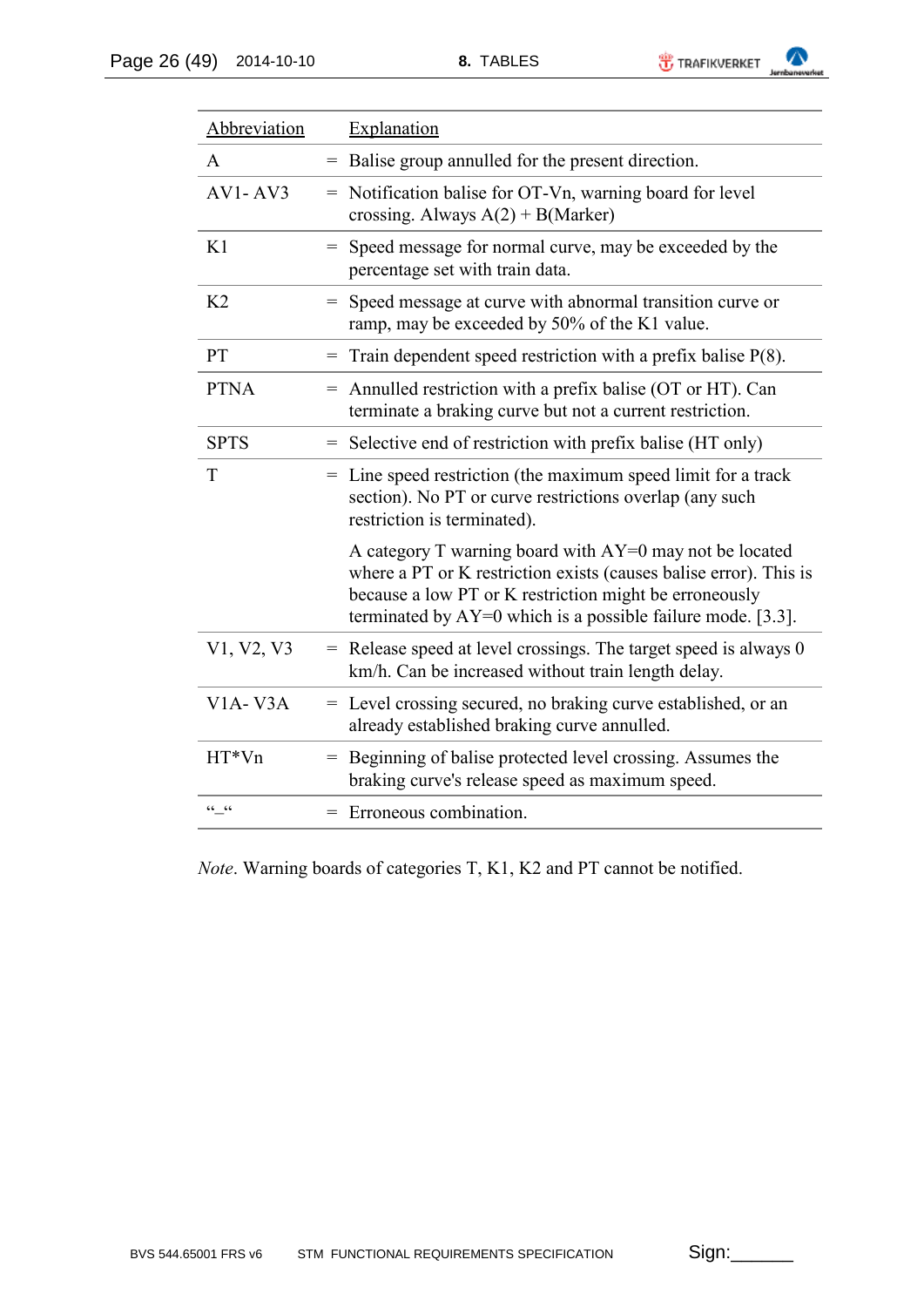### <span id="page-26-0"></span>**8.6.2 HT: Coding of speed board HT, AX=3**

This table gives the maximum line speed  $V_{LINE}$  of category T in km/h for speed boards. A speed board message of 0 km/h causes a balise error alarm.

HT. *Table HT. Speed board of category 3*

|         |                |              |                                      |              |              | HT-T with A(3)+B(3), A(3)+ B(5), A(3)+B(7) |              |    | HT-T with A(3)+B(M)                   |     |                                                     |     |     |    |     |     |
|---------|----------------|--------------|--------------------------------------|--------------|--------------|--------------------------------------------|--------------|----|---------------------------------------|-----|-----------------------------------------------------|-----|-----|----|-----|-----|
|         | <b>AZ</b>      | AY:<br>0     | 1                                    | $\mathbf{2}$ | 3            | 4                                          | 5            | 6  | $\overline{7}$                        | 8   | 9                                                   | 10  | 11  | 12 | 13  | 14  |
| a)      | 0              |              | 70                                   | 140          | -            | 70                                         | 140          | -  | 70                                    | 140 |                                                     | 70  | 140 | -  | 70  | 140 |
| b)      | 1              | 5            | 75                                   | 150          | 5            | 75                                         | 150          | 5  | 75                                    | 150 | 5                                                   | 75  | 150 | 5  | 75  | 150 |
| c)      | $\mathbf 2$    | 10           | 80                                   | 160          | 10           | 80                                         | 160          | 10 | 80                                    | 160 | 10                                                  | 80  | 160 | 10 | 80  | 160 |
| d)      | 3              | 15           | 85                                   | 170          | 15           | 85                                         | 170          | 15 | 85                                    | 170 | 15                                                  | 85  | 170 | 15 | 85  | 170 |
| e)      | 4              | 20           | 90                                   | 180          | 20           | 90                                         | 180          | 20 | 90                                    | 180 | 20                                                  | 90  | 180 | 20 | 90  | 180 |
| f)      | 5              | 25           | 95                                   | 190          | 25           | 95                                         | 190          | 25 | 95                                    | 190 | 25                                                  | 95  | 190 | 25 | 95  | 190 |
| g)      | 6              | 30           | 100                                  | 200          | 30           | 100                                        | 200          | 30 | 100                                   | 200 | 30                                                  | 100 | 200 | 30 | 100 | 200 |
| h)      | $\overline{7}$ | 35           | 105                                  | 210          | 35           | 105                                        | 210          | 35 | 105                                   | 210 | 35                                                  | 105 | 210 | 35 | 105 | 210 |
| i)      | 8              | 40           | 110                                  | 220          | 40           | 110                                        | 220          | 40 | 110                                   | 220 | 40                                                  | 110 | 220 | 40 | 110 | 220 |
| j)      | 9              | 45           | 115                                  | 230          | 45           | 115                                        | 230          | 45 | 115                                   | 230 | 45                                                  | 115 | 230 | 45 | 115 | 230 |
| k)      | 10             | 50           | 120                                  | 240          | 50           | 120                                        | 240          | 50 | 120                                   | 240 | 50                                                  | 120 | 240 | 50 | 120 | 240 |
| $\vert$ | 11             | 55           | 125                                  | 250          | 55           | 125                                        | 250          | 55 | 125                                   | 250 | 55                                                  | 125 | 250 | 55 | 125 | 250 |
| m)      | 12             | 60           | 130                                  | 260          | 60           | 130                                        | 260          | 60 | 130                                   | 260 | 60                                                  | 130 | 260 | 60 | 130 | 260 |
| n)      | 13             | 65           | 135                                  | 270          | 65           | 135                                        | 270          | 65 | 135                                   | 270 | 65                                                  | 135 | 270 | 65 | 135 | 270 |
| O)      | 14             | $\mathsf{A}$ | A                                    | $\mathsf{A}$ | $\mathsf{A}$ | $\overline{A}$                             | $\mathsf{A}$ | A  | A                                     | A   | A                                                   | A   | A   | A  | A   | A   |
| p)      |                |              | PT and K-<br>restrictions<br>overlap |              |              | PT restriction<br>overlaps.<br>Ends K1, K2 |              |    | K restriction<br>overlaps.<br>Ends PT |     | No PT or K restrictions overlap.<br>Ends K1, K2, PT |     |     |    |     |     |
| q)      |                |              |                                      |              |              |                                            |              |    | Stored $V_{HSI}$ is not affected      |     | Stored V <sub>HSI</sub><br>increased to L<br>(270)  |     |     |    |     |     |

**Explanations** 

"–" = Balise error (incorrect combination)

 $A =$ Balise group annulled for this direction of travel.

 $K =$  Curve related max speed of category K1 or K2 [Table HO]

 $PT =$ Train dependent max speed for 1-9 different sub-categories, given by a prefix balise  $P(8)$ 

 $T =$ Line speed.

*Note*. HT with AX=3 can be used in the following four cases:

- Instead of HT with AX=7 where a restriction of another category overlaps.
- If the B-balise can be a marker.
- $-I$  If an increase of stored  $V_{HSI}$  is desired.
- If termination of a K1, K2 or PT restriction is wanted at a category  $T$  speed board with a speed  $\leq 65$  km/h (AY = 0), this must be performed with a category 3 balise in order to avoid balise error [8.6.1, under Explanations].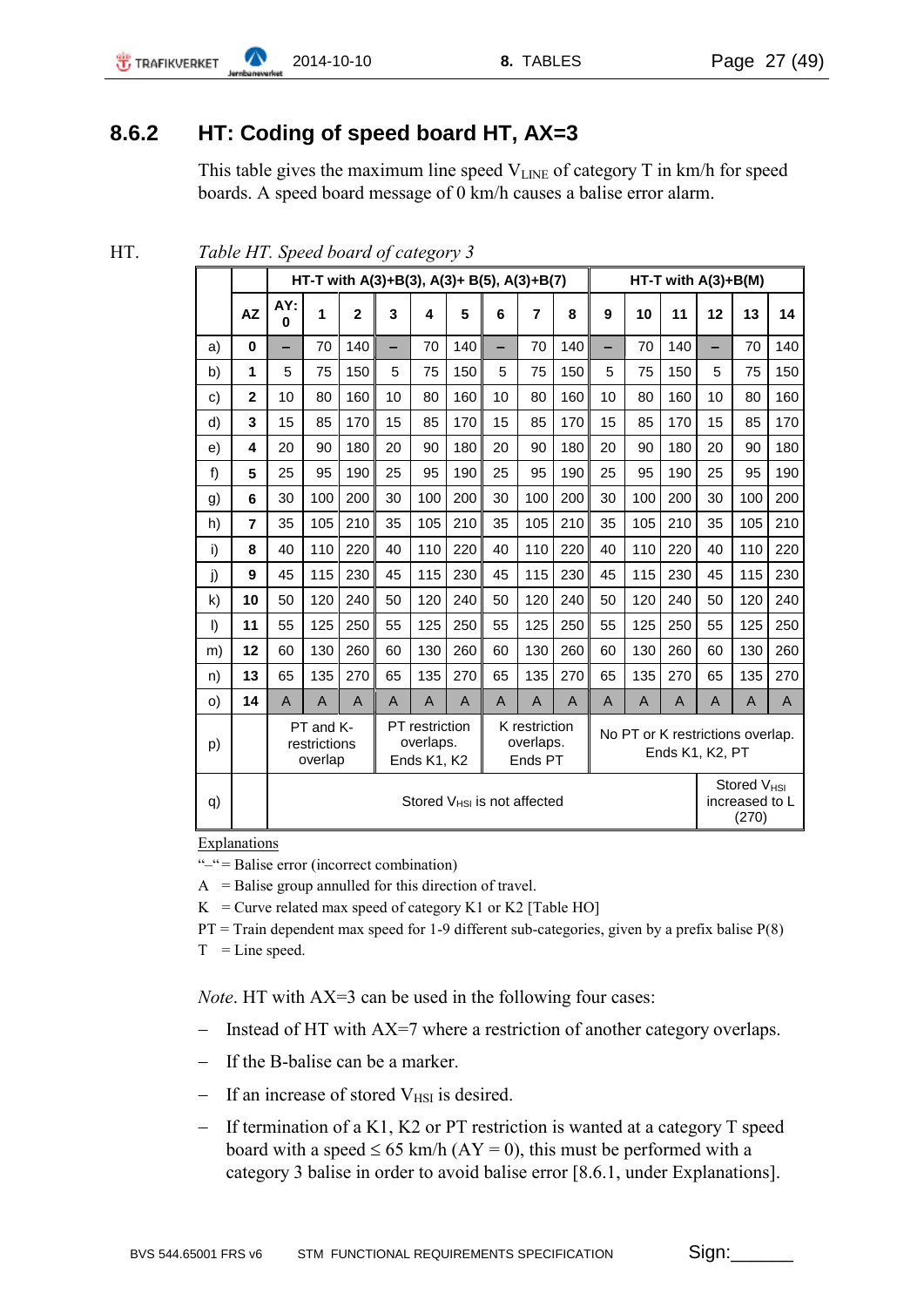(blank)

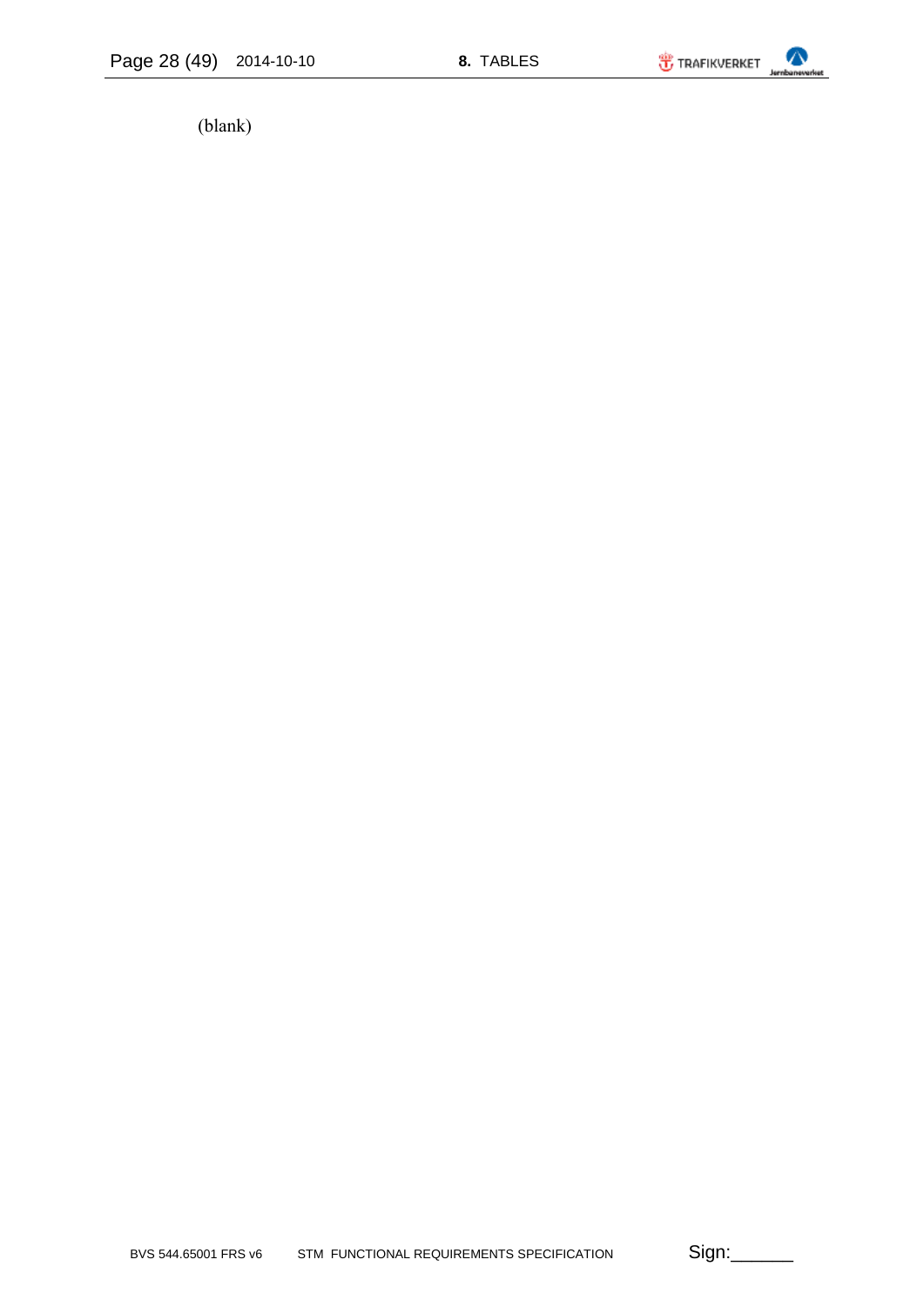ハ

## <span id="page-28-0"></span>**8.7 AT: MISCELLANEOUS BOARD, AX=5**

AT. *Table AT. Miscellaneous board or warning board with AX = 5*

|    |                |                        |                    |                     |              | Miscellaneous board or speed board     |                  |                 |                          |                                   |                      |          | SH group or warning board        |          |                 |                           |
|----|----------------|------------------------|--------------------|---------------------|--------------|----------------------------------------|------------------|-----------------|--------------------------|-----------------------------------|----------------------|----------|----------------------------------|----------|-----------------|---------------------------|
|    |                |                        |                    |                     |              | Applies with $A(5)+B(3)$ , $A(5)+B(5)$ |                  |                 |                          | Applies with $A(5)+B(9)$ (+N(12)) |                      |          |                                  |          |                 | 1)                        |
|    |                |                        |                    |                     |              | and $A(5)+B(7)$ [+P(8)]                |                  |                 |                          | and A(5)+B(9)+C(14) (+N(12))      |                      |          |                                  |          |                 |                           |
| a) | <b>AZ</b>      | <b>AY: 0</b>           | 1                  | $\mathbf 2$         | 3            | 4                                      | 5                | 6               | $\overline{7}$           | 8                                 | 9                    | 10       | 11                               | 12       | 13              | 14                        |
| b) | 0              |                        | S <sub>0</sub>     | $\mathbf 0$         | $\mathsf{R}$ | <b>AFSK</b>                            | <b>BSK</b>       | 30              | $\mathsf{R}$             | $\Omega$                          | $\Omega$             | $\Omega$ | 140                              | $\Omega$ | 140             | <b>FSK</b>                |
| c) | 1              |                        | S <sub>1</sub>     | 10                  | $\mathsf{R}$ | SK <sub>1</sub>                        | <b>BSKA</b>      | 40              | SH <sup>*</sup>          | 10                                | 10                   | 10       | 150                              | 10       | 150             | 10                        |
| d) | $\overline{2}$ |                        | S <sub>2</sub>     | 20                  | $\mathsf{R}$ | SK <sub>2</sub>                        | $\mathsf{R}$     | 50              | 50                       | 20                                | 20                   | 20       | 160                              | 20       | 160             | 20                        |
| e) | 3              |                        | S <sub>3</sub>     | 30                  | $\mathsf{R}$ | <b>SPTT</b>                            | $\mathsf{R}$     | 60              | 60                       | 30                                | 30                   | 30       | 170                              | 30       | 170             | 30                        |
| f) | 4              |                        | S <sub>4</sub>     | 40                  | $\mathsf{R}$ | SV <sub>1</sub>                        | $\mathsf{R}$     | 70              | 70                       | 40                                | 40                   | 40       | 180                              | 40       | 180             | 40                        |
| g) | 5              |                        | S <sub>5</sub>     | 50                  | $\mathsf{R}$ | SV <sub>2</sub>                        | $\mathsf{R}$     | 80              | 80                       | 50                                | 50                   | 50       | 190                              | 50       | 190             | 50                        |
| h) | 6              |                        | S <sub>6</sub>     | 60                  | $\mathsf{R}$ | SV <sub>3</sub>                        | $\mathsf{R}$     | 90              | 90                       | 60                                | 60                   | 60       | 200                              | 60       | 200             | 60                        |
| i) | $\overline{7}$ |                        | S7                 | 70                  | $\mathsf{R}$ | <b>GMO</b>                             | <b>SSK</b>       | 100             | 100                      | 70                                | 70                   | 70       | 210                              | 70       | 210             | 70                        |
| j) | 8              |                        | S <sub>8</sub>     | 80                  | $\mathsf{R}$ | DK <sup>2</sup>                        | $\mathsf{R}$     | 110             | 130                      | 80                                | 80                   | 80       | 220                              | 80       | 220             | 80                        |
| k) | 9              |                        | S <sub>9</sub>     | 90                  | $\mathsf{R}$ | $\mathsf{R}$                           | $\mathsf{R}$     | 120             | 160                      | 90                                | 90                   | 90       | 230                              | 90       | 230             | 90                        |
| I) | 10             |                        | S <sub>10</sub>    | 100                 | $\mathsf{R}$ | ET140                                  | <b>SET</b>       | 130             | 190                      | 100                               | 100                  | 100      | 240                              | 100      | 240             | 100                       |
| m) | 11             |                        | S <sub>11</sub>    | 110                 | $\mathsf{R}$ | <b>BU</b>                              | SU               | 140             | 220                      | 110                               | 110                  | 110      | 250                              | 110      | 250             | 110                       |
| n) | 12             | —                      | S <sub>12</sub>    | 120                 | $\mathsf{R}$ | BMK <sup>2</sup>                       | SMK <sup>2</sup> | 150             | 270                      | 120                               | 120                  | 120      | 260                              | 120      | 260             | 120                       |
| O) | 13             |                        | S <sub>13</sub>    | 130                 | $\mathsf{R}$ | $BHT^{2)}$                             | SHT <sup>2</sup> | 160             | $\mathsf{R}$             | 130                               | 130                  | 130      | 270                              | 130      | 270             | <b>FSKA</b>               |
| p) | 14             | $\overline{A}$         | A                  | A                   | A            | $\overline{A}$                         | $\overline{A}$   | A               | $\overline{A}$           | A                                 | A                    | A        | A                                | A        | A               | $\mathsf{A}$              |
| q) |                |                        |                    |                     |              | <b>Beginnings</b>                      |                  |                 |                          |                                   |                      |          | ET - Route dependent restriction |          |                 | OTG,                      |
| r) |                | Not<br>used.<br>balise | Secon-<br>dary     | HT-<br>ET           | Re-<br>ser-  | or Ends.<br>Borders.                   |                  | <b>GMD</b>      | SH.<br>increas<br>e main | <b>ETG</b><br>Diverging           |                      |          | ETR Straight route               |          |                 | before<br>border          |
| s) |                | error<br>$(-)$         | control<br>outputs | $0 - 130$<br>(km/h) | ves<br>(R)   | - HT-ET 140.<br>- Reserves.            |                  | $(km/h)$ signal | speed                    | Fsi<br>con-<br>trols              | Hsi<br>con-<br>trols |          | Fsi<br>controls                  |          | Hsi<br>controls | balise<br>group<br>(km/h) |

**Explanations** 

" $A$ " = Annulled group and " $R$ " = Reserve.

1) Number balise can be used for SH group only. If AY= 8...14 and a number balise (12) is detected, balise error BF1 shall be given.

2) Not used by the STM. Reserved for [ATC2].

*Note*. Reserve.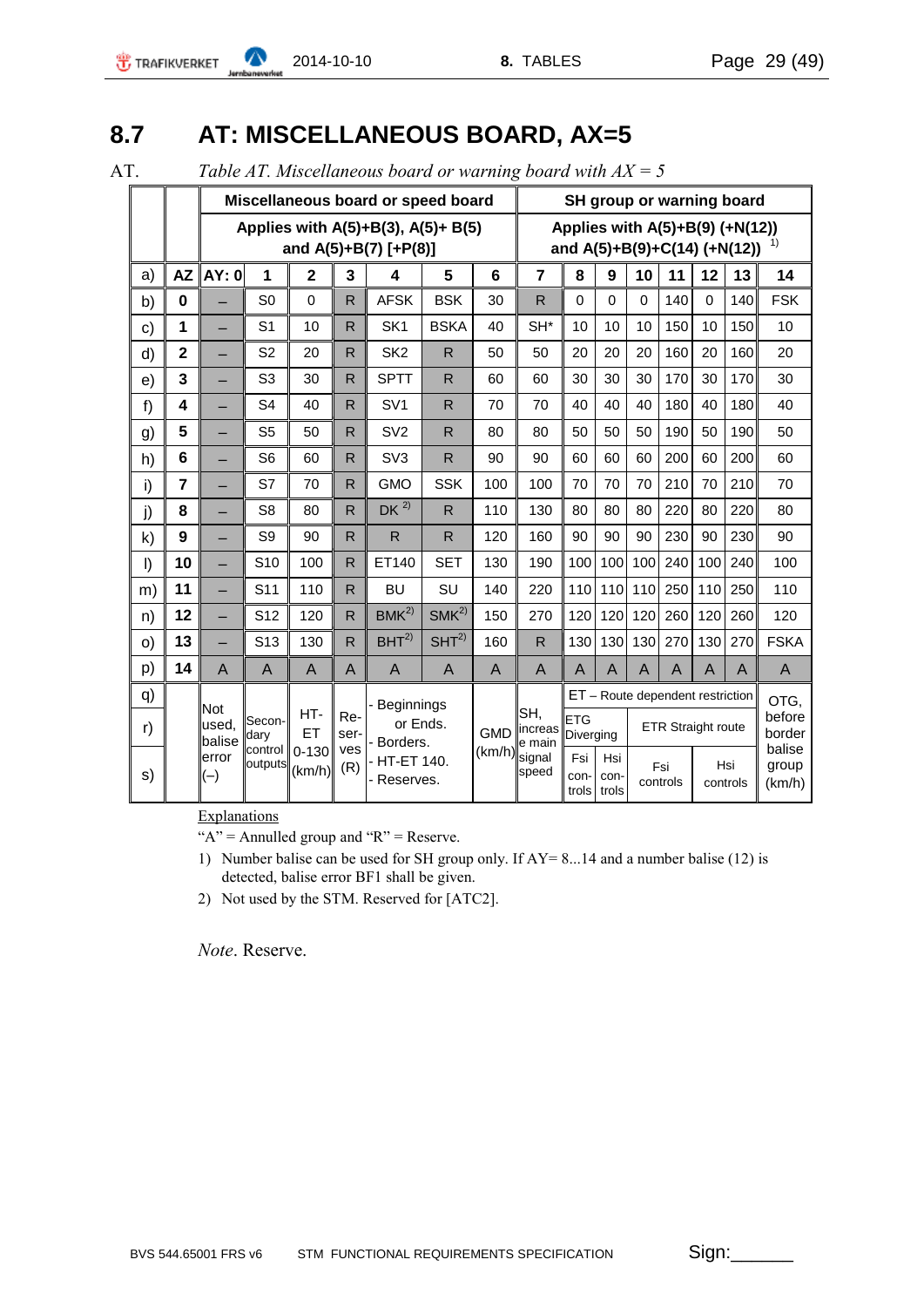$\boldsymbol{\mathcal{L}}$ 

#### AAT. *A-Table AAT. Reserve.*

*Note*. More explanations follows on the next page.

| Abbreviation |     | Meaning                                                                                                     |
|--------------|-----|-------------------------------------------------------------------------------------------------------------|
|              | $=$ | Illegal combination (Balise error).                                                                         |
| A            | $=$ | Annulled balise group (applies to the present direction).                                                   |
| <b>AFSK</b>  | $=$ | Notification of landslide warning board, FSK within 150 m.                                                  |
| <b>BSK</b>   | $=$ | Start of landslide warning.                                                                                 |
| <b>BSKA</b>  | $=$ | Start of landslide warning, annulled.                                                                       |
| <b>BU/SU</b> | $=$ | Start/End of Installation Area                                                                              |
| ETG, ETR     | $=$ | Warning board for a route dependent restriction                                                             |
| <b>FSK</b>   | $=$ | Landslide warning board ("distant signal")                                                                  |
| <b>FSKA</b>  | $=$ | Annulled landslide warning board.                                                                           |
| <b>GMD</b>   | $=$ | Border with Partially Equipped Area.                                                                        |
| <b>GMO</b>   | $=$ | Border with Non-Equipped Area.                                                                              |
| HT-ET        | $=$ | Speed board for ET restriction.                                                                             |
| <b>OTG</b>   | $=$ | Area warning board. Determines line speed after border.                                                     |
| $\mathbf R$  | $=$ | Reserve balise (ignored, no balise error)                                                                   |
| <b>SET</b>   | $=$ | End of ET restriction.                                                                                      |
| <b>SH</b>    | $=$ | Signal increase, of stored main signal speed $V_{HSI}$ . Updates<br>distant signal and linking information. |
| $SH*$        | $=$ | Increase V <sub>HSI</sub> to the level of latest received distant signal<br>speed.                          |
| SK1, SK2     | $=$ | End of curve dependent restriction.                                                                         |
| Sn           | $=$ | Secondary control output no n. Not used by the STM (but by<br>$[ATC2]$ ).                                   |
| <b>SPTT</b>  | $=$ | End of all PT restrictions.                                                                                 |
| <b>SSK</b>   | $=$ | End of landslide warning.                                                                                   |
| SV1-SV3      | $=$ | End of speed restriction at level crossing.                                                                 |

### <span id="page-29-0"></span>**8.8 RESERVE**

RO. Reserve.

### <span id="page-29-1"></span>**8.9 RESERVE**

RK. Reserve.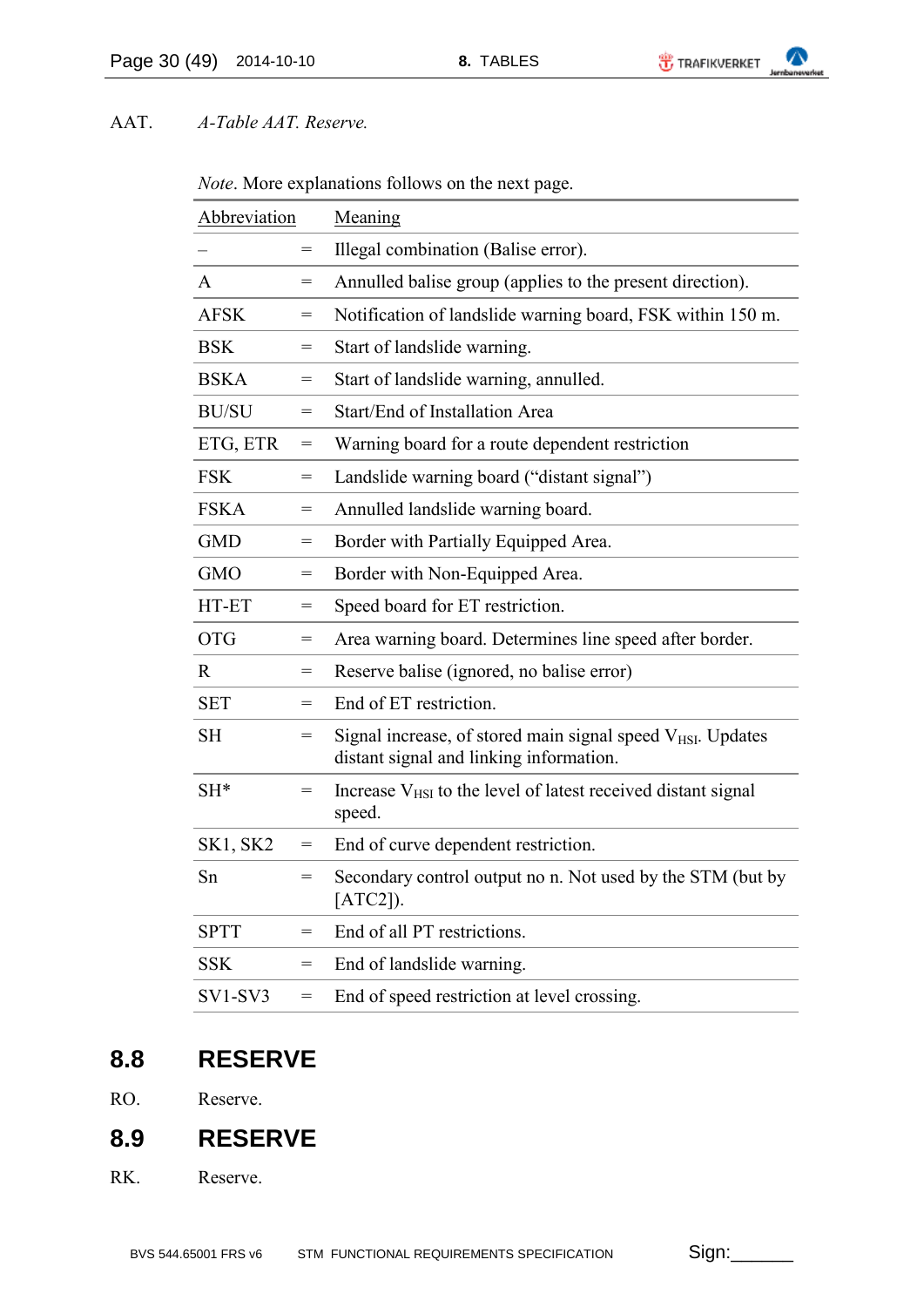| 100 | 14/4E             | 14/59 | 14/65 | 14/72 | 14/8D | 14/9A   | 14/A6    | 14/BI   | 14/CO  | 14/D7  |
|-----|-------------------|-------|-------|-------|-------|---------|----------|---------|--------|--------|
| 110 | 14/EB             | 14/FC | 17/00 | 17/17 | 17/2B | 17/3C   | 17/4D    | 17/5A   | 17/66  | 17/71  |
| 120 | 17/8 <sub>E</sub> | 17/99 | 17/A5 | 17/B2 | 17/C3 | 17/D4   | $17$ /E8 | [17/FF] | 09/09  | 09/1E  |
| 130 | 09/22             | 09/35 | 09/44 | 09/53 | 09/6F | 09/78   | 09/87    | 09/90   | 09/AC  | 09/BB  |
| 140 | 09/CA             | 09/DD | 09/E1 | 09/F6 | 0A/0A | 0A/1D   | 0A/21    | 0A/36   | 0A/47  | 0A/50  |
| 150 | 0A/6C             | 0A/7B | 0A/84 | 0A/93 | 0A/AF | 0A/B8   | 0A/C9    | 0A/DE   | 0A/E2  | 0A/F5  |
| 160 | 0C/0C             | OC/1B | 0C/27 | 0C/30 | 0C/41 | 0C/56   | OC/6A    | OC/7D   | 0C/82  | 0C/95  |
| 170 | 0C/AB             | OC/BE | 0C/CF | OC/DB | 0C/E4 | OC/F3   | 0F/0F    | 0F/18   | 0F/24  | 0F/33  |
| 180 | OF/42             | 0F/55 | 0F/69 | 0F/7E | 0F/81 | 0F/96   | 0F/AA    | 0F/BD   | 0 F/CC | 0 F/DB |
| 190 | 0F/E7             | 0F/F0 | 18/0F | 18/18 | 18/24 | 18/33   | 18/42    | 18/55   | 18/69  | 18/7E  |
| 200 | 18/81             | 18/96 | 18/AA | 18/BD | 18/CC | 18/DB   | 18/E7    | 18/F0   | 1B/0C  | 1B/1B  |
| 210 | 1B/27             | 1B/30 | 1B/41 | 1B/56 | 1B/6A | 1B/7D   | 1B/82    | 1B/95   | 1B/AB  | 1B/BE  |
| 220 | 1B/CF             | 1B/D8 | 1B/E4 | 1B/F3 | 1D/OA | 1D/1D   | 1D/21    | 1D/36   | 1D/47  | 1D/50  |
| 230 | 1D/6C             | 1D/7B | 1D/84 | 1D/93 | 1D/AF | 1D/B8   | 1D/C9    | 1D/DE   | 1D/E2  | 1D/F5  |
| 240 | 1E/09             | 1E/1E | 1E/22 | 1E/35 | 1E/44 | 1E/53   | 1E/6F    | 1E/78   | 1E/87  | 1E/90  |
| 250 | 1E/AC             | 1E/BB | 1E/CA | 1E/DD | 1E/E1 | 1E/F6   | 21/0A    | 21/1D   | 21/21  | 21/36  |
| 260 | 21/47             | 21/50 | 21/6C | 21/7B | 21/84 | 21/93   | 21/AF    | 21/B8   | 21/C9  | 21/DE  |
| 270 | 21/E2             | 21/F5 | 22/09 | 22/1E | 22/22 | 22/35   | 22/44    | 22/53   | 22/6F  | 22/78  |
| 280 | 22/87             | 22/90 | 22/AC | 22/BB | 22/CA | 22/DD   | 22/E1    | 22/F6   | 24/0F  | 24/18  |
| 290 | 24/24             | 24/33 | 24/42 | 24/55 | 24/69 | 24/7E   | 24/81    | 24/96   | 24/AA  | 24/BD  |
| 300 | 24/CC             | 24/DB | 24/ED | 24/F0 | 27/0C | 27/1B   | 27/27    | 27/30   | 27/41  | 27/56  |
| 310 | 27/6A             | 27/7D | 27/82 | 27/95 | 27/A9 | 27/BE   | 27/CF    | 27/D8   | 27/E4  | 27/F3  |
| 320 | 30/0C             | 30/1B | 30/27 | 30/30 | 30/41 | 30/56   | 30/6A    | 30/7D   | 30/82  | 30/95  |
| 330 | 30/A9             | 30/BE | 30/CF | 30/D8 | 30/E4 | 30/F3   | 33/0F    | 33/18   | 33/24  | 33/33  |
| 340 | 33/42             | 33/55 | 33/69 | 33/7E | 33/81 | 33/96   | 33/AA    | 33/BD   | 33/CC  | 33/DB  |
| 350 | 33/E7             | 33/F0 | 35/09 | 35/1E | 35/22 | 35/35   | 35/44    | 35/53   | 35/6F  | 35/78  |
| 360 | 35/87             | 35/90 | 35/AC | 35/BB | 35/CA | 35/DD   | 35/E1    | 35/F6   | 36/0A  | 36/1D  |
| 370 | 36/21             | 36/36 | 36/47 | 36/50 | 36/6C | 36/7B   | 36/84    | 36/93   | 36/AF  | 36/B8  |
| 380 | 36/C9             | 36/DE | 36/ED | 36/F5 | 28/03 | 28/14   | 28/28    | 28/3F   | 28/4E  | 28/59  |
| 390 | 28/65             | 28/72 | 28/8D | 28/9A | 28/AG | 28/B1   | 28/C0    | 28/D7   | 28/EB  | 28/FC  |
| 400 | 2B/00             | 2B/17 | 2B/2B | 2B/3C | 2B/4D | 2B/5A   | 2B/66    | 2B/71   | 2B/8E  | 2B/99  |
| 410 | 2B/AB             | 2в/в2 | 2B/C3 | 2B/D4 | 2B/E8 | [2B/FF] | 2D/06    | 2D/11   | 2D/2D  | 2D/3A  |
| 420 | 2D/4B             | 2D/5C | 2D/60 | 2D/77 | 2D/88 | 2D/9F   | 2D/AB    | 2D/B4   | 2D/C5  | 2D/D2  |
| 430 | 2D/EE             | 2D/F9 | 2E/05 | 2E/12 | 2E/2E | 2E/39   | 2E/48    | 2E/5F   | 2E/63  | 2E/74  |

2E/8B 2E/9C 2E/A0 2E/B7 2E/C6 2E/D1 2E/ED 2E/FA 39/05 39/12

**MODIFIED HAMMING CODE M(16,11) FOR Y/Z IN BALISES, NX=12 + 0 1 2 3 4 5 6 7 8 9**

 **00/00 00/17 00/2B 00/3C 00/4D 00/5A 00/66 00/71 00/8E 00/99 00/A5 00/B2 00/C3 00/D4 00/E8** [00/FF] 03/03 03/14 03/28 03/3F 03/4E 03/59 03/65 03/72 03/8D 03/9A 03/A6 03/B1 03/C0 03/D7 03/EB 03/FC 05/05 05/12 05/2E 05/39 05/48 05/5F 05/63 05/74 05/8B 05/9C 05/A0 05/B7 05/C6 05/D1 05/ED 05/FA 06/06 06/11 06/2D 06/3A 06/4B 06/5C 06/60 06/77 06/88 06/9F 06/A3 06/B4 06/C5 06/D2 06/EE 06/F9 11/06 11/11 11/2D 11/3A 11/4B 11/5C 11/60 11/77 11/88 11/9F 11/A3 11/B4 11/C5 11/D2 11/EE 11/F9 12/05 12/12 12/2E 12/39 12/48 12/5F 12/63 12/74 12/8B 12/9C 12/A0 12/B7 12/C6 12/D1 12/ED 12/FA 14/03 14/14 14/28 14/3F

Numbers for signal groups or warning boards. Reserve information when used at signals (former radio function), but affects the repetition of warning boards.

### <span id="page-30-0"></span>**8.10 NR: SIGNAL NUMBERS**

NR. *Table NR. Signal numbers in M(16,11) code* 

BVS 544.65001 FRS v6 STM FUNCTIONAL REQUIREMENTS SPECIFICATION SIGN: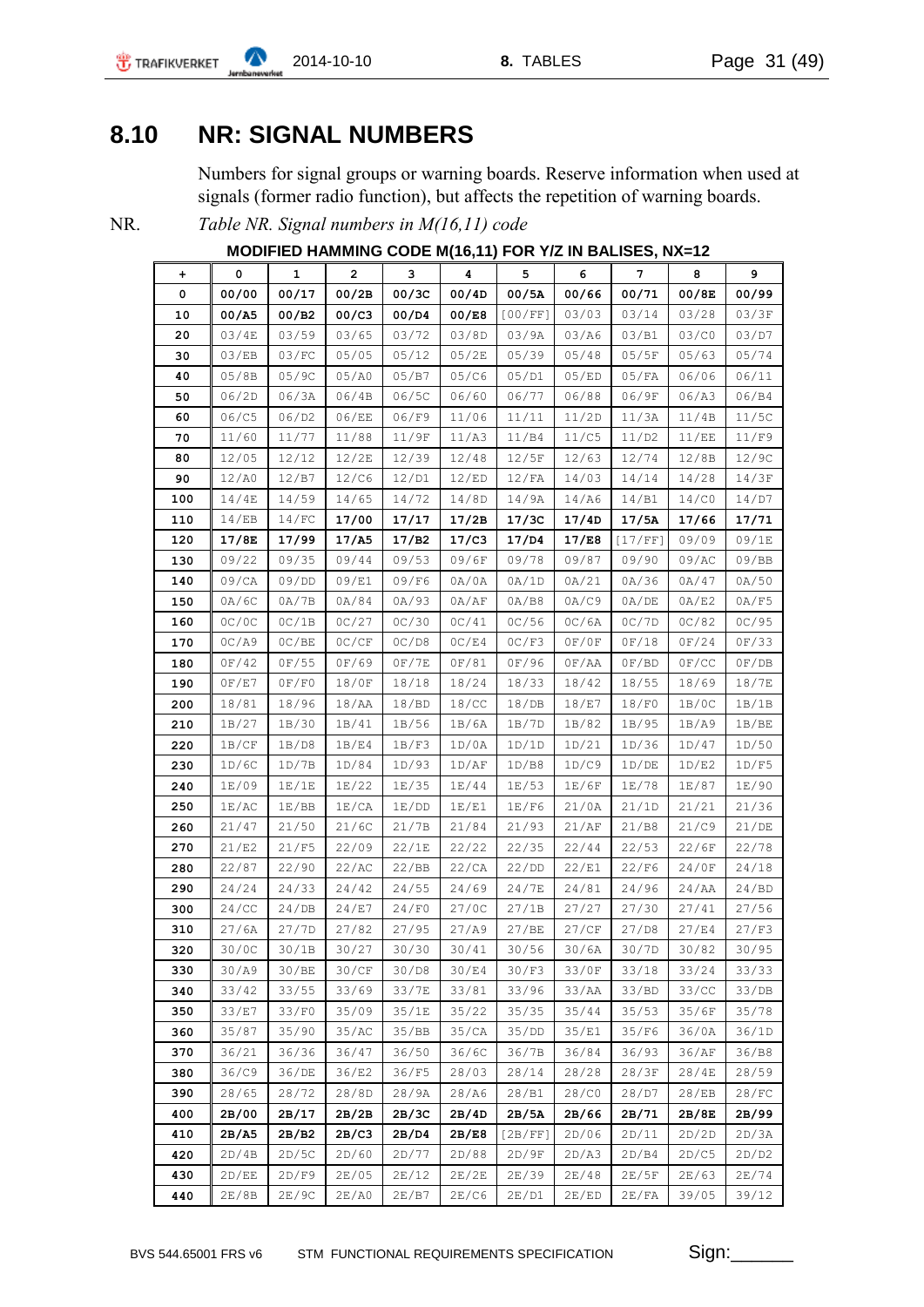$\boldsymbol{\mathcal{L}}$ 



| $\ddot{}$ | 0     | 1       | 2        | 3     | 4     | 5        | 6     | 7                 | 8     | 9     |
|-----------|-------|---------|----------|-------|-------|----------|-------|-------------------|-------|-------|
| 450       | 39/2E | 39/39   | 39/48    | 39/5F | 39/63 | 39/74    | 39/8B | 39/9C             | 39/A0 | 39/B7 |
| 460       | 39/C6 | 39/D1   | 39/ED    | 39/FA | 3A/06 | 3A/11    | 3A/2D | 3A/3A             | 3A/4B | 3A/5C |
| 470       | 3A/60 | 3A/77   | 3A/88    | 3A/9F | 3A/A3 | 3A/B4    | 3A/C5 | 3A/D2             | 3A/EE | 3A/F9 |
| 480       | 3C/00 | 3C/17   | 3C/2B    | 3C/3C | 3C/4D | 3C/5A    | 3C/66 | 3C/71             | 3C/8E | 3C/99 |
| 490       | 3C/AB | 3C/B2   | 3C/C3    | 3C/D4 | 3C/E8 | [3C/FF]  | 3F/03 | 3F/14             | 3F/28 | 3F/3F |
| 500       | 3F/4E | 3F/59   | 3F/65    | 3F/72 | 3F/8D | 3F/9A    | 3F/A6 | 3F/B1             | 3F/C0 | 3F/D7 |
| 510       | 3F/EB | 3F/FC   | 41/0C    | 41/1B | 41/27 | 41/30    | 41/41 | 41/56             | 41/6A | 41/7D |
| 520       | 41/82 | 41/95   | 41/A9    | 41/BE | 41/CF | 41/D8    | 41/E4 | 41/F3             | 42/0F | 42/18 |
| 530       | 42/24 | 42/33   | 42/42    | 42/55 | 42/69 | 42/7E    | 42/81 | 42/96             | 42/AA | 42/BD |
| 540       | 42/CC | 42/DB   | 42/E7    | 42/F0 | 44/09 | 44/1E    | 44/22 | 44/35             | 44/44 | 44/53 |
| 550       | 44/6F | 44/78   | 44/87    | 44/90 | 44/AC | 44/BB    | 44/CA | 44/DD             | 44/E1 | 44/F6 |
| 560       | 47/0A | 47/1D   | 47/21    | 47/36 | 47/47 | 47/50    | 47/6C | 47/7B             | 47/84 | 47/93 |
| 570       | 47/AF | 47/B8   | 47/C9    | 47/DE | 47/E2 | 47/F5    | 50/0A | 50/1D             | 50/21 | 50/36 |
| 580       | 50/47 | 50/50   | 50/6C    | 50/7B | 50/84 | 50/93    | 50/AF | 50/B8             | 50/C9 | 50/DE |
| 590       | 50/E2 | 50/F5   | 53/09    | 53/1E | 53/22 | 53/35    | 53/44 | 53/53             | 53/6F | 53/78 |
| 600       | 53/87 | 53/90   | 53/AC    | 53/BB | 53/CA | 53/DD    | 53/E1 | 53/F6             | 55/0F | 55/18 |
| 610       | 55/24 | 55/33   | 55/42    | 55/55 | 55/69 | 55/7E    | 55/81 | 55/96             | 55/AA | 55/BD |
| 620       | 55/CC | 55/DB   | 55/E7    | 55/F0 | 56/0C | 56/1B    | 56/27 | 56/30             | 56/41 | 56/56 |
| 630       | 56/6A | 56/7D   | 56/82    | 56/95 | 56/A9 | 56/BE    | 56/CF | 56/D8             | 56/E4 | 56/F3 |
| 640       | 48/05 | 48/12   | 48/2E    | 48/39 | 48/48 | 48/5F    | 48/63 | 48/74             | 48/8B | 48/9C |
| 650       | 48/A0 | 48/B7   | 48/C6    | 48/D1 | 48/ED | $48$ /FA | 4B/06 | 4B/11             | 4B/2D | 4B/3A |
| 660       | 4B/4B | 4B/5C   | 4B/60    | 4B/77 | 4B/88 | 4B/9F    | 4B/A3 | 4B/B4             | 4B/C5 | 4B/D2 |
| 670       | 4B/EE | 4B/F9   | 4D/00    | 4D/17 | 4D/2B | 4D/3C    | 4D/4D | 4D/5A             | 4D/66 | 4D/71 |
| 680       | 4D/8E | 4D/99   | 4D/AB    | 4D/B2 | 4D/C3 | 4D/D4    | 4D/E8 | [4D/FF]           | 4E/03 | 4E/14 |
| 690       | 4E/28 | 4E/3F   | 4E/4E    | 4E/59 | 4E/65 | 4E/72    | 4E/8D | 4E/9A             | 4E/AG | 4E/B1 |
| 700       | 4E/CO | 4E/D7   | 4E/EB    | 4E/FC | 59/03 | 59/14    | 59/28 | 59/3F             | 59/4E | 59/59 |
| 710       | 59/65 | 59/72   | 59/8D    | 59/9A | 59/A6 | 59/B1    | 59/C0 | 59/D7             | 59/EB | 59/FC |
| 720       | 5A/00 | 5A/17   | 5A/2B    | 5A/3C | 5A/4D | 5A/5A    | 5A/66 | 5A/71             | 5A/8E | 5A/99 |
| 730       | 5A/A5 | 5A/B2   | 5A/C3    | 5A/D4 | 5A/E8 | [5A/FF]  | 5C/06 | 5C/11             | 5C/2D | 5C/3A |
| 740       | 5C/4B | 5C/5C   | 5C/60    | 5C/77 | 5C/88 | 5C/9F    | 5C/AB | 5C/B4             | 5C/C5 | 5C/D2 |
| 750       | 5C/EE | 5C/F9   | 5F/05    | 5F/12 | 5F/2E | 5F/39    | 5F/48 | 5F/5F             | 5F/63 | 5F/74 |
| 760       | 5F/8B | 5F/9C   | 5F/A0    | 5F/B7 | 5F/C6 | 5F/D1    | 5F/ED | 5F/FA             | 60/06 | 60/11 |
| 770       | 60/2D | 60/3A   | 60/4B    | 60/5C | 60/60 | 60/77    | 60/88 | 60/9F             | 60/A3 | 60/B4 |
| 780       | 60/C5 | 60/D2   | 60/EE    | 60/F9 | 63/05 | 63/12    | 63/2E | 63/39             | 63/48 | 63/5F |
| 790       | 63/63 | 63/74   | 63/8B    | 63/9C | 63/A0 | 63/B7    | 63/C6 | 63/D1             | 63/ED | 63/FA |
| 800       | 65/03 | 65/14   | 65/28    | 65/3F | 65/4E | 65/59    | 65/65 | 65/72             | 65/8D | 65/9A |
| 810       | 65/A6 | 65/B1   | 65/C0    | 65/D7 | 65/EB | 65/FC    | 66/00 | 66/17             | 66/2B | 66/3C |
| 820       | 66/4D | 66/5A   | 66/66    | 66/71 | 66/8E | 66/99    | 66/A5 | 66/B <sub>2</sub> | 66/C3 | 66/D4 |
| 830       | 66/E8 | [66/FF] | 71/00    | 71/17 | 71/2B | 71/3C    | 71/4D | 71/5A             | 71/66 | 71/71 |
| 840       | 71/8E | 71/99   | 71/A5    | 71/B2 | 71/C3 | 71/D4    | 71/E8 | [71/FF]           | 72/03 | 72/14 |
| 850       | 72/28 | 72/3F   | 72/4E    | 72/59 | 72/65 | 72/72    | 72/8D | 72/9A             | 72/A6 | 72/B1 |
| 860       | 72/C0 | 72/D7   | $72$ /EB | 72/FC | 74/05 | 74/12    | 74/2E | 74/39             | 74/48 | 74/5F |
| 870       | 74/63 | 74/74   | 74/8B    | 74/9C | 74/A0 | 74/B7    | 74/C6 | 74/D1             | 74/ED | 74/FA |
| 880       | 77/06 | 77/11   | 77/2D    | 77/3A | 77/4B | 77/5C    | 77/60 | 77/77             | 77/88 | 77/9F |
| 890       | 77/A3 | 77/B4   | 77/C5    | 77/D2 | 77/EE | 77/F9    | 69/0F | 69/18             | 69/24 | 69/33 |
| 900       | 69/42 | 69/55   | 69/69    | 69/7E | 69/81 | 69/96    | 69/AA | 69/BD             | 69/CC | 69/DB |
| 910       | 69/E7 | 69/F0   | 6A/0C    | 6A/1B | 6A/27 | 6A/30    | 6A/41 | 6A/56             | 6A/6A | 6A/7D |
| 920       | 6A/82 | 6A/95   | 6A/AB    | 6A/BE | 6A/CF | 6A/D8    | 6A/E4 | 6A/F3             | 6C/0A | 6C/1D |
| 930       | 6C/21 | 6C/36   | 6C/47    | 6C/50 | 6C/6C | 6C/7B    | 6C/84 | 6C/93             | 6C/AF | 6C/BB |
| 940       | 6C/C9 | 6C/DE   | 6C/E2    | 6C/F5 | 6F/09 | 6F/1E    | 6F/22 | 6F/35             | 6F/44 | 6F/53 |
| 950       | 6F/6F | 6F/78   | 6F/87    | 6F/90 | 6F/AC | 6F/BB    | 6F/CA | 6F/DD             | 6F/E1 | 6F/F6 |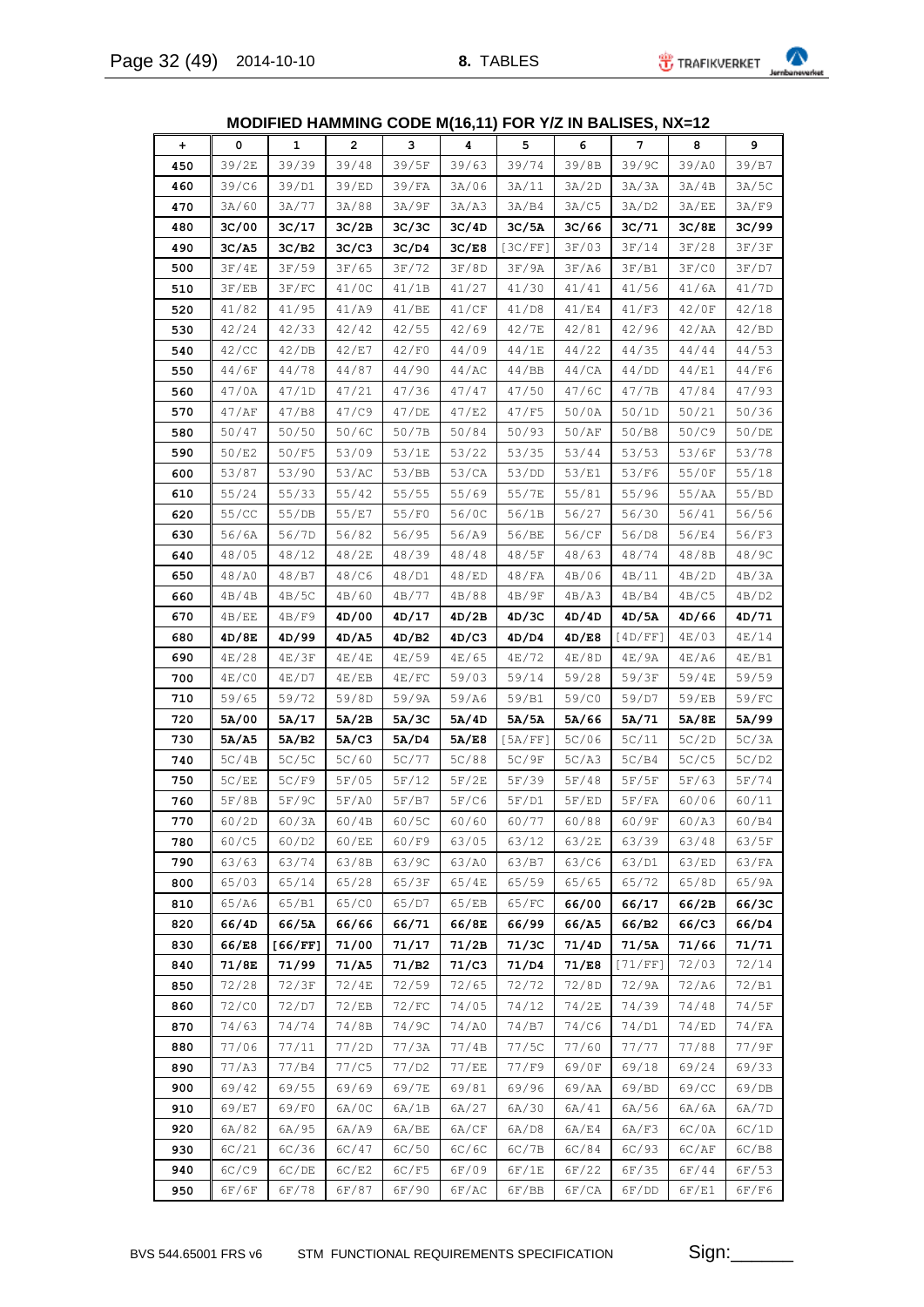#### **MODIFIED HAMMING CODE M(16,11) FOR Y/Z IN BALISES, NX=12**

|           |       |         |       |       | ,, ,  |         |                    |                    |       |                    |
|-----------|-------|---------|-------|-------|-------|---------|--------------------|--------------------|-------|--------------------|
| $\ddot{}$ | 0     | 1       | 2     | 3     | 4     | 5       | 6                  | 7                  | 8     | 9                  |
| 960       | 78/09 | 78/1E   | 78/22 | 78/35 | 78/44 | 78/53   | 78/6F              | 78/78              | 78/87 | 78/90              |
| 970       | 78/AC | 78/BB   | 78/CA | 78/DD | 78/E1 | 78/F6   | 7B/0A              | 7B/1D              | 7B/21 | 7B/36              |
| 980       | 7B/47 | 7B/50   | 7B/6C | 7B/7B | 7B/84 | 7B/93   | 7B/AF              | 7B/B8              | 7B/C9 | 7B/DE              |
| 990       | 7B/E2 | 7B/F5   | 7D/0C | 7D/1B | 7D/27 | 7D/30   | 7D/41              | 7D/56              | 7D/6A | 7D/7D              |
| 1000      | 7D/82 | 7D/95   | 7D/A9 | 7D/BE | 7D/CF | 7D/D8   | 7D/E4              | 7D/F3              | 7E/0F | 7E/18              |
| 1010      | 7E/24 | 7E/33   | 7E/42 | 7E/55 | 7E/69 | 7E/7E   | 7E/81              | 7E/96              | 7E/AA | 7E/BD              |
| 1020      | 7E/CC | 7E/DB   | 7E/E7 | 7E/F0 | 81/0F | 81/18   | 81/24              | 81/33              | 81/42 | 81/55              |
| 1030      | 81/69 | 81/7E   | 81/81 | 81/96 | 81/AA | 81/BD   | 81/CC              | 81/DB              | 81/E7 | 81/F0              |
| 1040      | 82/0C | 82/1B   | 82/27 | 82/30 | 82/41 | 82/56   | 82/6A              | 82/7D              | 82/82 | 82/95              |
| 1050      | 82/A9 | 82/BE   | 82/CF | 82/D8 | 82/E4 | 82/F3   | 84/0A              | 84/1D              | 84/21 | 84/36              |
| 1060      | 84/47 | 84/50   | 84/6C | 84/7B | 84/84 | 84/93   | 84/AF              | 84/B8              | 84/C9 | 84/DE              |
| 1070      | 84/E2 | 84/F5   | 87/09 | 87/1E | 87/22 | 87/35   | 87/44              | 87/53              | 87/6F | 87/78              |
| 1080      | 87/87 | 87/90   | 87/AC | 87/BB | 87/CA | 87/DD   | 87/E1              | 87/F6              | 90/09 | 90/1E              |
| 1090      | 90/22 | 90/35   | 90/44 | 90/53 | 90/6F | 90/78   | 90/87              | 90/90              | 90/AC | 90/BB              |
| 1100      | 90/CA | 90/DD   | 90/E1 | 90/F6 | 93/0A | 93/1D   | 93/21              | 93/36              | 93/47 | 93/50              |
| 1110      | 93/6C | 93/7B   | 93/84 | 93/93 | 93/AF | 93/B8   | 93/C9              | 93/DE              | 93/E2 | 93/F5              |
| 1120      | 95/0C | 95/1B   | 95/27 | 95/30 | 95/41 | 95/56   | 95/6A              | 95/7D              | 95/82 | 95/95              |
| 1130      | 95/A9 | 95/BE   | 95/CF | 95/D8 | 95/E4 | 95/F3   | 96/0F              | 96/18              | 96/24 | 96/33              |
| 1140      | 96/42 | 96/55   | 96/69 | 96/7E | 96/81 | 96/96   | 96/AA              | 96/BD              | 96/CC | 96/DB              |
| 1150      | 96/E7 | 96/F0   | 88/06 | 88/11 | 88/2D | 88/3A   | 88/4B              | 88/5C              | 88/60 | 88/77              |
| 1160      | 88/88 | 88/9F   | 88/A3 | 88/B4 | 88/C5 | 88/D2   | $88$ /EE           | 88/F9              | 8B/05 | 8B/12              |
| 1170      | 8B/2E | 8B/39   | 8B/48 | 8B/5F | 8B/63 | 8B/74   | 8B/8B              | 8B/9C              | 8B/A0 | 8B/B7              |
| 1180      | 8B/C6 | 8B/D1   | 8B/ED | 8B/FA | 8D/03 | 8D/14   | 8D/28              | 8D/3F              | 8D/4E | 8D/59              |
| 1190      | 8D/65 | 8D/72   | 8D/8D | 8D/9A | 8D/A6 | 8D/B1   | 8D/C0              | 8D/D7              | 8D/EB | 8D/FC              |
| 1200      | 8E/00 | 8E/17   | 8E/2B | 8E/3C | 8E/4D | 8E/5A   | 8E/66              | 8E/71              | 8E/8E | 8E/99              |
|           |       |         |       |       |       |         |                    |                    |       |                    |
| 1210      | 8E/A5 | 8E/B2   | 8E/C3 | 8E/D4 | 8E/E8 | [8E/FF] | 99/00              | 99/17              | 99/2B | 99/3C              |
| 1220      | 99/4D | 99/5A   | 99/66 | 99/71 | 99/8E | 99/99   | 99/A5              | 99/B2              | 99/C3 | 99/D4              |
| 1230      | 99/E8 | [99/FF] | 9A/03 | 9A/14 | 9A/28 | 9A/3F   | 9A/4E              | 9A/59              | 9A/65 | 9A/72              |
| 1240      | 9A/8D | 9A/9A   | 9A/AG | 9A/B1 | 9A/C0 | 9A/D7   | 9A/EB              | 9A/FC              | 9C/05 | 9C/12              |
| 1250      | 9C/2E | 9C/39   | 9C/48 | 9C/5F | 9C/63 | 9C/74   | 9C/8B              | 9C/9C              | 9C/40 | 9C/B7              |
| 1260      | 9C/C6 | 9C/D1   | 9C/ED | 9C/FA | 9F/06 | 9F/11   | 9F/2D              | 9F/3A              | 9F/4B | 9F/5C              |
| 1270      | 9F/60 | 9F/77   | 9F/88 | 9F/9F | 9F/AB | 9F/B4   | 9F/C5              | 9F/D2              | 9F/EE | 9F/F9              |
| 1280      | A0/05 | A0/12   | A0/2E | A0/39 | A0/48 | A0/5F   | A0/63              | A0/74              | A0/8B | A0/9C              |
| 1290      | A0/A0 | A0/B7   | A0/C6 | A0/D1 | A0/ED | A0/FA   | A3/06              | A3/11              | A3/2D | A3/3A              |
| 1300      | A3/4B | A3/5C   | A3/60 | A3/77 | A3/88 | A3/9F   | A3/A3              | A3/B4              | A3/C5 | A3/D2              |
| 1310      | A3/EE | A3/F9   | A5/00 | A5/17 | A5/2B | A5/3C   | A5/4D              | A5/5A              | A5/66 | A5/71              |
| 1320      | A5/8E | A5/99   | A5/A5 | A5/B2 | A5/C3 | A5/D4   | A5/E8              | $[$ A5/FF]         | A6/03 | A6/14              |
| 1330      | A6/28 | A6/3F   | A6/4E | A6/59 | A6/65 | A6/72   | A6/8D              | A6/9A              | A6/A6 | A6/B1              |
| 1340      | A6/C0 | A6/D7   | A6/EB | A6/FC | B1/03 | B1/14   | B1/28              | B1/3F              | B1/4E | B1/59              |
| 1350      | B1/65 | B1/72   | B1/8D | B1/9A | B1/A6 | B1/B1   | B1/C0              | B1/D7              | B1/EB | B1/FC              |
| 1360      | B2/00 | B2/17   | B2/2B | B2/3C | B2/4D | B2/5A   | B <sub>2</sub> /66 | B <sub>2</sub> /71 | B2/8E | B <sub>2</sub> /99 |
| 1370      | B2/A5 | B2/B2   | B2/C3 | B2/D4 | B2/E8 | [B2/FF] | B4/06              | B4/11              | B4/2D | B4/3A              |
| 1380      | B4/4B | B4/5C   | B4/60 | B4/77 | B4/88 | B4/9F   | B4/A3              | B4/B4              | B4/C5 | B4/D2              |
| 1390      | B4/EE | B4/F9   | B7/05 | B7/12 | B7/2E | B7/39   | B7/48              | B7/5F              | B7/63 | B7/74              |
| 1400      | B7/8B | B7/9C   | B7/A0 | B7/B7 | B7/C6 | B7/D1   | B7/ED              | B7/FA              | A9/0C | A9/1B              |
| 1410      | A9/27 | A9/30   | A9/41 | A9/56 | A9/6A | A9/7D   | A9/82              | A9/95              | A9/A9 | A9/BE              |
| 1420      | A9/CF | A9/D8   | A9/E4 | A9/F3 | AA/0F | AA/18   | AA/24              | AA/33              | AA/42 | AA/55              |
| 1430      | AA/69 | AA/7E   | AA/81 | AA/96 | AA/AA | AA/BD   | AA/CC              | AA/DB              | AA/E7 | AA/F0              |
| 1440      | AC/09 | AC/1E   | AC/22 | AC/35 | AC/44 | AC/53   | AC/6F              | AC/78              | AC/87 | AC/90              |
| 1450      | AC/AC | AC/BB   | AC/CA | AC/DD | AC/E1 | AC/F6   | AF/0A              | AF/1D              | AF/21 | AF/36              |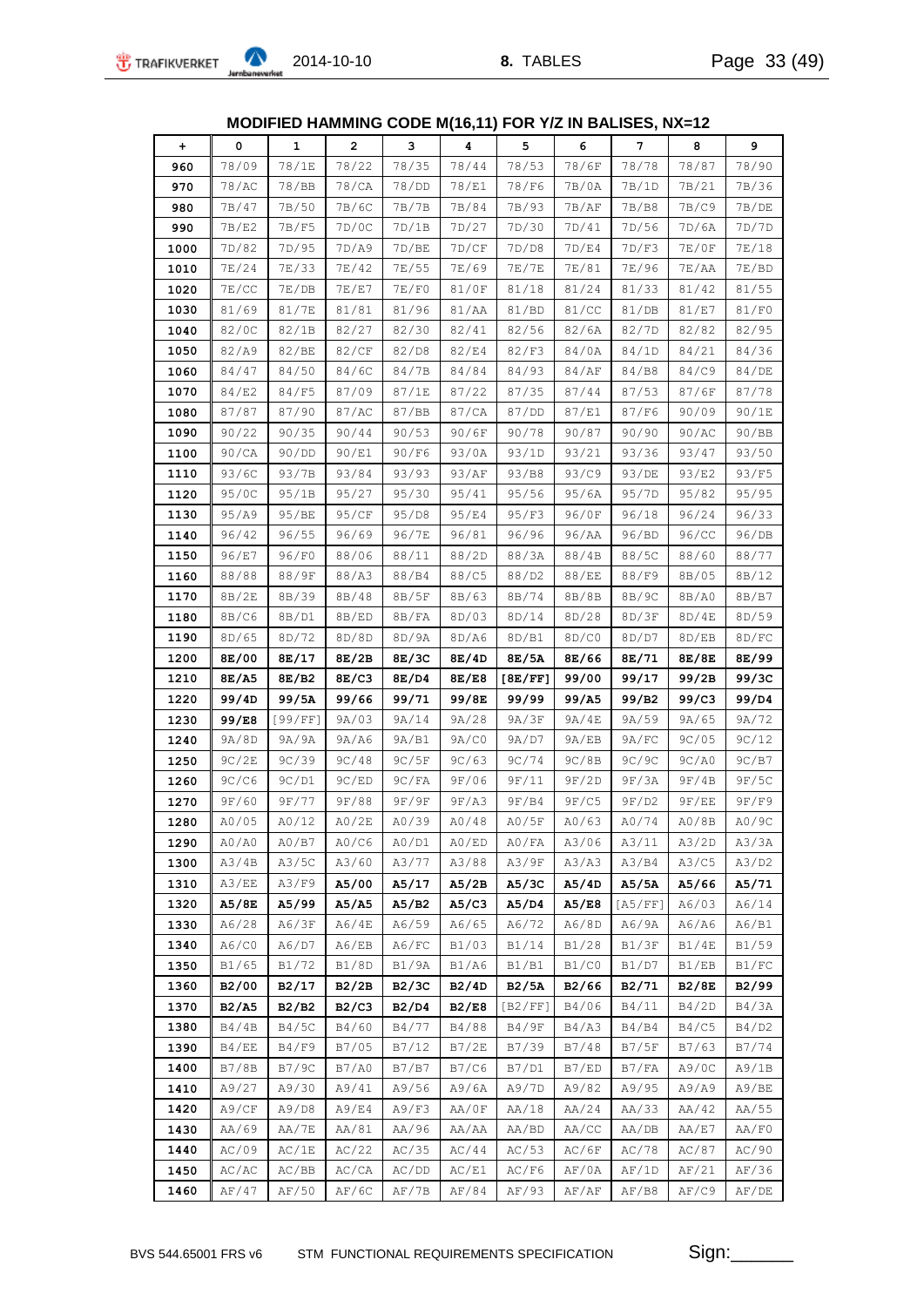$\boldsymbol{\sigma}$ 



#### **MODIFIED HAMMING CODE M(16,11) FOR Y/Z IN BALISES, NX=12**

| $\ddot{\phantom{1}}$ | 0     | 1     | 2     | 3     | 4     | 5       | 6     | 7       | 8     | 9     |
|----------------------|-------|-------|-------|-------|-------|---------|-------|---------|-------|-------|
| 1470                 | AF/E2 | AF/F5 | B8/0A | B8/1D | B8/21 | B8/36   | B8/47 | B8/50   | B8/6C | B8/7B |
| 1480                 | B8/84 | B8/93 | B8/AF | B8/B8 | B8/C9 | B8/DE   | B8/E2 | B8/F5   | BB/09 | BB/1E |
| 1490                 | BB/22 | BB/35 | BB/44 | BB/53 | BB/6F | BB/78   | BB/87 | BB/90   | BB/AC | BB/BB |
| 1500                 | BB/CA | BB/DD | BB/E1 | BB/F6 | BD/0F | BD/18   | BD/24 | BD/33   | BD/42 | BD/55 |
| 1510                 | BD/69 | BD/7E | BD/81 | BD/96 | BD/AA | BD/BD   | BD/CC | BD/DB   | BD/E7 | BD/F0 |
| 1520                 | BE/0C | BE/1B | BE/27 | BE/30 | BE/41 | BE/56   | BE/6A | BE/7D   | BE/82 | BE/95 |
| 1530                 | BE/A9 | BE/BE | BE/CF | BE/D8 | BE/E4 | BE/F3   | CO/03 | CO/14   | CO/28 | CO/3F |
| 1540                 | CO/4E | CO/59 | CO/65 | CO/72 | CO/8D | CO/9A   | CO/AG | CO/B1   | CO/CO | CO/D7 |
| 1550                 | CO/EB | CO/FC | C3/00 | C3/17 | C3/2B | C3/3C   | C3/4D | C3/5A   | C3/66 | C3/71 |
| 1560                 | C3/8E | C3/99 | C3/AS | C3/B2 | C3/C3 | C3/D4   | C3/E8 | [C3/FF] | C5/06 | C5/11 |
| 1570                 | C5/2D | C5/3A | C5/4B | C5/5C | C5/60 | C5/77   | C5/88 | C5/9F   | C5/A3 | C5/B4 |
| 1580                 | C5/C5 | C5/D2 | C5/EE | C5/F9 | C6/05 | C6/12   | C6/2E | C6/39   | C6/48 | C6/5F |
| 1590                 | C6/63 | C6/74 | C6/8B | C6/9C | C6/AO | C6/B7   | C6/C6 | C6/D1   | C6/ED | C6/FA |
| 1600                 | D1/05 | D1/12 | D1/2E | D1/39 | D1/48 | D1/5F   | D1/63 | D1/74   | D1/8B | D1/9C |
| 1610                 | D1/AO | D1/B7 | D1/C6 | D1/D1 | D1/ED | DI/FA   | D2/06 | D2/11   | D2/2D | D2/3A |
| 1620                 | D2/4B | D2/5C | D2/60 | D2/77 | D2/88 | D2/9F   | D2/AB | D2/B4   | D2/C5 | D2/D2 |
| 1630                 | D2/EE | D2/F9 | D4/00 | D4/17 | D4/2B | D4/3C   | D4/4D | D4/5A   | D4/66 | D4/71 |
| 1640                 | D4/8E | D4/99 | D4/A5 | D4/B2 | D4/C3 | D4/D4   | D4/E8 | [D4/FF] | D7/03 | D7/14 |
| 1650                 | D7/28 | D7/3F | D7/4E | D7/59 | D7/65 | D7/72   | D7/8D | D7/9A   | D7/A6 | D7/B1 |
| 1660                 | D7/C0 | D7/D7 | D7/EB | D7/FC | C9/0A | C9/1D   | C9/21 | C9/36   | C9/47 | C9/50 |
| 1670                 | C9/6C | C9/7B | C9/84 | C9/93 | C9/AF | C9/B8   | C9/C9 | C9/DE   | C9/E2 | C9/F5 |
| 1680                 | CA/09 | CA/1E | CA/22 | CA/35 | CA/44 | CA/53   | CA/6F | CA/78   | CA/87 | CA/90 |
| 1690                 | CA/AC | CA/BB | CA/CA | CA/DD | CA/E1 | CA/F6   | CC/OF | CC/18   | CC/24 | CC/33 |
| 1700                 | CC/42 | CC/55 | CC/69 | CC/7E | CC/81 | CC/96   | CC/AA | CC/BD   | CC/CC | CC/DB |
| 1710                 | CC/E7 | CC/FO | CF/OC | CF/1B | CF/27 | CF/30   | CF/41 | CF/56   | CF/6A | CF/7D |
| 1720                 | CF/82 | CF/95 | CF/49 | CF/BE | CF/CF | CF/DB   | CF/E4 | CF/F3   | D8/0C | D8/1B |
| 1730                 | D8/27 | D8/30 | D8/41 | D8/56 | D8/6A | D8/7D   | D8/82 | D8/95   | D8/A9 | D8/BE |
| 1740                 | D8/CF | D8/D8 | D8/E4 | D8/F3 | DB/0F | DB/18   | DB/24 | DB/33   | DB/42 | DB/55 |
| 1750                 | DB/69 | DB/7E | DB/81 | DB/96 | DB/AA | DB/BD   | DB/CC | DB/DB   | DB/E7 | DB/F0 |
| 1760                 | DD/09 | DD/1E | DD/22 | DD/35 | DD/44 | DD/53   | DD/6F | DD/78   | DD/87 | DD/90 |
| 1770                 | DD/AC | DD/BB | DD/CA | DD/DD | DD/E1 | DD/F6   | DE/0A | DE/1D   | DE/21 | DE/36 |
| 1780                 | DE/47 | DE/50 | DE/6C | DE/7B | DE/84 | DE/93   | DE/AF | DE/B8   | DE/C9 | DE/DE |
| 1790                 | DE/E2 | DE/F5 | E1/09 | E1/1E | E1/22 | E1/35   | E1/44 | E1/53   | E1/6F | E1/78 |
| 1800                 | E1/87 | E1/90 | E1/AC | E1/BB | E1/CA | E1/DD   | E1/E1 | E1/F6   | E2/0A | E2/1D |
| 1810                 | E2/21 | E2/36 | E2/47 | E2/50 | E2/6C | E2/7B   | E2/84 | E2/93   | E2/AF | E2/B8 |
| 1820                 | E2/C9 | E2/DE | E2/E2 | E2/F5 | E4/0C | E4/1B   | E4/27 | E4/30   | E4/41 | E4/56 |
| 1830                 | E4/6A | E4/7D | E4/82 | E4/95 | E4/A9 | E4/BE   | E4/CF | E4/D8   | E4/E4 | E4/F3 |
| 1840                 | E7/0F | E7/18 | E7/24 | E7/33 | E7/42 | E7/55   | E7/69 | E7/7E   | E7/81 | E7/96 |
| 1850                 | E7/AA | E7/BD | E7/CC | E7/DB | E7/E7 | E7/F0   | F0/0F | F0/18   | F0/24 | F0/33 |
| 1860                 | F0/42 | F0/55 | F0/69 | F0/7E | F0/81 | F0/96   | F0/AA | F0/BD   | F0/CC | F0/DB |
| 1870                 | F0/E7 | F0/F0 | F3/0C | F3/1B | F3/27 | F3/30   | F3/41 | F3/56   | F3/6A | F3/7D |
| 1880                 | F3/82 | F3/95 | F3/A9 | F3/BE | F3/CF | F3/D8   | F3/E4 | F3/F3   | F5/0A | F5/1D |
| 1890                 | F5/21 | F5/36 | F5/47 | F5/50 | F5/6C | F5/7B   | F5/84 | F5/93   | F5/AF | F5/B8 |
| 1900                 | F5/C9 | F5/DE | F5/E2 | F5/F5 | F6/09 | F6/1E   | F6/22 | F6/35   | F6/44 | F6/53 |
| 1910                 | F6/6F | F6/78 | F6/87 | F6/90 | F6/AC | F6/BB   | F6/CA | F6/DD   | F6/E1 | F6/F6 |
| 1920                 | E8/00 | E8/17 | E8/2B | E8/3C | E8/4D | E8/5A   | E8/66 | E8/71   | E8/8E | E8/99 |
| 1930                 | E8/A5 | E8/B2 | E8/C3 | E8/D4 | E8/E8 | [E8/FF] | EB/03 | EB/14   | EB/28 | EB/3F |
| 1940                 | EB/4E | EB/59 | EB/65 | EB/72 | EB/8D | EB/9A   | EB/AG | EB/B1   | EB/CO | EB/D7 |
| 1950                 | EB/EB | EB/FC | ED/05 | ED/12 | ED/2E | ED/39   | ED/48 | ED/5F   | ED/63 | ED/74 |
| 1960                 | ED/8B | ED/9C | ED/AO | ED/B7 | ED/C6 | ED/D1   | ED/ED | ED/FA   | EE/06 | EE/11 |
| 1970                 | EE/2D | EE/3A | EE/4B | EE/5C | EE/60 | EE/77   | EE/88 | EE/9F   | EE/A3 | EE/BA |

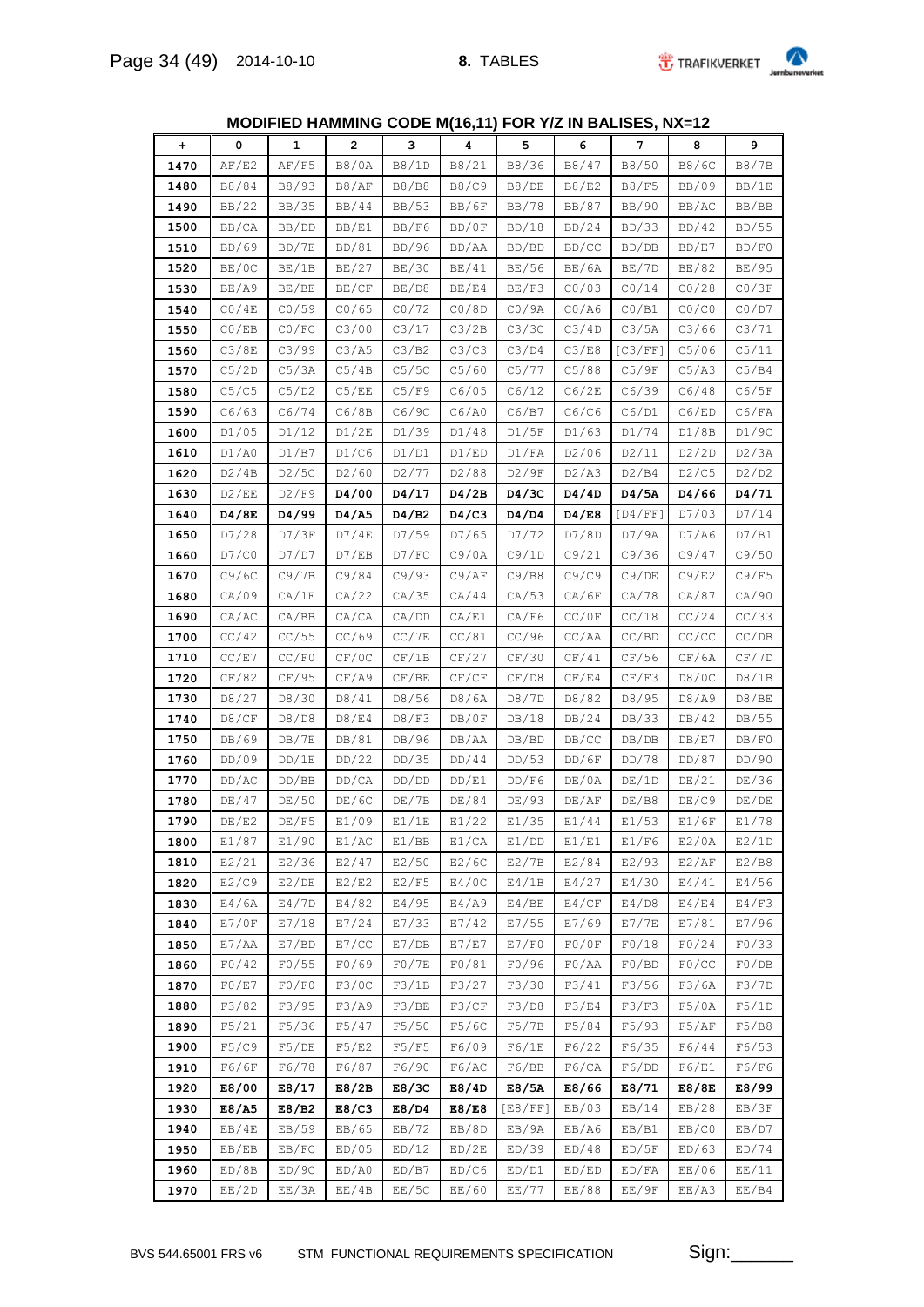Ø

| $\ddot{}$ | 0       |       | 2               | 3                               | 4     | 5       | 6       |                                         | 8       | 9       |
|-----------|---------|-------|-----------------|---------------------------------|-------|---------|---------|-----------------------------------------|---------|---------|
| 1980      | EE/C5   | EE/D2 | EE/EE           | EE/F9                           | F9/06 | F9/11   | F9/2D   | F9/3A                                   | F9/4B   | F9/5C   |
| 1990      | F9/60   | F9/77 | F9/88           | F9/9F                           | F9/A3 | F9/B4   | F9/C5   | F9/D2                                   | F9/EE   | F9/F9   |
| 2000      | FA/05   | FA/12 | FA/2E           | FA/39                           | FA/48 | FA/5F   | FA/63   | FA/74                                   | FA/8B   | FA/9C   |
| 2010      | FA/AO   | FA/B7 | FA/C6           | FA/D1                           | FA/ED | FA/FA   | FC/03   | FC/14                                   | FC/28   | FC/3F   |
| 2020      | FC/4E   | FC/59 | FC/65           | FC/72                           | FC/8D | FC/9A   | FC/AG   | FC/B1                                   | FC/CO   | FC/D7   |
| 2030      | FC/EB   | FC/FC | [FF/00]         | $\vert$ [FF/17] $\vert$ [FF/2B] |       | [FF/3C] | [FF/4D] | [FF/5A]                                 | [FF/66] | [FF/71] |
| 2040      | [FF/8E] |       | [FF/99] [FF/A5] |                                 |       |         |         | [FF/B2] [FF/C3] [FF/D4] [FF/E8] [FF/FF] |         |         |

**MODIFIED HAMMING CODE M(16,11) FOR Y/Z IN BALISES, NX=12**

Explanations:

[ .. ] = Contains at least one word where all bits = "1". Shall not be interpreted as correct. **Bold** numbers consist of two in itself correct M(8,4) code words.

H16. Reserve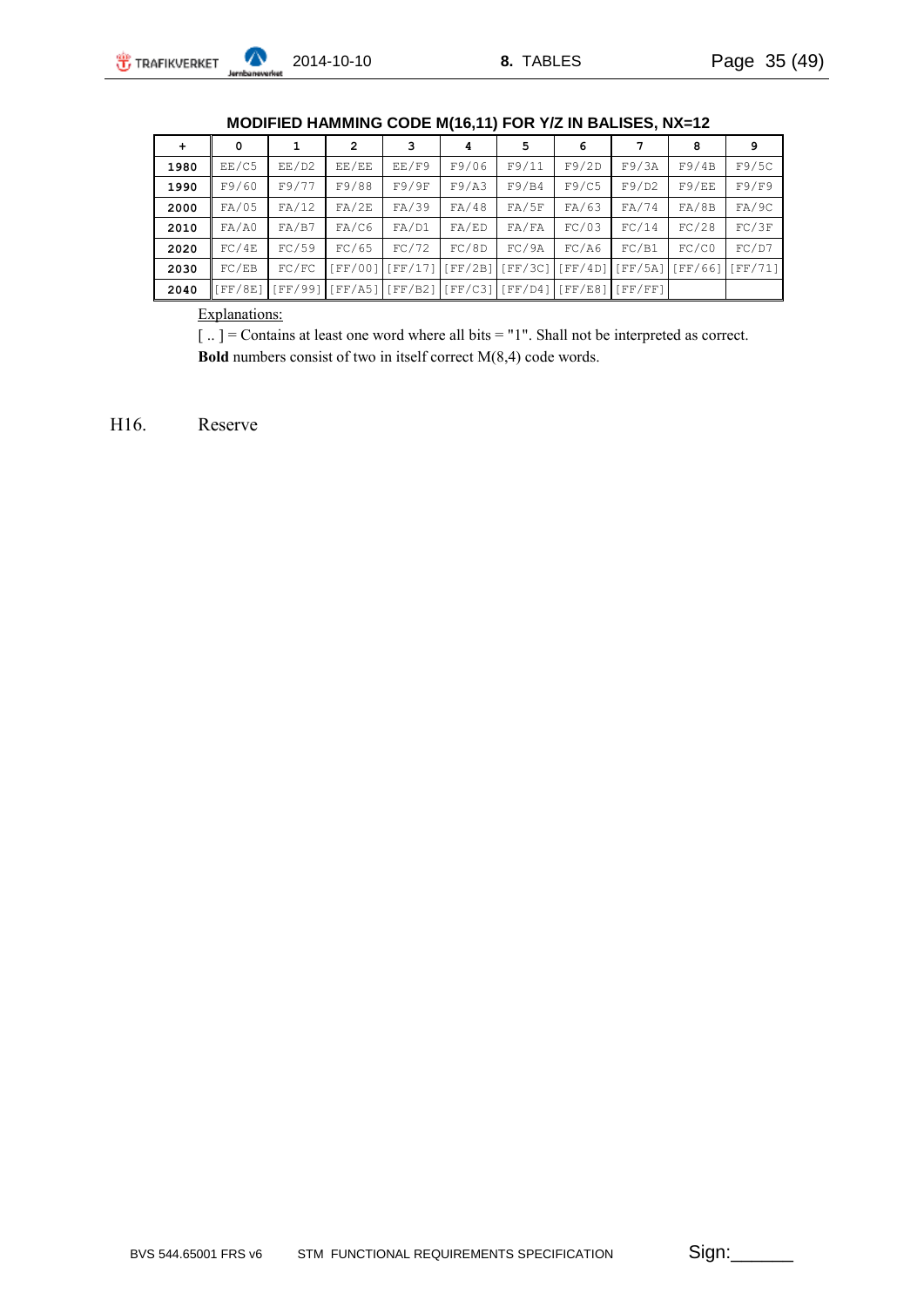

(blank)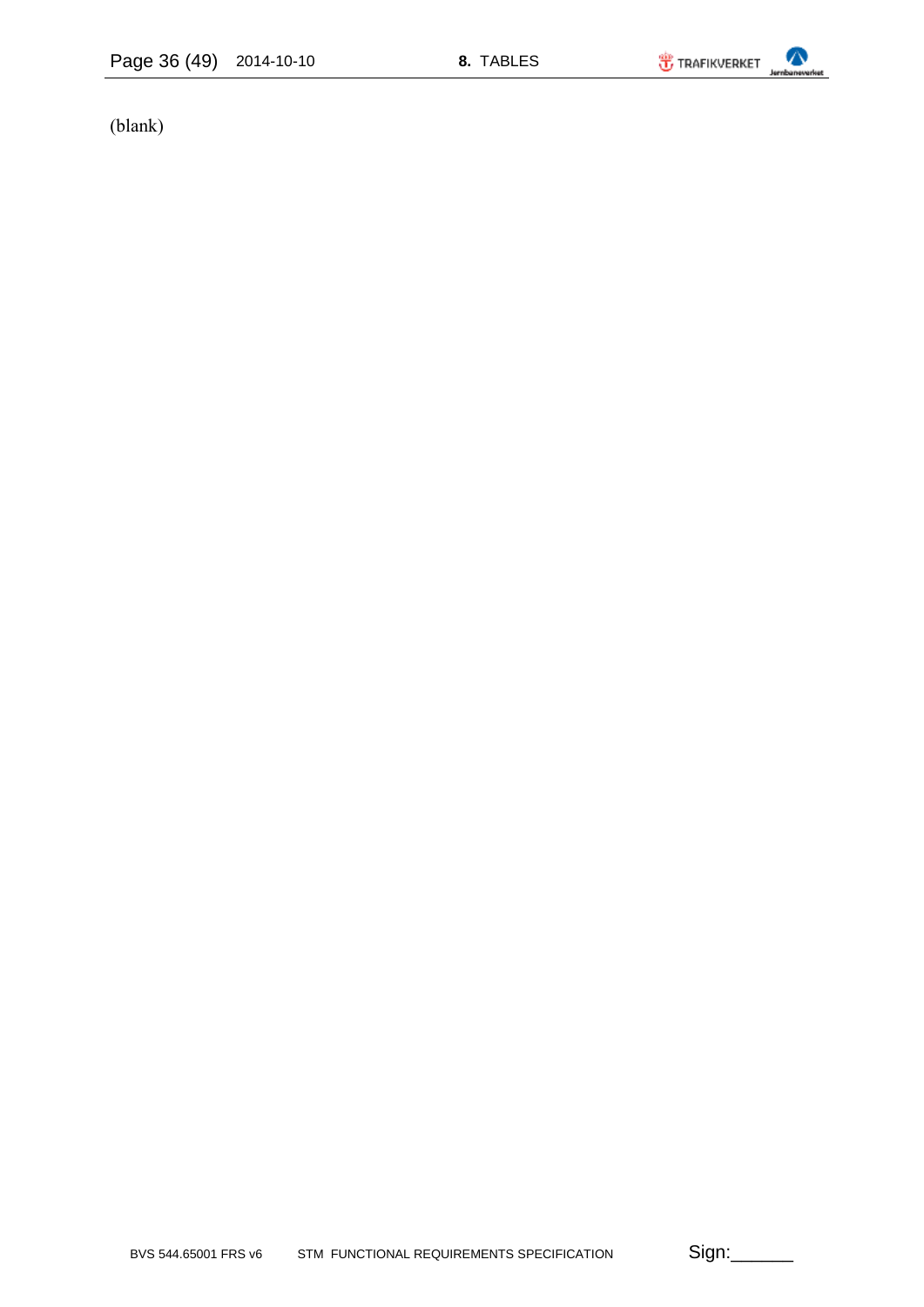Ø

# <span id="page-36-0"></span>**8.11 M8: MODIFIED HAMMING CODE M(8,4)**

This code is used in all cases where an 8 bit Hamming code is required. Modified means that the original bits 3 and 4 exchange each other. The original (unmodified) 8 bit code is not used with the STM.

|    | Code word   | <b>Encoding</b><br>(hexadecimal) |
|----|-------------|----------------------------------|
| a) | 0           | 00                               |
| b) | 1           | 17                               |
| c) | $\mathbf 2$ | 2B                               |
| d) | 3           | 3C                               |
| e) | 4           | 4D                               |
| f) | 5           | 5A                               |
| g) | 6           | 66                               |
| h) | 7           | 71                               |
| i) | 8           | 8E                               |
| j) | 9           | 99                               |
| k) | 10          | A <sub>5</sub>                   |
| I) | 11          | <b>B2</b>                        |
| m) | 12          | C <sub>3</sub>                   |
| n) | 13          | D <sub>4</sub>                   |
| o) | 14          | E <sub>8</sub>                   |
| p) | $15^{1}$    | FF                               |

M8. *Table M8. Modified Hamming code M(8,4)*

1) Not used (balise error)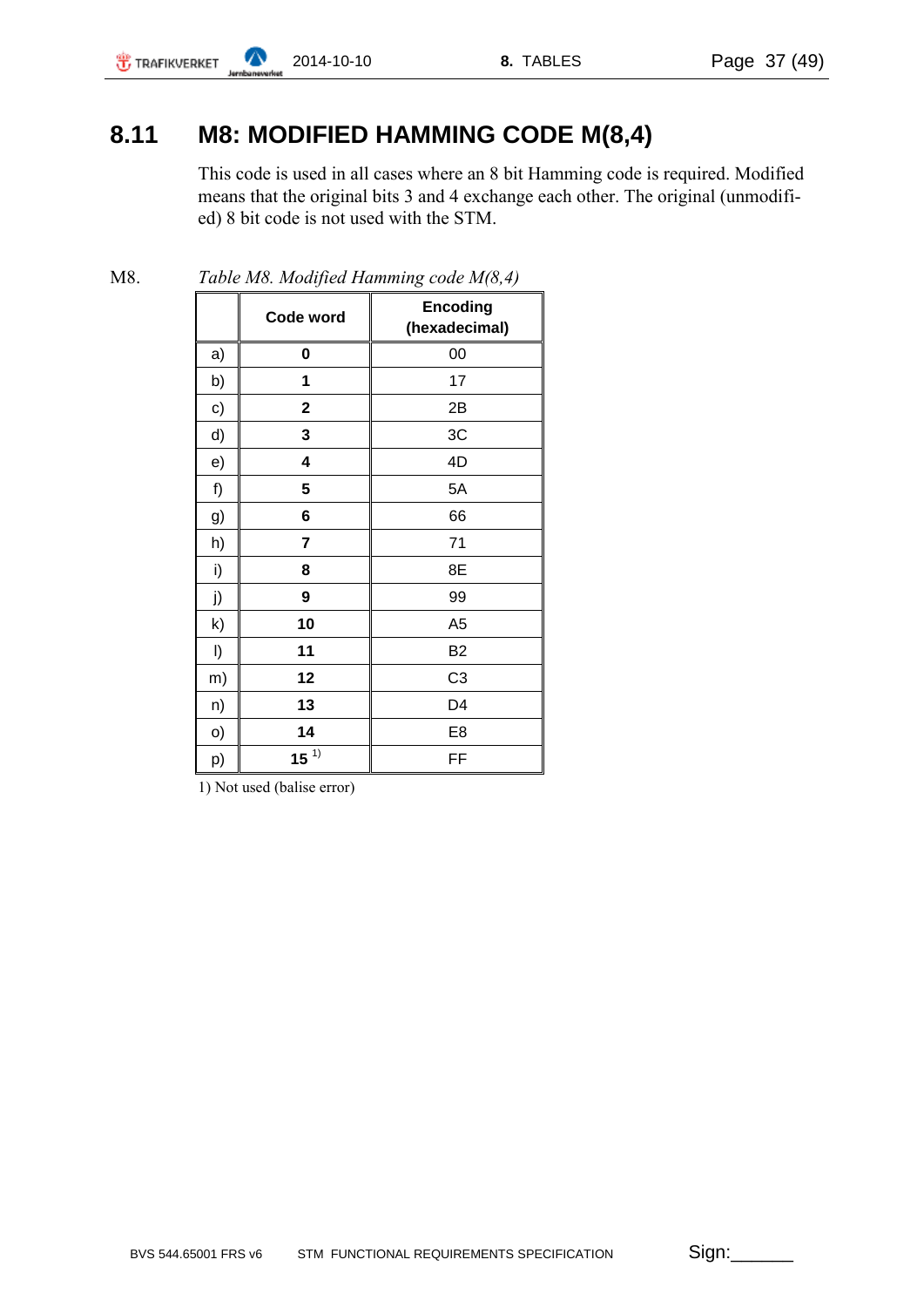(blank)

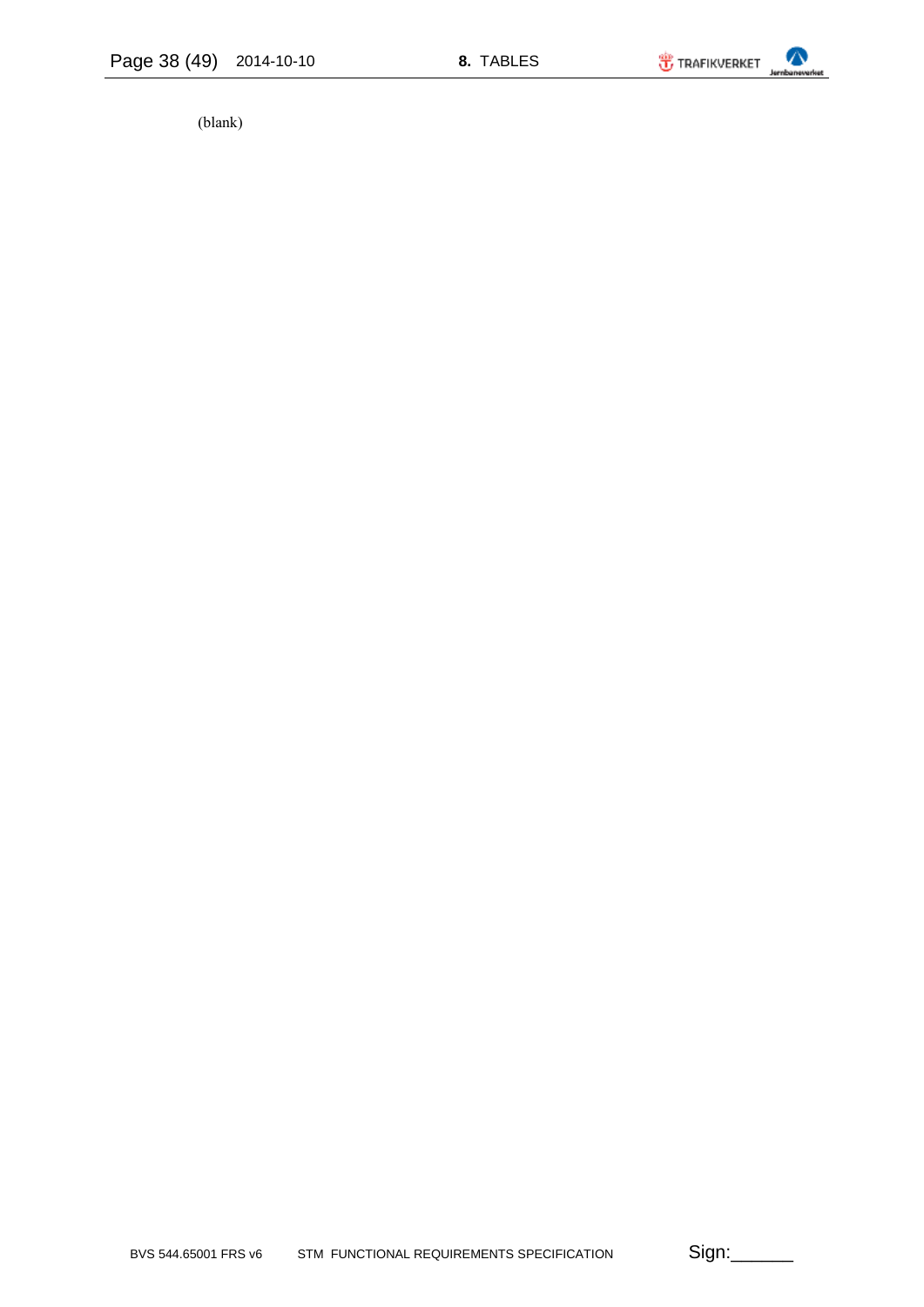# <span id="page-38-0"></span>**8.12 CO: LIST OF STM CONSTANTS**

### *Table CO.*

 $\boldsymbol{\mathcal{D}}$ 

| Constant            | <b>Default</b><br>Value | <b>Explanation</b>                                                                      |
|---------------------|-------------------------|-----------------------------------------------------------------------------------------|
| $D_{\rm HTE}$       | 0 <sub>m</sub>          | Distance before conversion to semi-equipped<br>restriction after balise error [3.3.5.3] |
| D <sub>WINLOW</sub> | $\pm$ 12 m              | Lower limit of the target window $[3.3.3]$                                              |
| Sig link1           | $120\%$                 | Signal linking distance adjustment [3.3.2.2]                                            |
| Sig link2           | $100 \text{ m}$         | Signal linking distance margin [3.3.2.2]                                                |
| $T_{EP}$            | 5s                      | Full service brake delay time when EP brake<br>is active                                |
| <b>TBD</b>          |                         | Other constants (to be defined by Banverket)                                            |
| TBD                 |                         | Optional constants, added by supplier                                                   |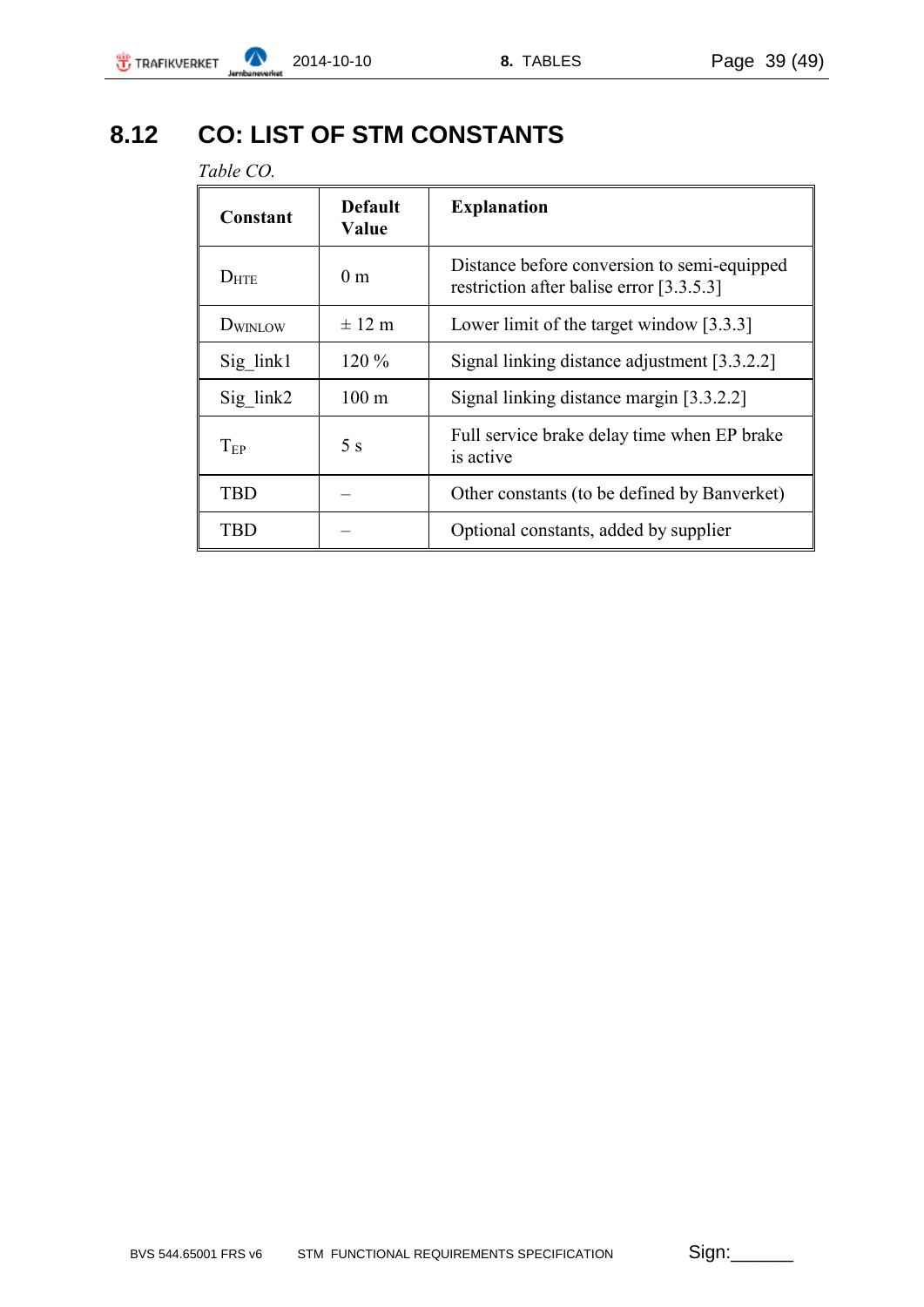

(blank)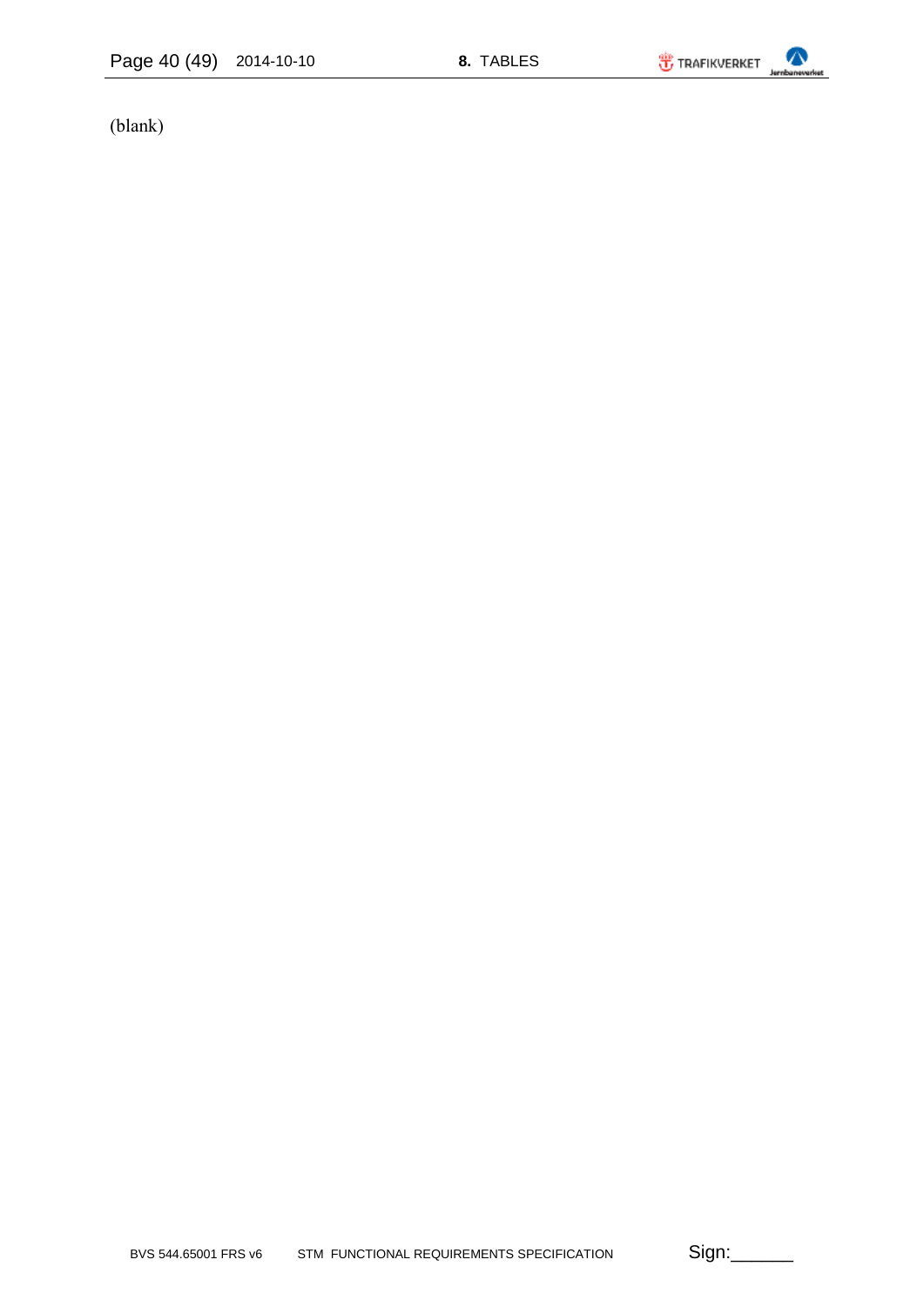|              | <b>TYPE</b>              | <b>NAME</b>                       | <b>CONFIGURATION</b><br><b>PARAMETER</b>   | CONTENTS <sup>y) z)</sup>                                                                                                                                                       |  |  |  |  |
|--------------|--------------------------|-----------------------------------|--------------------------------------------|---------------------------------------------------------------------------------------------------------------------------------------------------------------------------------|--|--|--|--|
| a)           | Reserve                  |                                   |                                            |                                                                                                                                                                                 |  |  |  |  |
| b)           |                          |                                   | -                                          |                                                                                                                                                                                 |  |  |  |  |
| c)           | <b>BP</b><br>"^"         | BP <sub>CON</sub>                 | Default brake percentage (%)<br>(bromstal) | 30170                                                                                                                                                                           |  |  |  |  |
| d)           | EP                       | <b>EPX</b>                        | EP brake existence                         | 1: No EP<br>2: Pure EP<br>3: Mixed EP Interface<br>4: Mixed EP Manual                                                                                                           |  |  |  |  |
| e)           |                          | <b>EPT</b>                        | EP brake delay time Tf (s)                 | 418                                                                                                                                                                             |  |  |  |  |
| f)           | PT                       | $PT_{ENT}$                        | STM data entry of PT code                  | 1: Yes<br>2: No                                                                                                                                                                 |  |  |  |  |
| g)           | <b>Brake</b>             | $P_{\rm FED}$                     | <b>Brake feedback</b>                      | 1: Main pipe pressure<br>2: Cylinder pressure                                                                                                                                   |  |  |  |  |
| g1)          | <b>Brake</b>             | $P_{\rm FULL}$                    | Cylinder brake pressure at full<br>braking | 100500 kPa                                                                                                                                                                      |  |  |  |  |
| h)           | <b>DMI</b>               | $T_{DMI}$                         | DMI reaction time (s)                      | 0.15.0 s                                                                                                                                                                        |  |  |  |  |
| i)           | <b>STM</b><br><b>STH</b> | STM-<br><b>STH<sub>CON</sub></b>  | Default STM max speed                      | 0270 km/h                                                                                                                                                                       |  |  |  |  |
| j)           | K <sub>1</sub>           | $K1_{CON}$                        | Default K1 exceeding                       | 045%                                                                                                                                                                            |  |  |  |  |
| $\mathsf{k}$ | Reserve                  |                                   |                                            |                                                                                                                                                                                 |  |  |  |  |
| $\vert$      | <b>Brake</b>             | <b>EB</b> <sub>DIRECT</sub>       | Direct emergency brake<br>interface        | 1: Yes<br>2: No                                                                                                                                                                 |  |  |  |  |
| m)           | <b>Brake</b>             | <b>TEBCHK</b>                     | Emergency brake check time                 | 1.005.00 s                                                                                                                                                                      |  |  |  |  |
| n)           | <b>Brake</b>             | $SB$ <sub>TEST</sub>              | Approved ETCS service<br>brake test method | 1: Yes<br>2: No                                                                                                                                                                 |  |  |  |  |
| O)           | <b>Brake</b>             | $T_{\scriptsize{\texttt{SBACK}}}$ | Service brake acknow-<br>ledgement time    | 0.55.0s                                                                                                                                                                         |  |  |  |  |
| p)           | <b>Brake</b>             | $\texttt{SB}_{\texttt{DIRECT}}$   | Direct service brake interface             | 1: Yes<br>2: No                                                                                                                                                                 |  |  |  |  |
| q)           | <b>Brake</b>             | SB <sub>SOFF</sub>                | Soft service brake<br>intervention         | 1: Yes<br>2: No                                                                                                                                                                 |  |  |  |  |
| r)           | <b>BP</b>                | Decel-<br>Meas                    | <b>Deceleration Measurement</b><br>method  | 1: Function disabled<br>2: Function enabled and<br>update of BP handled also<br>at speed<br>3: Function enabled and<br>update of BP handled only<br>at standstill <sup>x)</sup> |  |  |  |  |

Ø

### <span id="page-40-1"></span><span id="page-40-0"></span>**8.13.1 CP: STM configuration parameters**

F8002.52c The STM configuration parameters shall be stored in a separate memory unit (an "STM data plug" or similar).

CP. *Table CP. Data in the STM memory unit*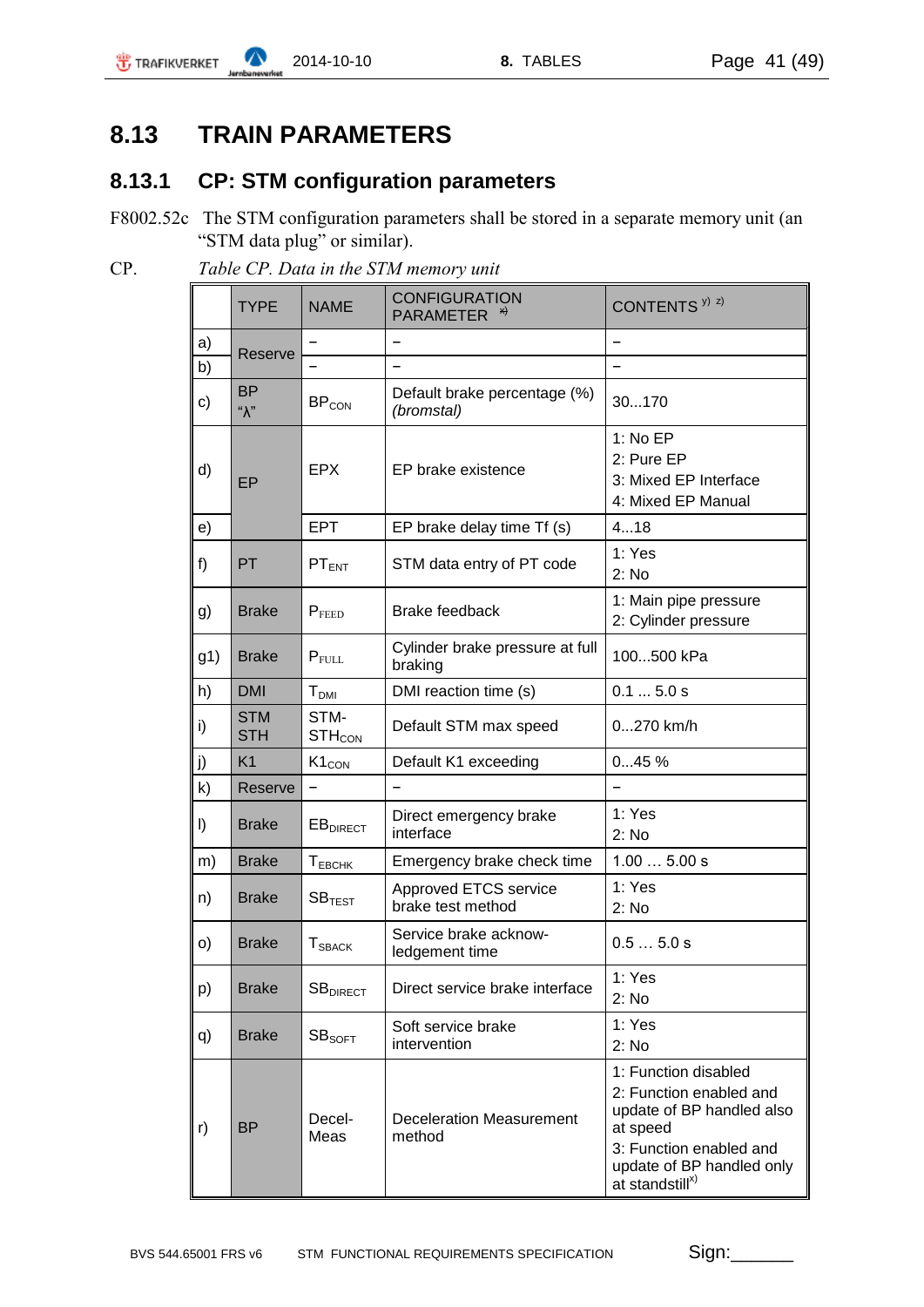

| $\epsilon$ | -- | Other installation characteristics as<br>$\blacksquare$ needed $^{\sf w}$ . | $- -$ |
|------------|----|-----------------------------------------------------------------------------|-------|
|------------|----|-----------------------------------------------------------------------------|-------|

w) *Note*. E.g. if the STM has its own antenna and/or own emergency brake output.

x) *Note*. Update of BP is handled via the ordinary train data procedure in this case

y) *Note*. A safety code protects this data (Hamming code, CRC code or similar)

z) *Note*. A faulty memory unit is not accepted by the STM.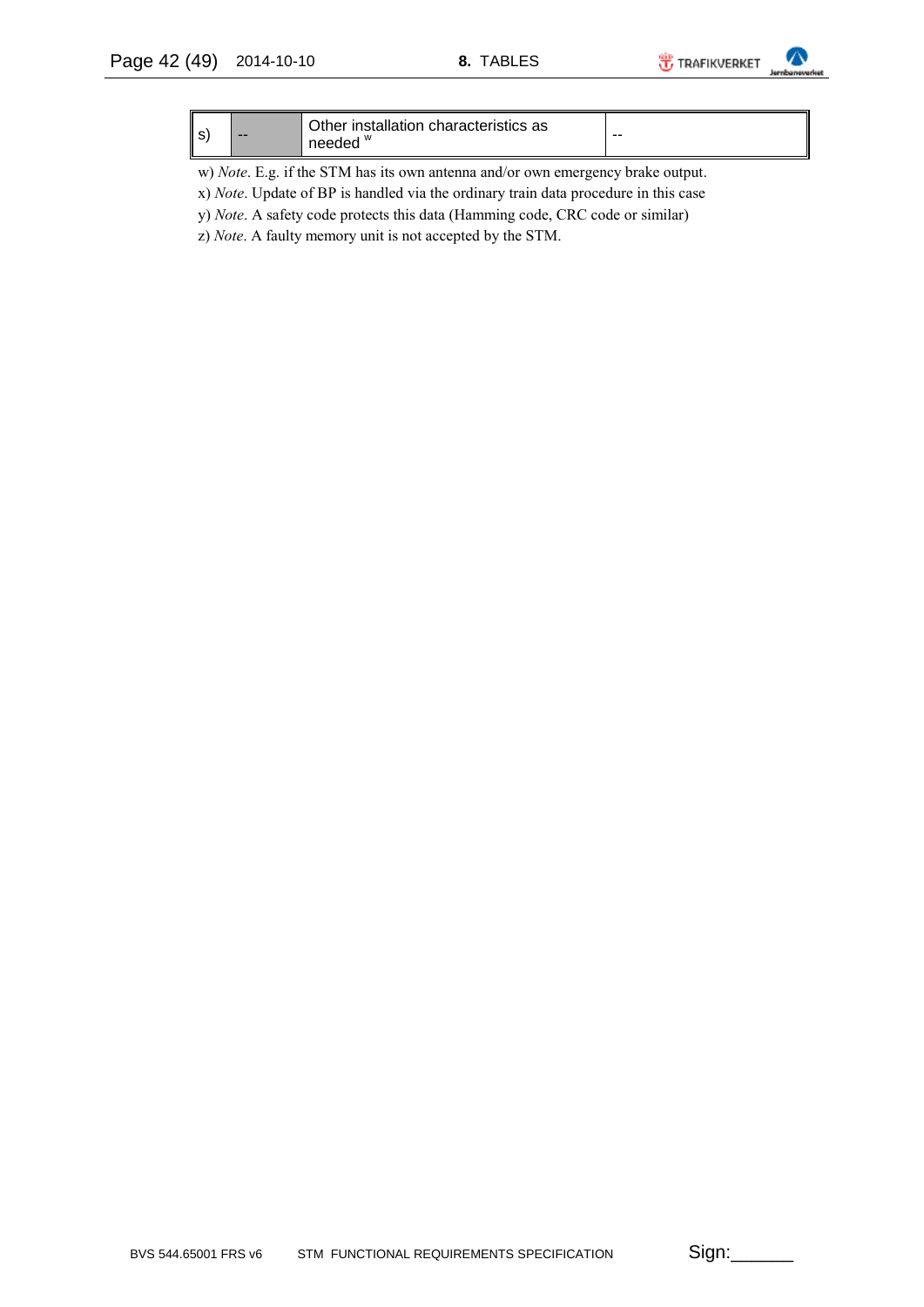### <span id="page-42-0"></span>**8.13.2 BP: Brake percentage and deceleration (brake pos P/R)**

*Note.* 

ハ

**Brake percent. Decel. Bf (m/s<sup>2</sup> ) Brake percent. Decel. Bf (m/s<sup>2</sup> ) Brake percent. Decel. Bf (m/s<sup>2</sup> ) Brake percent. Decel. Bf (m/s<sup>2</sup> )** 0.29 66 0.54 102 0.78 138 1.03 0.30 67 0.55 103 0.79 139 1.04 0.31 68 0.55 104 0.80 140 1.04 0.32 69 0.56 105 0.81 141 1.05 0.32 70 0.57 106 0.81 142 1.06 0.33 71 0.57 107 0.82 143 1.06 0.34 72 0.58 108 0.83 144 1.07 0.34 73 0.59 109 0.83 145 1.08 0.35 74 0.59 110 0.84 146 1.08 0.36 75 0.60 111 0.85 147 1.09 0.36 76 0.61 112 0.85 148 1.10 0.37 77 0.61 113 0.86 149 1.10 0.38 78 0.62 114 0.87 150 1.11 0.38 79 0.63 115 0.87 151 1.12 0.39 80 0.64 116 0.88 152 1.13 0.40 81 0.64 117 0.89 153 1.13 0.40 82 0.65 118 0.89 154 1.14 0.41 83 0.66 119 0.90 155 1.15 0.42 84 0.66 120 0.91 156 1.15 0.42 85 0.67 121 0.91 157 1.16 0.43 86 0.68 122 0.92 158 1.17 0.44 87 0.68 123 0.93 159 1.17 0.44 88 0.69 124 0.93 160 1.18 0.45 89 0.70 125 0.94 161 1.19 0.46 90 0.70 126 0.95 162 1.19 0.47 91 0.71 127 0.96 163 1.20 0.47 92 0.72 128 0.96 164 1.21 0.48 93 0.72 129 0.97 165 1.21 0.49 94 0.73 130 0.98 166 1.22 0.49 95 0.74 131 0.98 167 1.23 0.50 96 0.74 132 0.99 168 1.23 0.51 97 0.75 133 1.00 169 1.24 0.51 98 0.76 134 1.00 170 1.25 0.52 99 0.76 135 1.01 0.53 100 0.77 136 1.02 0.53 101 0.78 137 1.02

*Table BP. Brake percentage and computed deceleration values for brake positions P/R (full service brake).*

*Note*. This table does not apply to the brake percentage calculation in [5.7.2].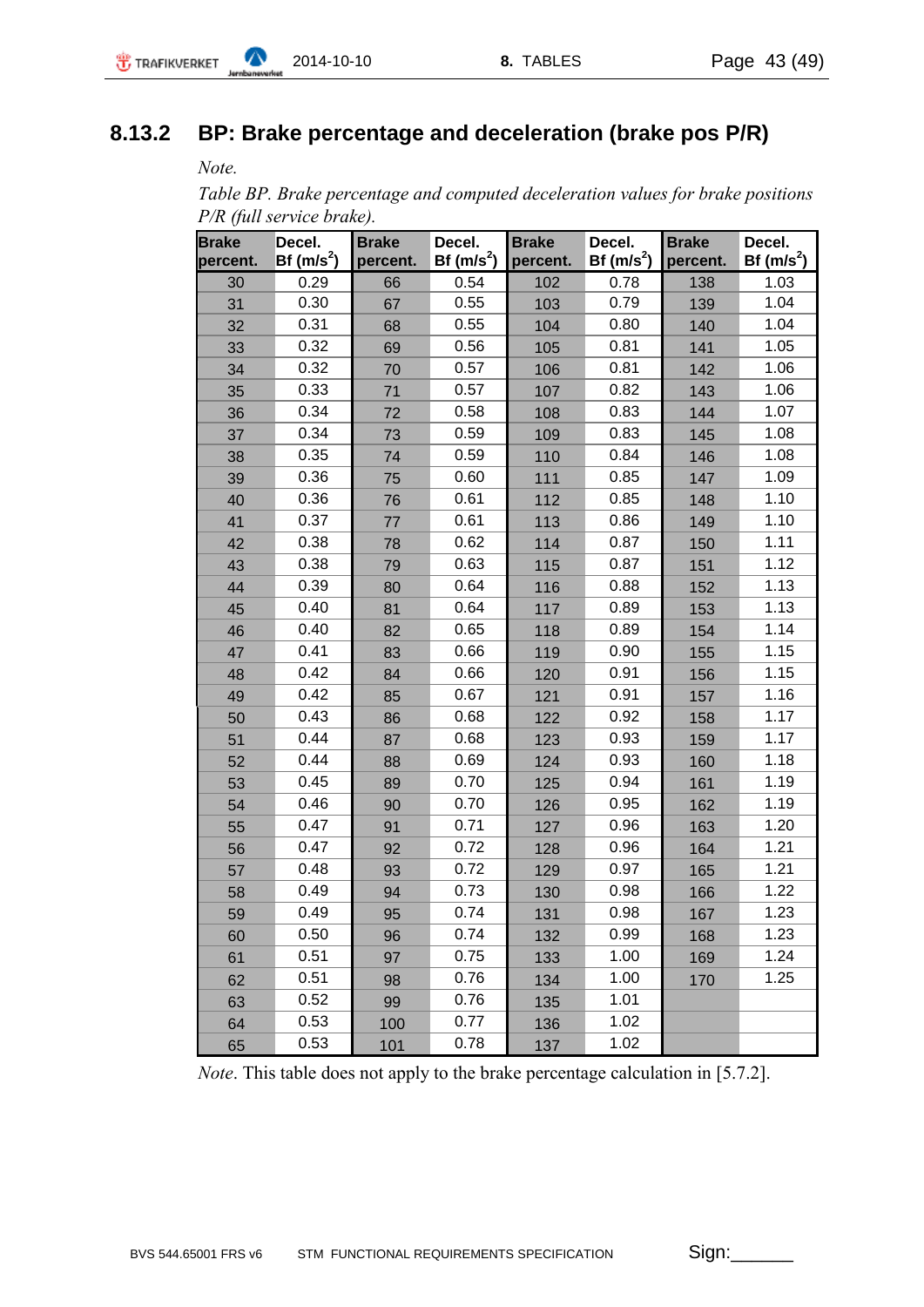↷

### <span id="page-43-0"></span>**8.13.3 BPG: Brake percentage and deceleration (brake pos.G)**

*Note.* 

| <b>Brake</b> | Decel.                         | <b>Brake</b> | Decel.                 |
|--------------|--------------------------------|--------------|------------------------|
| percent.     | <u>Bf (</u> m/s <sup>2</sup> ) | percent.     | Bf (m/s <sup>2</sup> ) |
| 30           | 0.33                           | 66           | 0.55                   |
| 31           | 0.34                           | 67           | 0.56                   |
| 32           | 0.35                           | 68           | 0.56                   |
| 33           | 0.35                           | 69           | 0.57                   |
| 34           | 0.36                           | 70           | 0.58                   |
| 35           | 0.36                           | 71           | 0.58                   |
| 36           | 0.37                           | 72           | 0.59                   |
| 37           | 0.38                           | 73           | 0.59                   |
| 38           | 0.38                           | 74           | 0.60                   |
| 39           | 0.39                           | 75           | 0.61                   |
| 40           | 0.40                           | 76           | 0.61                   |
| 41           | 0.40                           | 77           | 0.62                   |
| 42           | 0.41                           | 78           | 0.63                   |
| 43           | 0.41                           | 79           | 0.63                   |
| 44           | 0.42                           | 80           | 0.64                   |
| 45           | 0.43                           | 81           | 0.64                   |
| 46           | 0.43                           | 82           | 0.65                   |
| 47           | 0.44                           | 83           | 0.66                   |
| 48           | 0.44                           | 84           | 0.66                   |
| 49           | 0.45                           | 85           | 0.67                   |
| 50           | 0.46                           | 86           | 0.67                   |
| 51           | 0.46                           | 87           | 0.68                   |
| 52           | 0.47                           | 88           | 0.69                   |
| 53           | 0.47                           | 89           | 0.69                   |
| 54           | 0.48                           | 90           | 0.70                   |
| 55           | 0.49                           | 91           | 0.70                   |
| 56           | 0.49                           | 92           | 0.71                   |
| 57           | 0.50                           | 93           | 0.72                   |
| 58           | 0.50                           | 94           | 0.72                   |
| 59           | 0.51                           | 95           | 0.73                   |
| 60           | 0.52                           | 96           | 0.73                   |
| 61           | 0.52                           | 97           | 0.74                   |
| 62           | 0.53                           | 98           | 0.75                   |
| 63           | 0.53                           | 99           | 0.75                   |
| 64           | 0.54                           |              |                        |
| 65           | 0.55                           |              |                        |

*Table BPG. Brake percentage and computed deceleration values for brake position G (full service brake).*

*Note*. This table does not apply to the brake percentage calculation in [5.7.2].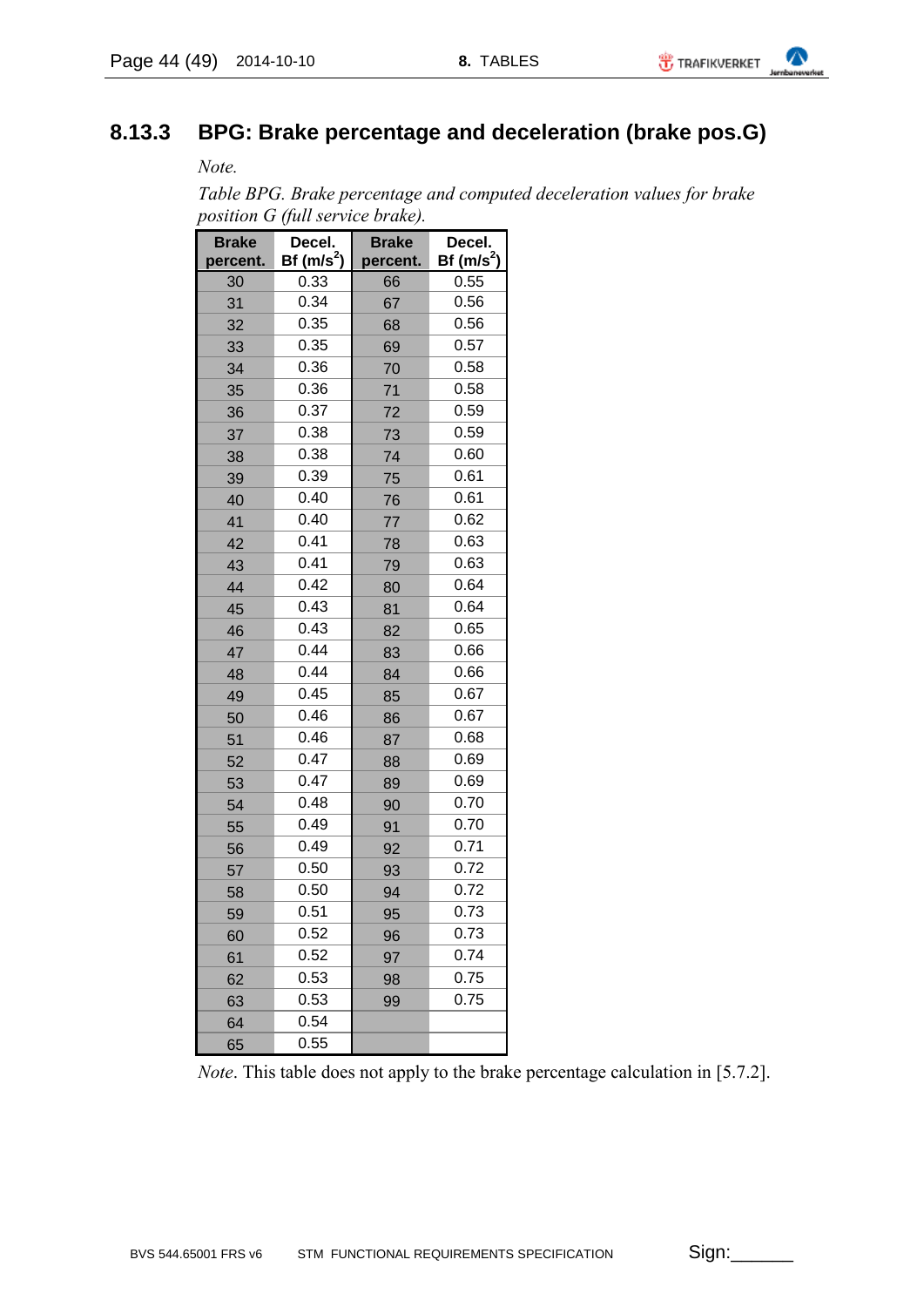# <span id="page-44-0"></span>**8.13.4 TB: Train length and delay time (brake pos. P/R)**

*Note.*

Ø

*Table TB. Train length and computed delay time values for brake positions P/R (service brake).*

|                               | $\sim$ $\sim$ $\sim$ $\sim$ $\sim$ $\sim$ $\sim$ |                               |          |                               |          |                               |          |
|-------------------------------|--------------------------------------------------|-------------------------------|----------|-------------------------------|----------|-------------------------------|----------|
| <b>Train</b><br>Length<br>(m) | $T_B(s)$                                         | <b>Train</b><br>Length<br>(m) | $T_B(s)$ | <b>Train</b><br>Length<br>(m) | $T_B(s)$ | <b>Train</b><br>Length<br>(m) | $T_B(s)$ |
| $\overline{0}$                | 4.6                                              | 250                           | 6.4      | 500                           | 9.5      | 750                           | 13.9     |
| 10                            | 4.6                                              | 260                           | 6.5      | 510                           | 9.7      | 760                           | 14.1     |
| 20                            | 4.7                                              | 270                           | 6.6      | 520                           | 9.8      | 770                           | 14.3     |
| 30                            | 4.7                                              | 280                           | 6.7      | 530                           | 10.0     | 780                           | 14.5     |
| 40                            | 4.8                                              | 290                           | 6.8      | 540                           | 10.1     | 790                           | 14.7     |
| 50                            | 4.8                                              | 300                           | 6.9      | 550                           | 10.3     | 800                           | 14.9     |
| 60                            | 4.9                                              | 310                           | 7.1      | 560                           | 10.5     | 810                           | 15.1     |
| 70                            | 5.0                                              | 320                           | 7.2      | 570                           | 10.6     | 820                           | 15.3     |
| 80                            | 5.0                                              | 330                           | 7.3      | 580                           | 10.8     | 830                           | 15.5     |
| 90                            | 5.1                                              | 340                           | 7.4      | 590                           | 11.0     | 840                           | 15.8     |
| 100                           | 5.2                                              | 350                           | 7.5      | 600                           | 11.1     | 850                           | 16.0     |
| 110                           | 5.2                                              | 360                           | 7.6      | 610                           | 11.3     | 860                           | 16.2     |
| 120                           | 5.3                                              | 370                           | 7.8      | 620                           | 11.5     | 870                           | 16.4     |
| 130                           | 5.4                                              | 380                           | 7.9      | 630                           | 11.6     | 880                           | 16.6     |
| 140                           | 5.5                                              | 390                           | 8.0      | 640                           | 11.8     | 890                           | 16.9     |
| 150                           | 5.5                                              | 400                           | 8.1      | 650                           | 12.0     | 900                           | 17.1     |
| 160                           | 5.6                                              | 410                           | 8.3      | 660                           | 12.2     |                               |          |
| 170                           | 5.7                                              | 420                           | 8.4      | 670                           | 12.4     |                               |          |
| 180                           | 5.8                                              | 430                           | 8.5      | 680                           | 12.5     |                               |          |
| 190                           | 5.9                                              | 440                           | 8.7      | 690                           | 12.7     |                               | .        |
| 200                           | 6.0                                              | 450                           | 8.8      | 700                           | 12.9     | .                             |          |
| 210                           | 6.0                                              | 460                           | 8.9      | 710                           | 13.1     | .                             |          |
| 220                           | 6.1                                              | 470                           | 9.1      | 720                           | 13.3     | .                             |          |
| 230                           | 6.2                                              | 480                           | 9.2      | 730                           | 13.5     |                               |          |
| 240                           | 6.3                                              | 490                           | 9.4      | 740                           | 13.7     | $\cdots$                      | 60.0     |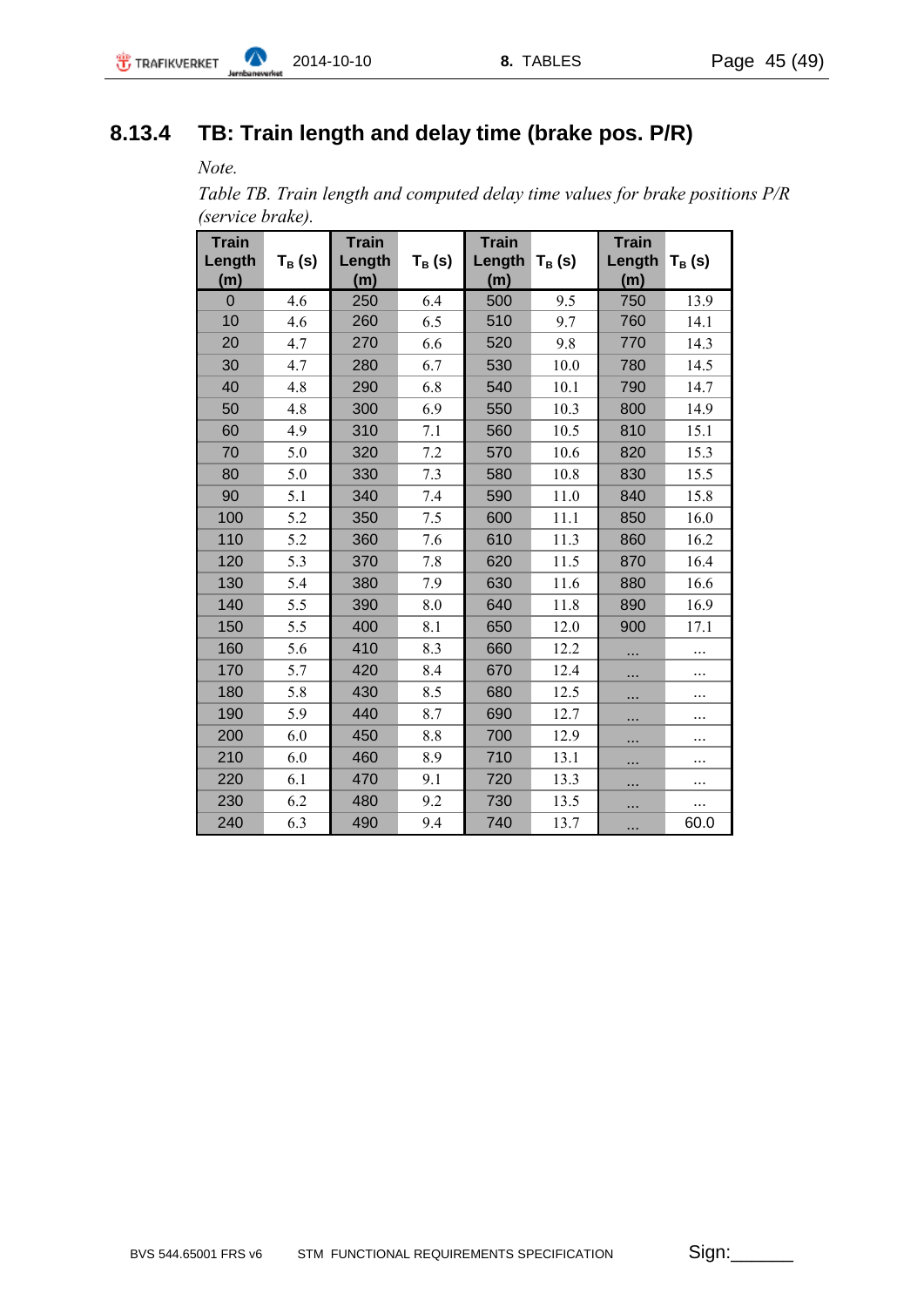↷

## <span id="page-45-0"></span>**8.13.5 TBG: Train length and delay time (brake pos. G)**

*Note.* 

*Table TBG. Train length and computed delay time values for brake position G (service brake).*

| <b>Train</b><br>Length<br>(m) | $T_B(s)$ | <b>Train</b><br>Length<br>(m) | $T_B(s)$ | <b>Train</b><br>Length<br>(m) | $T_B(s)$ | <b>Train</b><br>Length<br>(m) | $T_B(s)$ |
|-------------------------------|----------|-------------------------------|----------|-------------------------------|----------|-------------------------------|----------|
| $\mathbf 0$                   | 16.9     | 250                           | 15.8     | 500                           | 17.4     | 750                           | 21.8     |
| 10                            | 16.9     | 260                           | 15.8     | 510                           | 17.6     | 760                           | 22.1     |
| 20                            | 16.8     | 270                           | 15.9     | 520                           | 17.7     | 770                           | 22.3     |
| 30                            | 16.7     | 280                           | 15.9     | 530                           | 17.8     | 780                           | 22.5     |
| 40                            | 16.6     | 290                           | 15.9     | 540                           | 18.0     | 790                           | 22.8     |
| 50                            | 16.5     | 300                           | 15.9     | 550                           | 18.1     | 800                           | 23.0     |
| 60                            | 16.4     | 310                           | 16.0     | 560                           | 18.2     | 810                           | 23.3     |
| 70                            | 16.4     | 320                           | 16.0     | 570                           | 18.4     | 820                           | 23.5     |
| 80                            | 16.3     | 330                           | 16.0     | 580                           | 18.6     | 830                           | 23.8     |
| 90                            | 16.2     | 340                           | 16.1     | 590                           | 18.7     | 840                           | 24.1     |
| 100                           | 16.2     | 350                           | 16.1     | 600                           | 18.9     | 850                           | 24.3     |
| 110                           | 16.1     | 360                           | 16.2     | 610                           | 19.0     | 860                           | 24.6     |
| 120                           | 16.1     | 370                           | 16.3     | 620                           | 19.2     | 870                           | 24.9     |
| 130                           | 16.0     | 380                           | 16.3     | 630                           | 19.4     | 880                           | 25.2     |
| 140                           | 16.0     | 390                           | 16.4     | 640                           | 19.6     | 890                           | 25.5     |
| 150                           | 15.9     | 400                           | 16.5     | 650                           | 19.7     | 900                           | 25.8     |
| 160                           | 15.9     | 410                           | 16.5     | 660                           | 19.9     | .                             |          |
| 170                           | 15.9     | 420                           | 16.6     | 670                           | 20.1     | .                             |          |
| 180                           | 15.9     | 430                           | 16.7     | 680                           | 20.3     | .                             |          |
| 190                           | 15.8     | 440                           | 16.8     | 690                           | 20.5     | .                             |          |
| 200                           | 15.8     | 450                           | 16.9     | 700                           | 20.7     | .                             |          |
| 210                           | 15.8     | 460                           | 17.0     | 710                           | 20.9     | .                             |          |
| 220                           | 15.8     | 470                           | 17.1     | 720                           | 21.2     |                               |          |
| 230                           | 15.8     | 480                           | 17.2     | 730                           | 21.4     | .                             |          |
| 240                           | 15.8     | 490                           | 17.3     | 740                           | 21.6     | $\ddotsc$                     | 60.0     |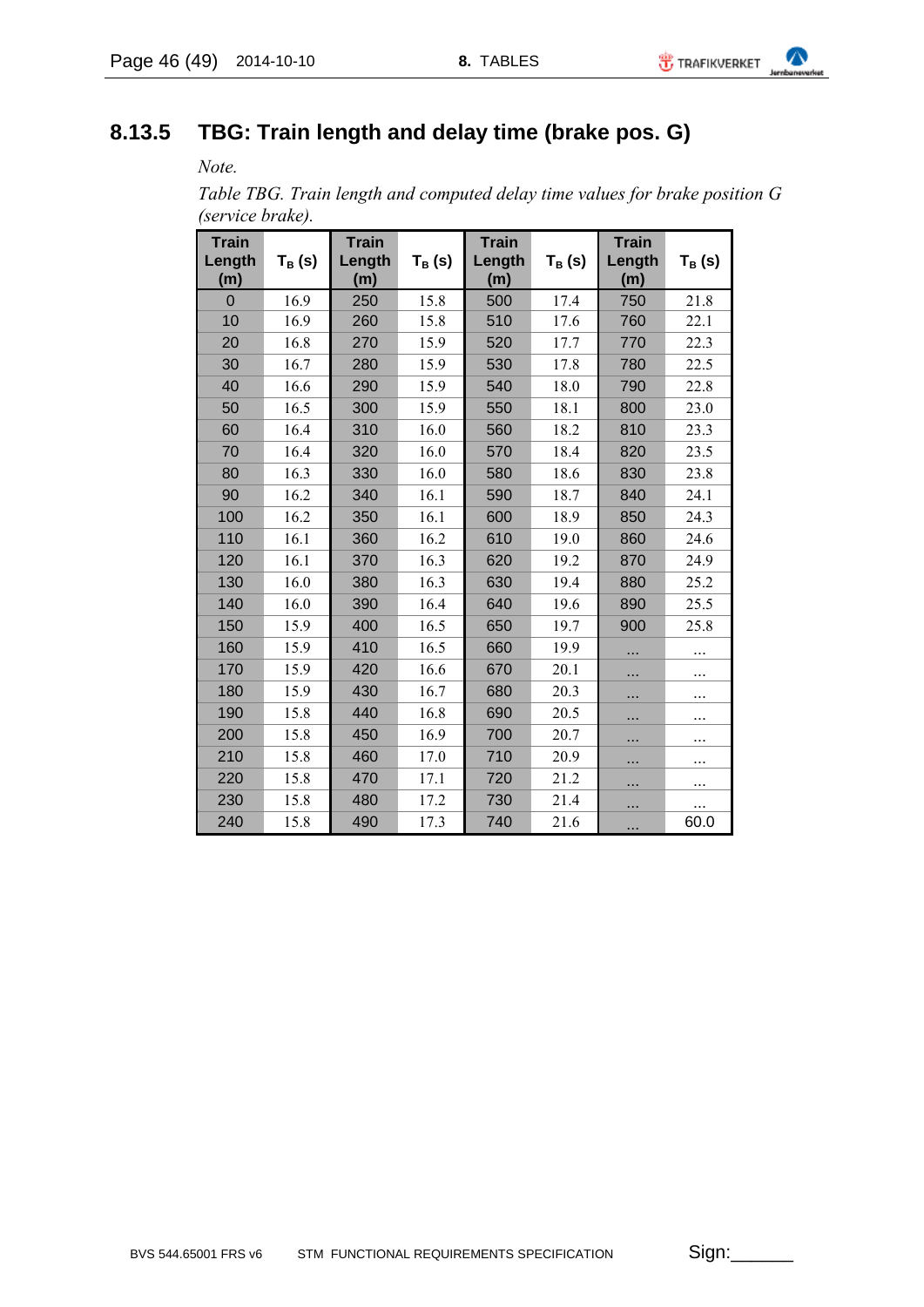# <span id="page-46-0"></span>**8.14 STM ERROR CODES**

W

### <span id="page-46-1"></span>**8.14.1 Reserve**

## <span id="page-46-2"></span>**8.14.2 TE1/ATE1, TE2: Trackside error codes**

*Table TE1. Note*. *The first two letters of the trackside error code*

| $F2 \rightarrow$        | $\bf{0}$                                                          | 1                                                                | $\overline{2}$ | 3  | 4  | 5  | 6  | 7     | 8  | 9  | A  | C  | Е  | F  | н  | L              | P                                                                                | $\mathbf U$ |
|-------------------------|-------------------------------------------------------------------|------------------------------------------------------------------|----------------|----|----|----|----|-------|----|----|----|----|----|----|----|----------------|----------------------------------------------------------------------------------|-------------|
| lF1 ↓                   | 1X                                                                | 1Y                                                               | 1Z             | 2X | 2Y | 2Z | 3X | 3Y    | 3Z | 4X | 4Y | 4Z | 5X | 5Y | 5Z | <b>No</b><br>M | With<br>M                                                                        | Ot-<br>her  |
| $\bf{0}$                |                                                                   | Faulty balise combination – Km marker                            |                |    |    |    |    |       |    |    |    |    |    |    |    |                |                                                                                  |             |
| $\mathbf{1}$            |                                                                   | Faulty balise combination $-$ Signal A(1)                        |                |    |    |    |    |       |    |    |    |    |    |    |    |                |                                                                                  |             |
| $\overline{2}$          |                                                                   | Faulty balise combination – Warning board $A(2)$ or $A(6)$       |                |    |    |    |    |       |    |    |    |    |    |    |    |                |                                                                                  |             |
| 3                       |                                                                   | Faulty balise combination – Speed board $A(3)$ or $A(7)$         |                |    |    |    |    |       |    |    |    |    |    |    |    |                |                                                                                  |             |
| $\overline{\mathbf{4}}$ |                                                                   | Faulty balise combination $-$ Signal A(4)                        |                |    |    |    |    |       |    |    |    |    |    |    |    |                |                                                                                  |             |
| 5                       |                                                                   |                                                                  |                |    |    |    |    |       |    |    |    |    |    |    |    |                | Faulty balise combination – Miscellaneous board $A(5) + B(3)$ , $B(5)$ or $B(7)$ |             |
| 6                       |                                                                   |                                                                  |                |    |    |    |    |       |    |    |    |    |    |    |    |                | Faulty balise combination – OT or SH group $A(5) B(9)$ + possible C(14)          |             |
| $\overline{7}$          |                                                                   | Linking error for signal – Missing signal group                  |                |    |    |    |    |       |    |    |    |    |    |    |    |                |                                                                                  |             |
| 8                       |                                                                   | Linking error for board – Missing board group (also FSK)         |                |    |    |    |    |       |    |    |    |    |    |    |    |                |                                                                                  |             |
| 9                       |                                                                   |                                                                  |                |    |    |    |    | B(11) |    |    |    |    |    |    |    |                | Faulty balise combination – Annulled or Reserve group $A(10)$ or Km marker       |             |
| A                       |                                                                   | Faulty balise combination - Unidentified group                   |                |    |    |    |    |       |    |    |    |    |    |    |    |                |                                                                                  |             |
| C                       |                                                                   | Faulty balise combination - Opposite-directed unidentified group |                |    |    |    |    |       |    |    |    |    |    |    |    |                |                                                                                  |             |
| Е                       |                                                                   |                                                                  |                |    |    |    |    |       |    |    |    |    |    |    |    |                | Faulty balise combination - Opposite-directed warning board or SH group          |             |
| F                       |                                                                   | Faulty balise combination - Opposite-directed speed board        |                |    |    |    |    |       |    |    |    |    |    |    |    |                |                                                                                  |             |
| н                       |                                                                   | Faulty balise combination - Opposite-directed signal             |                |    |    |    |    |       |    |    |    |    |    |    |    |                |                                                                                  |             |
| L                       | Faulty balise combination - Opposite-directed miscellaneous board |                                                                  |                |    |    |    |    |       |    |    |    |    |    |    |    |                |                                                                                  |             |
| P                       | Overflow – Too many boards or distant signals                     |                                                                  |                |    |    |    |    |       |    |    |    |    |    |    |    |                |                                                                                  |             |
| U                       |                                                                   | Ghost balise/s $-$ Single marker/s                               |                |    |    |    |    |       |    |    |    |    |    |    |    |                |                                                                                  |             |
|                         |                                                                   | Explanations:                                                    |                |    |    |    |    |       |    |    |    |    |    |    |    |                |                                                                                  |             |

 $nm =$  Erroneous m-word of the nth balise

 $No M = Erroneous combination without marker$ 

With M= Erroneous combination with marker

Other  $=$  Other Error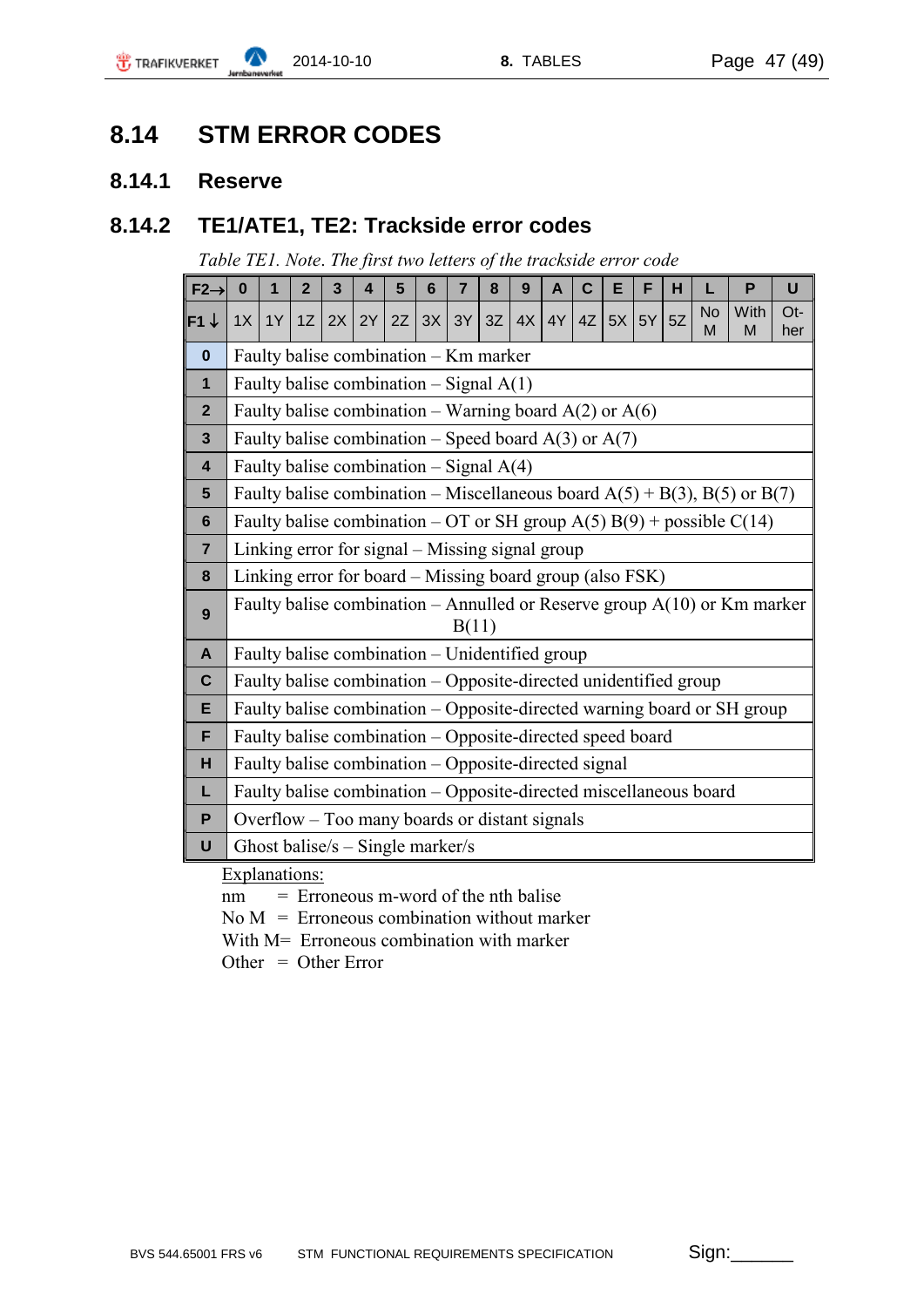

| $F2 \rightarrow$ | $\bf{0}$                                             |                                                                  | $\overline{2}$ | 3  | 4  | 5  | 6  | $\overline{7}$ | 8  | 9  | A  | C | Е       | F  | н  |                                                                   | P                                                                                | $\mathbf U$ |
|------------------|------------------------------------------------------|------------------------------------------------------------------|----------------|----|----|----|----|----------------|----|----|----|---|---------|----|----|-------------------------------------------------------------------|----------------------------------------------------------------------------------|-------------|
| lF1 ↓            | 1X                                                   | 1Y <sub>l</sub>                                                  | 1Z             | 2X | 2Y | 2Z | 3X | 3Y             | 3Z | 4X | 4Y |   | $4Z$ 5X | 5Y | 5Z | No<br>M                                                           | With<br>M                                                                        | Ot-<br>her  |
| $\bf{0}$         |                                                      | Faulty balise combination – Km marker or Release group $A(13)$   |                |    |    |    |    |                |    |    |    |   |         |    |    |                                                                   |                                                                                  |             |
| 1                |                                                      | Faulty balise combination $-$ Signal A(1)                        |                |    |    |    |    |                |    |    |    |   |         |    |    |                                                                   |                                                                                  |             |
| $\mathbf{2}$     |                                                      | Faulty balise combination – Warning board $A(2)$ or $A(6)$       |                |    |    |    |    |                |    |    |    |   |         |    |    |                                                                   |                                                                                  |             |
| 3                |                                                      | Faulty balise combination – Speed board $A(3)$ or $A(7)$         |                |    |    |    |    |                |    |    |    |   |         |    |    |                                                                   |                                                                                  |             |
| 4                |                                                      | Faulty balise combination $-$ Signal A(4)                        |                |    |    |    |    |                |    |    |    |   |         |    |    |                                                                   |                                                                                  |             |
| 5                |                                                      |                                                                  |                |    |    |    |    |                |    |    |    |   |         |    |    |                                                                   | Faulty balise combination – Miscellaneous board $A(5) + B(3)$ , $B(5)$ or $B(7)$ |             |
| 6                |                                                      |                                                                  |                |    |    |    |    |                |    |    |    |   |         |    |    |                                                                   | Faulty balise combination – OT or SH group $A(5) B(9)$ + possible C(14)          |             |
| $\overline{7}$   |                                                      | Linking error for signal - Missing signal group                  |                |    |    |    |    |                |    |    |    |   |         |    |    |                                                                   |                                                                                  |             |
| 8                |                                                      | Linking error for board – Missing board group (also FSK)         |                |    |    |    |    |                |    |    |    |   |         |    |    |                                                                   |                                                                                  |             |
| 9                |                                                      |                                                                  |                |    |    |    |    | B(11)          |    |    |    |   |         |    |    |                                                                   | Faulty balise combination – Annulled or Reserve group $A(10)$ or Km marker       |             |
| A                |                                                      | Faulty balise combination – Unidentified group                   |                |    |    |    |    |                |    |    |    |   |         |    |    |                                                                   |                                                                                  |             |
| C                |                                                      | Faulty balise combination – Opposite-directed unidentified group |                |    |    |    |    |                |    |    |    |   |         |    |    |                                                                   |                                                                                  |             |
| Е                |                                                      |                                                                  |                |    |    |    |    |                |    |    |    |   |         |    |    |                                                                   | Faulty balise combination – Opposite-directed warning board or SH group          |             |
| F                |                                                      | Faulty balise combination – Opposite-directed speed board        |                |    |    |    |    |                |    |    |    |   |         |    |    |                                                                   |                                                                                  |             |
| н                | Faulty balise combination – Opposite-directed signal |                                                                  |                |    |    |    |    |                |    |    |    |   |         |    |    |                                                                   |                                                                                  |             |
| L                |                                                      |                                                                  |                |    |    |    |    |                |    |    |    |   |         |    |    | Faulty balise combination - Opposite-directed miscellaneous board |                                                                                  |             |
| P                |                                                      | Overflow – Too many boards or distant signals                    |                |    |    |    |    |                |    |    |    |   |         |    |    |                                                                   |                                                                                  |             |
| U                |                                                      | Ghost balise/s $-$ Single marker/s                               |                |    |    |    |    |                |    |    |    |   |         |    |    |                                                                   |                                                                                  |             |

*A-Table ATE1. A-note*. *The first two letters of the trackside error code*

Explanations:

nm = Erroneous m-word of the nth balise

 $No M = Erroneous combination without marker$ 

With M= Erroneous combination with marker

Other = Other Error

*Table TE2. Note. The third letter of the trackside error code* 

| <b>F3</b>               | <b>Erroneous bit or other error</b>         |  |  |  |  |  |
|-------------------------|---------------------------------------------|--|--|--|--|--|
| 07                      | Number of faulty bit                        |  |  |  |  |  |
| $\overline{\mathbf{8}}$ | More than one bit faulty, or all bits $= 1$ |  |  |  |  |  |
| <b>9</b>                | Bit error in more than one code word        |  |  |  |  |  |
| $\mathsf{A}$            | Too few telegrams $(13)$                    |  |  |  |  |  |
| $ _{\mathsf{C}}$        | Ghost balise (marker $\leq 40$ cm long)     |  |  |  |  |  |
|                         | Other error                                 |  |  |  |  |  |